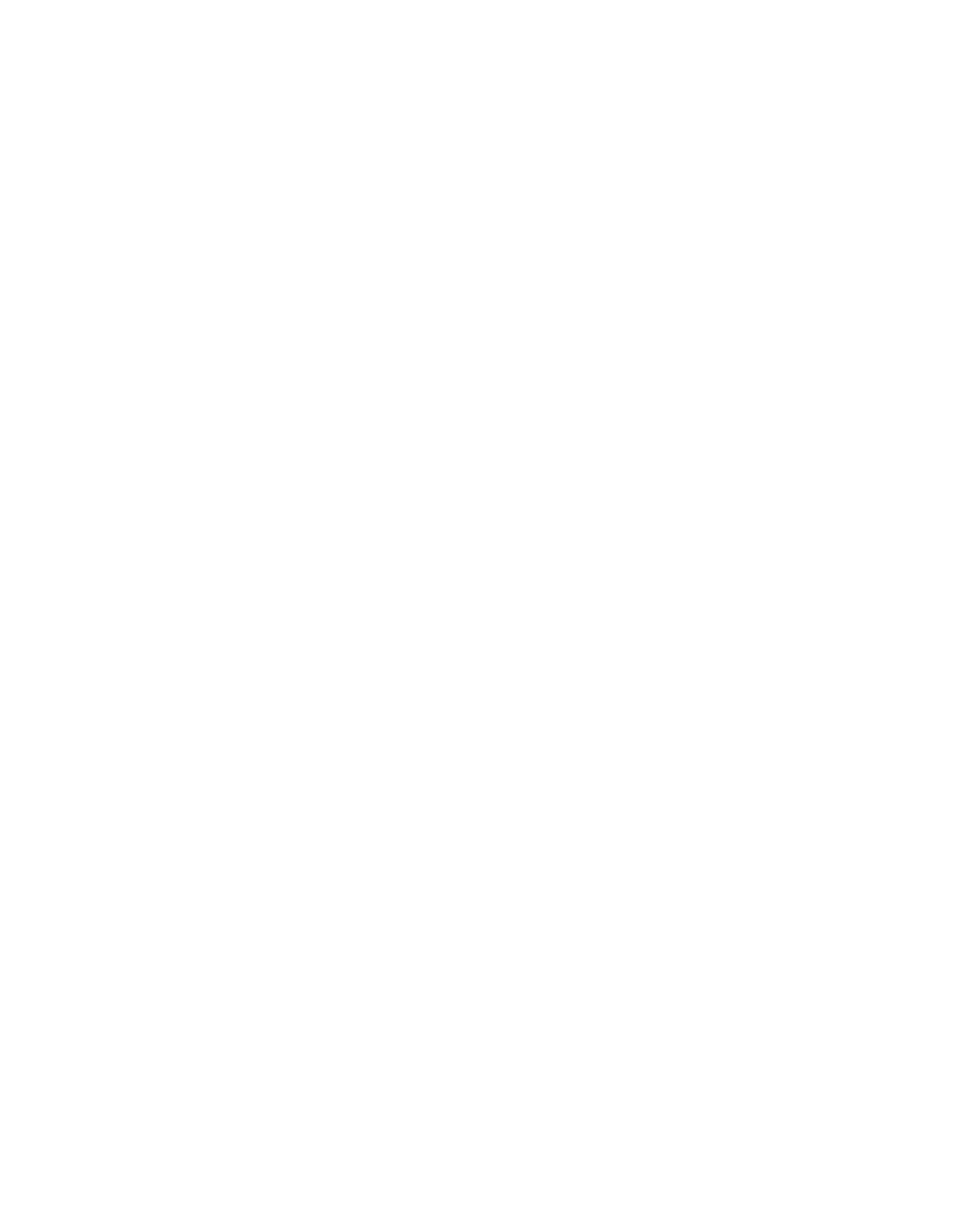# **CALIFORNIA AIR QUALITY LEGISLATION 2005 ANNUAL SUMMARY**

Prepared by: California Air Resources Board Legislative Office 1001 I Street Sacramento, California 95814 (916) 322-2896

October 2005

If you have a disability-related accommodation need, please go to http://www.arb.ca.gov/html/ada/ada.htm for assistance or contact the ARB's ADA Coordinator at (916) 323-4916.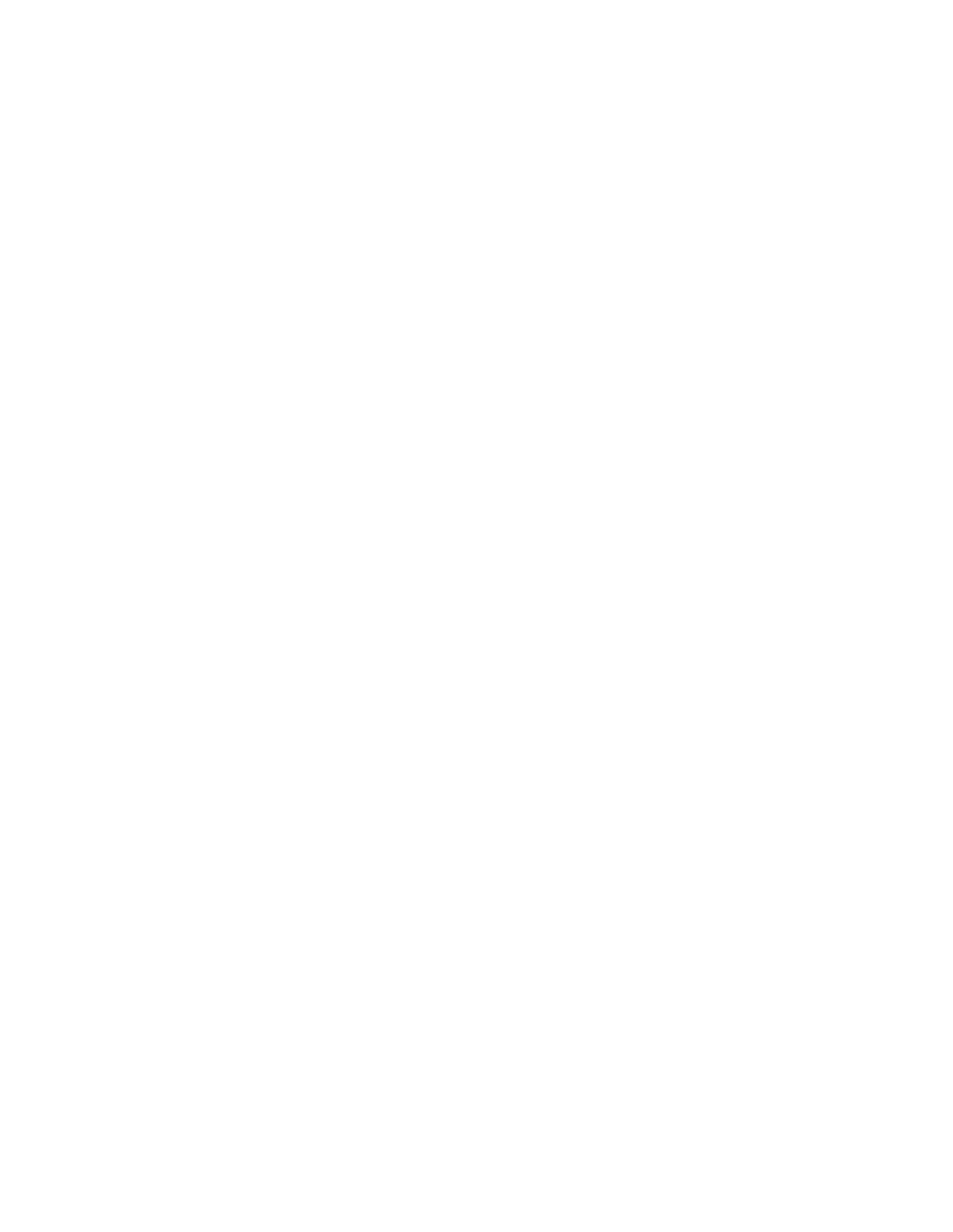# Table of Contents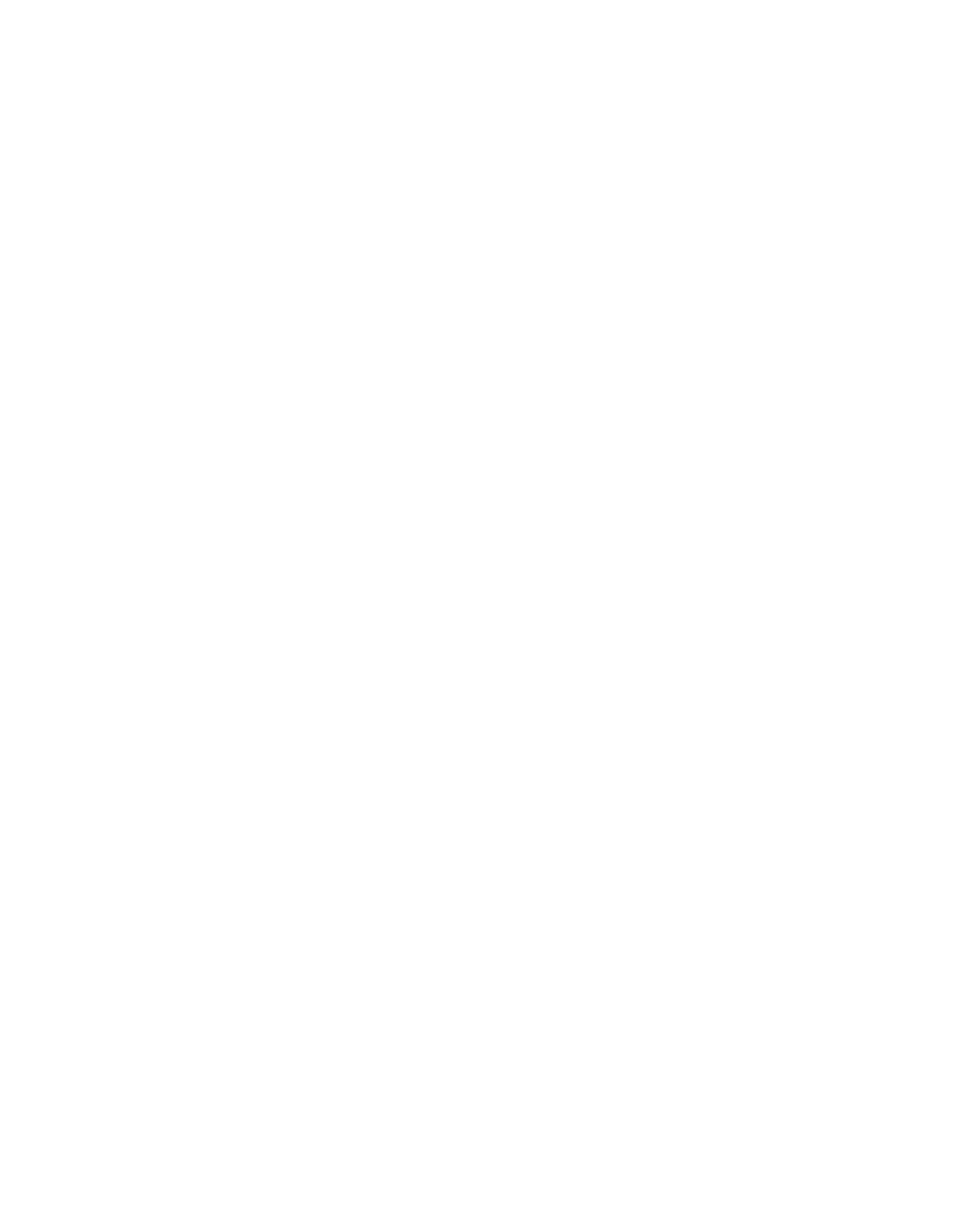# **INTRODUCTION**

The Air Resources Board (ARB) is a department of the California Environmental Protection Agency (Cal/EPA). ARB, in partnership with local air districts, oversees all air pollution control efforts to attain and maintain health-based air quality standards in California.

ARB's Legislative Office serves as the principal resource on air quality-related issues for Cal/EPA and the Governor's Office. As the Administration's key air quality legislative staff, ARB's Legislative Office provides technical expertise and policy advice relating to pending legislation. The Legislative Office also serves as a resource to the Legislature and legislative staff.

This year, the Legislature introduced almost 2,900 bills. ARB's legislative staff monitored 145 bills addressing a wide variety of air quality issues including greenhouse gases, environmental justice, energy, goods movement, smog check, asbestos, and more. Of those, 34 bills passed the Legislature. Twenty-six were signed into law (i.e., "Chaptered"); and eight were vetoed. The Legislature also approved four legislative resolutions related to air quality.

This summary contains brief descriptions of the legislation tracked by ARB's Legislative Office during the first half of the 2005-2006 Legislative Session. Bills are displayed by author, subject, and in numerical order. Year-end status is noted as Chaptered, Vetoed, 2-year (bills pending action next year), or N/A (which refers to bills that once, but no longer relate to air pollution).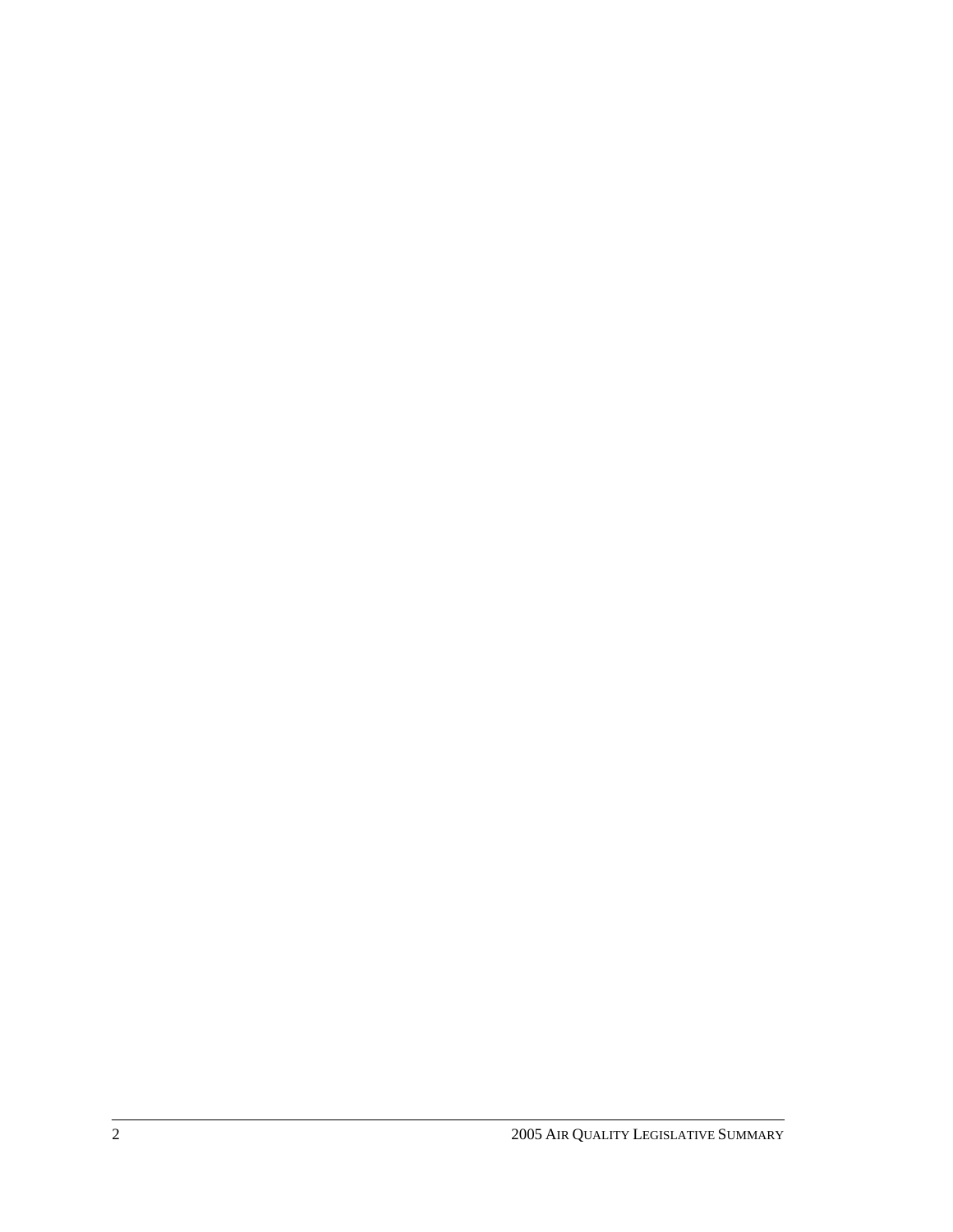# **ACRONYMS**

| AB             | <b>Assembly Bill</b>                                     |
|----------------|----------------------------------------------------------|
| ACB            | <b>Assembly Committee on Budget</b>                      |
| <b>ACR</b>     | <b>Assembly Concurrent Resolution</b>                    |
| <b>AJR</b>     | <b>Assembly Joint Resolution</b>                         |
| <b>APCD</b>    | <b>Air Pollution Control District</b>                    |
| <b>AQMD</b>    | Air Quality Management District                          |
| ARB            | <b>Air Resources Board</b>                               |
| <b>AT-PZEV</b> | <b>Advanced Technology Partial Zero Emission Vehicle</b> |
| <b>AVAQMD</b>  | Antelope Valley Air Quality Management District          |
| <b>BAAQMD</b>  | Bay Area Air Quality Management District                 |
| <b>BACT</b>    | <b>Best Available Control Technology</b>                 |
| <b>BAR</b>     | <b>Bureau of Automotive Repair</b>                       |
| <b>BART</b>    | Best Available Retrofit Technology                       |
| BT&H           | Business, Transportation and Housing Agency              |
| CA             | California                                               |
| <b>CAFE</b>    | Corporate Average Fuel Economy                           |
| <b>CAISO</b>   | California Independent System Operator                   |
| Cal/EPA        | California Environmental Protection Agency               |
| Cal/OSHA       | California Occupational Safety and Health Administration |
| <b>CDFA</b>    | California Department of Food and Agriculture            |
| <b>CEC</b>     | California Energy Commission                             |
| <b>CEQA</b>    | California Environmental Quality Act                     |
| <b>CPCFA</b>   | California Pollution Control Financing Authority         |
| <b>CPI</b>     | <b>Consumer Price Index</b>                              |
| <b>CPUC</b>    | California Public Utilities Commission                   |
| DG             | <b>Distributed Generation</b>                            |
| <b>DGS</b>     | Department of General Services                           |
| <b>DHS</b>     | Department of Health Services                            |
| <b>DMV</b>     | Department of Motor Vehicles                             |
| <b>DOT</b>     | Department of Transportation (CalTrans)                  |
| <b>DTSC</b>    | Department of Toxic Substances Control                   |
| EIR            | <b>Environmental Impact Report</b>                       |
| <b>ERC</b>     | <b>Emission Reduction Credit</b>                         |
| FY             | <b>Fiscal Year</b>                                       |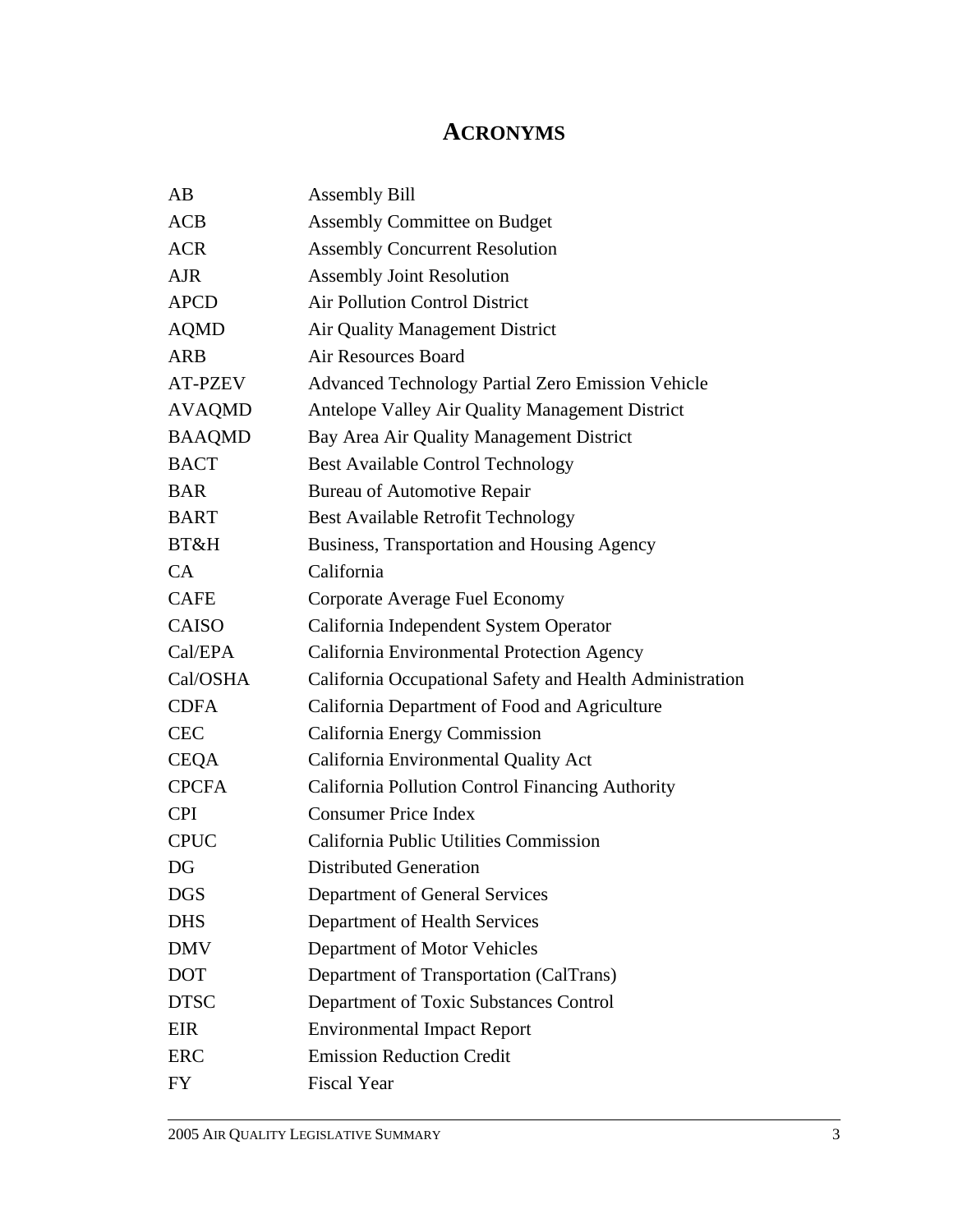| <b>GHG</b>      | <b>Greenhouse Gas</b>                                        |
|-----------------|--------------------------------------------------------------|
| <b>HEV</b>      | Hybrid Electric Vehicle                                      |
| <b>HOV</b>      | <b>High Occupancy Vehicle</b>                                |
| <b>SJC</b>      | <b>Senate Judiciary Committee</b>                            |
| <b>LAER</b>     | <b>Lowest Achievable Emissions Reduction</b>                 |
| <b>LNG</b>      | <b>Liquefied Natural Gas</b>                                 |
| <b>MDAQMD</b>   | Mojave Desert Air Quality Management District                |
| N/A             | Bills that were amended and no longer relate to air quality. |
| <b>NOA</b>      | <b>Naturally Occurring Asbestos</b>                          |
| <b>OEHHA</b>    | California Office of Environmental Health Hazard Assessment  |
| <b>OPR</b>      | Governor's Office of Planning and Research                   |
| <b>PLA</b>      | Port of Los Angeles                                          |
| <b>PLB</b>      | Port of Long Beach                                           |
| <b>PM</b>       | <b>Particulate Matter</b>                                    |
| <b>PPM</b>      | Parts Per Million                                            |
| P <sub>O</sub>  | Port of Oakland                                              |
| <b>PSD</b>      | Port of San Diego                                            |
| <b>RPS</b>      | Renewable Portfolio Standard                                 |
| SB              | Senate Bill                                                  |
| SB&FRC          | Senate Budget and Fiscal Review Committee                    |
| <b>SCR</b>      | <b>Senate Concurrent Resolution</b>                          |
| <b>SCAQMD</b>   | South Coast Air Quality Management District                  |
| <b>SDAPCD</b>   | San Diego Air Pollution Control District                     |
| <b>SJR</b>      | <b>Senate Joint Resolution</b>                               |
| <b>SJVUAPCD</b> | San Joaquin Valley Unified Air Pollution Control District    |
| <b>SWRCB</b>    | <b>State Water Resources Control Board</b>                   |
| <b>ULSD</b>     | <b>Ultra-Low Sulfur Diesel</b>                               |
| ZEV             | <b>Zero Emission Vehicle</b>                                 |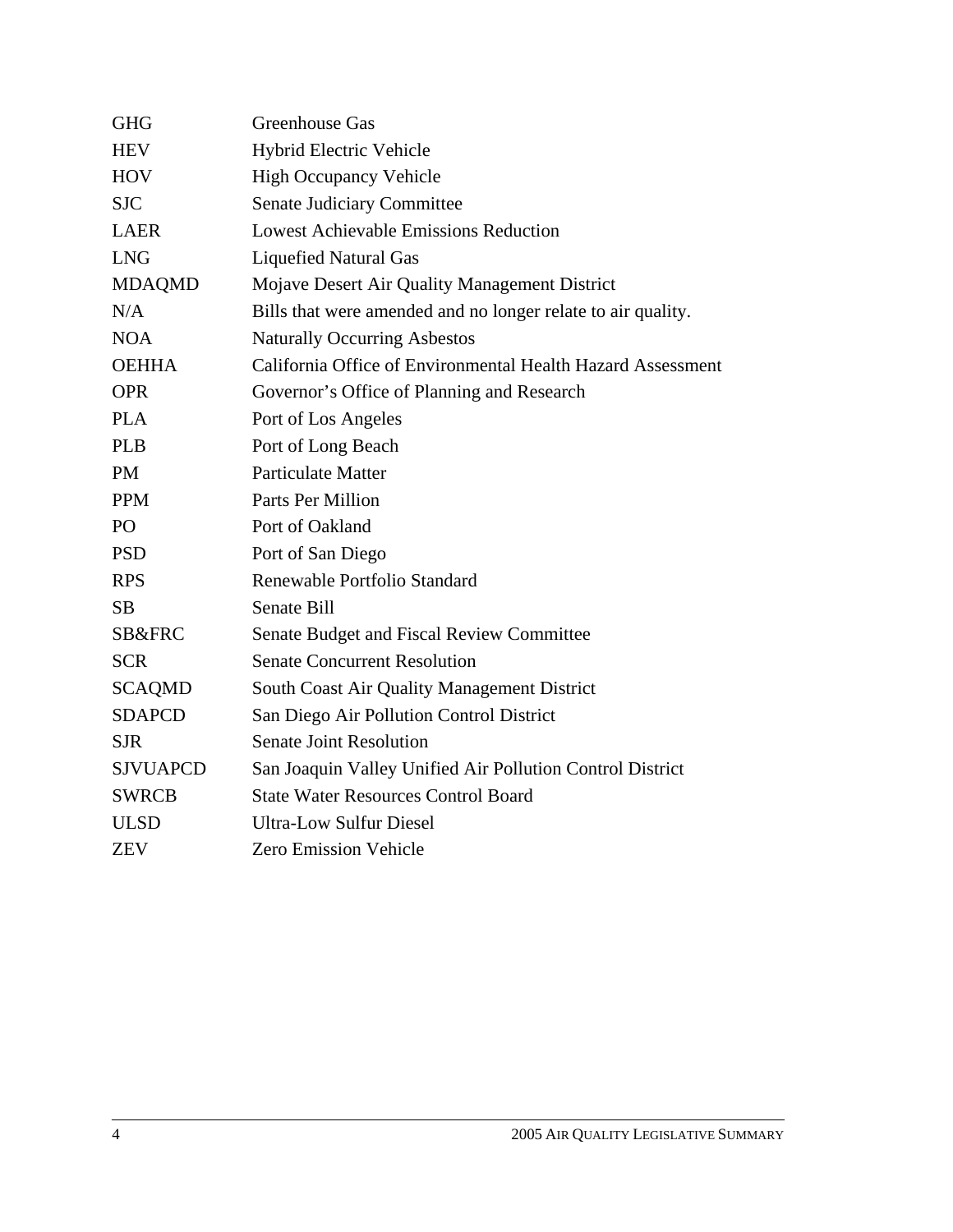# **BILLS BY SUBJECT**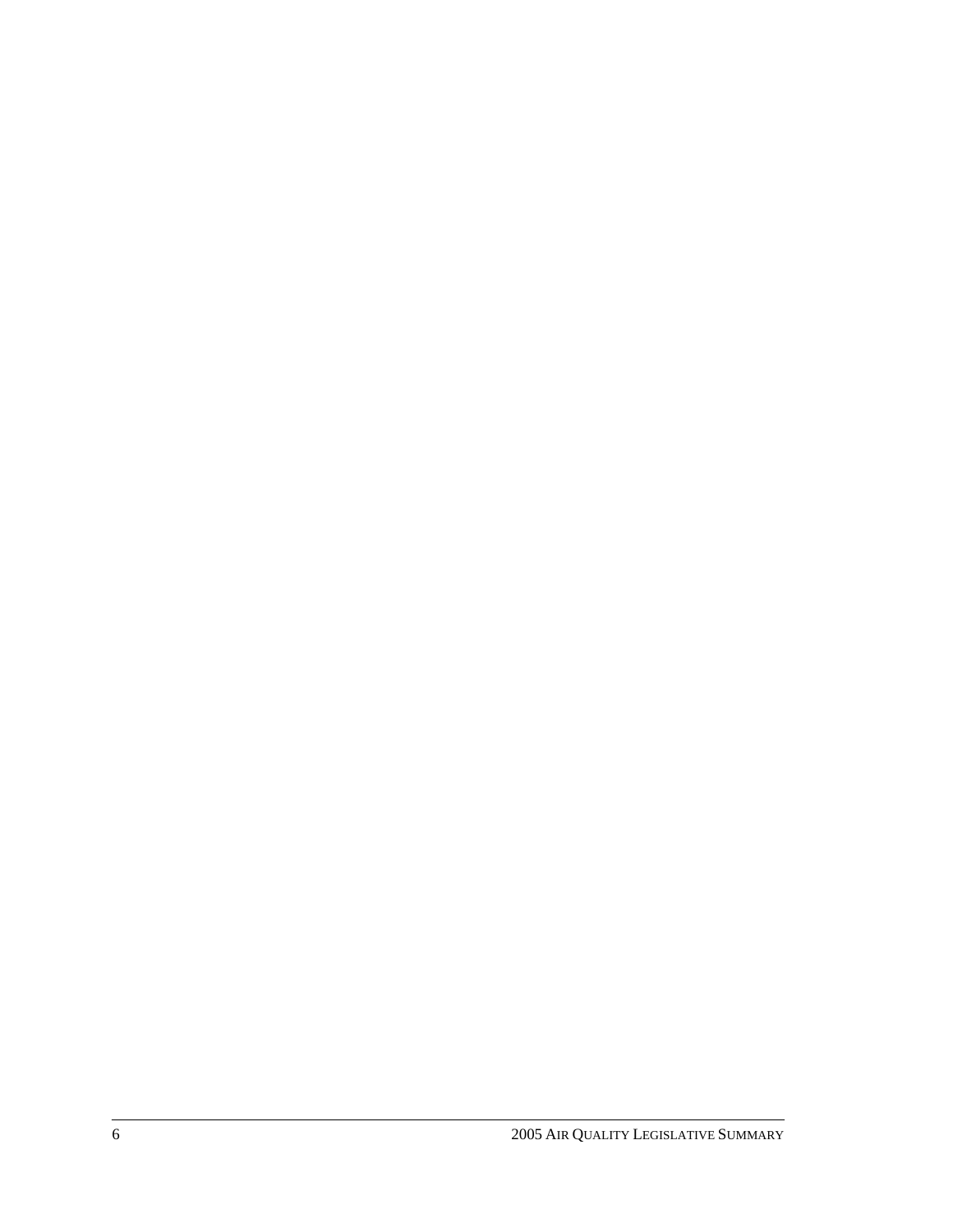# **ADMINISTRATION**

| AB 38                | Tran        | <b>Board Member Salaries</b>                          | 2-year      |
|----------------------|-------------|-------------------------------------------------------|-------------|
| AB 53                |             | Negrete McLeod Government Consolidation               | 2-year      |
| AB 94                | Haynes      | <b>State Agency Reporting Requirements</b>            | 2-year      |
| AB 219               | Nakanishi   | Publications                                          | 2-year      |
| AB 277               | Mountjoy    | Open Meetings Act                                     | Chapter 288 |
| AB 997               | Cogdill     | Notification of Fees                                  | 2-year      |
| AB 1165              | Bogh        | Reorganization of California Energy Agencies          | 2-year      |
| AB 1190              | Canciamilla | Reorganization of California Energy Agencies          | $2$ -year   |
| AB 1221              | Jones       | Air Resources Board Membership                        | Vetoed      |
| AB 1561              | Umberg      | <b>Requirements of Board Members</b>                  | 2-year      |
| AB 1625              | Klehs       | Truth in Public Agency Reports                        | Vetoed      |
| SB 796               | Figueroa    | Government Transparency and Accessibility             | Chapter 686 |
| SB 834               | Figueroa    | <b>Information Technology Procurement</b>             | 2-year      |
| SB 1001              | Ashburn     | <b>Tax Credits for Air Pollution Devices</b>          | 2-year      |
| SB 1108              | <b>SJC</b>  | Maintenance of the Codes                              | Chapter 22  |
|                      |             | <b>AGRICULTURAL OPERATIONS AND AGRICULTURAL WASTE</b> |             |
| AB 177               | <b>Bogh</b> | Biomass in Solid Waste Diversion Plans                | 2-year      |
| AB 942               | Cogdill     | <b>Agricultural Burning</b>                           | $2$ -year   |
| AB 1693              | Matthews    | <b>CPCFA Administrative Requirements</b>              | 2-year      |
| SB 859               | Poochigian  | <b>Statewide Agricultural Policy</b>                  | 2-year      |
| SB 931               | Florez      | <b>CPCFA: Funding of Dairies</b>                      | 2-year      |
| SB 1056              | Florez      | <b>Agricultural Burning Incentives</b>                | N/A         |
| <b>AIR DISTRICTS</b> |             |                                                       |             |
| AB 841               | Arambula    | San Joaquin Valley PM Monitoring                      | Chapter 569 |
| AB 1220              | Jones       | Portable Equipment                                    | 2-year      |
| AB 1231              | Horton, J.  | Air District Variance Hearing Boards                  | $2$ -year   |
| AB 1430              | Goldberg    | <b>Interchangeable Emission Reduction Credits</b>     | 2-year      |
| SB 459               | Romero      | <b>SCAQMD Locomotive Emissions Fee</b>                | $2$ -year   |
| SB 475               | Runner, G.  | <b>Interbasin ERC Transaction Study</b>               | 2-year      |
| SB 999               | Machado     | <b>SJVUAPCD Board Members</b>                         | 2-year      |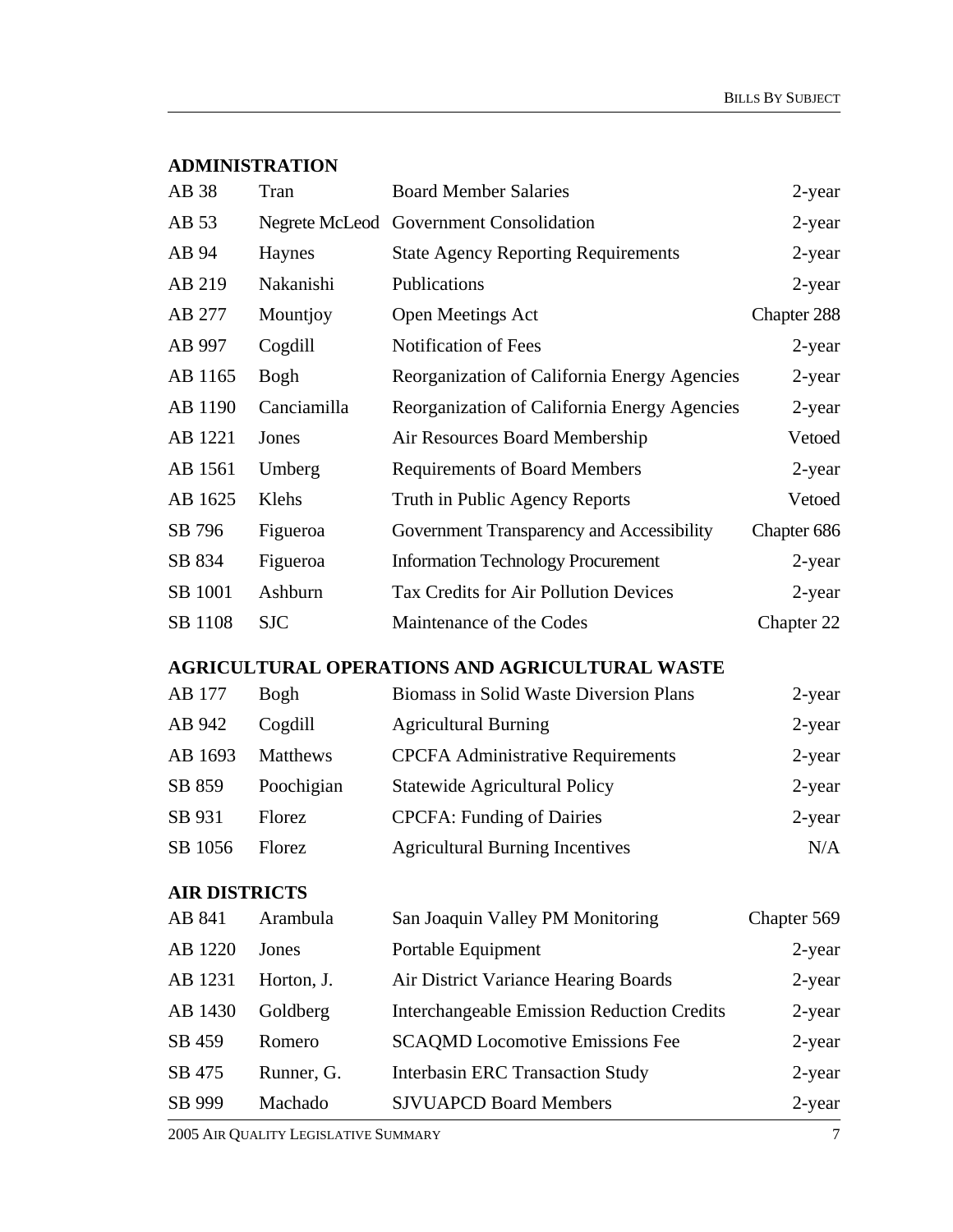#### **BUDGET / FUNDING**

| AB 90   | Laird      | FY 2005-06 Budget                         | N/A        |
|---------|------------|-------------------------------------------|------------|
| AB 141  | <b>ACB</b> | <b>Hydrogen Fuel Standards</b>            | 2-year     |
| AB 1269 | Payley     | Clean Air, Water, Coast, and Parks Bond   | $2$ -year  |
| SB 52   | Chesbro    | FY 2005-06 Budget                         | N/A        |
| SB 69   | SB&FRC     | <b>Environmental Fees</b>                 | 2-year     |
| SB 76   | SB&FRC     | Hydrogen Highway Funding and Requirements | Chapter 91 |
| SB 77   | SB&FRC     | FY 2005-06 Budget                         | Chapter 38 |
| SB 153  | Chesbro    | Clean Water, Parks, and Coast Bond        | $2$ -year  |
| SB 225  | Soto       | Carl Moyer Cost-Effectiveness Criteria    | $2$ -year  |
| SB 601  | Soto       | <b>Transportation Bond Initiative</b>     | $2$ -year  |
| SB 698  | Poochigian | <b>Schoolbus Funding</b>                  | 2-year     |
| SB 863  | Florez     | California Clean Air Bond Act             | $2$ -year  |
| SB 931  | Florez     | <b>CPCFA: Funding of Dairies</b>          | $2$ -year  |
| SB 1024 | Perata     | <b>Transportation Air Quality Bond</b>    | $2$ -year  |

# **CARL MOYER PROGRAM**

| AB 1407 | Oropeza           | <b>Off-Road Diesel Fee</b>             | 2-year      |
|---------|-------------------|----------------------------------------|-------------|
| SB 69   | <b>SB&amp;FRC</b> | <b>Environmental Fees</b>              | $2$ -year   |
| SB 225  | Soto              | Carl Moyer Cost-Effectiveness Criteria | $2$ -year   |
| SB 467  | Lowenthal         | Carl Moyer Guidelines: Forklifts       | Chapter 209 |
| SB 1024 | Perata            | <b>Transportation Air Quality Bond</b> | 2-year      |

# **CENTRAL VALLEY**

| AB 841  | Arambula      | San Joaquin Valley PM Monitoring | Chapter 569 |
|---------|---------------|----------------------------------|-------------|
| SB 1010 | <b>Florez</b> | Intermodal Rail Service          | 2-year      |

# **COMPLIANCE (See ENFORCEMENT / PENALTIES)**

# **ENERGY**

| AB 380         | <b>Núñez</b> | <b>Electrical System: Resource Adequacy</b>  | Chapter 367 |
|----------------|--------------|----------------------------------------------|-------------|
| $AB 1165$ Bogh |              | Reorganization of California Energy Agencies | $2$ -year   |
| AB 1190        | Canciamilla  | Reorganization of California Energy Agencies | $2$ -year   |
| AB 1576        | Núñez        | <b>Repowered Powerplants Contracts</b>       | Chapter 374 |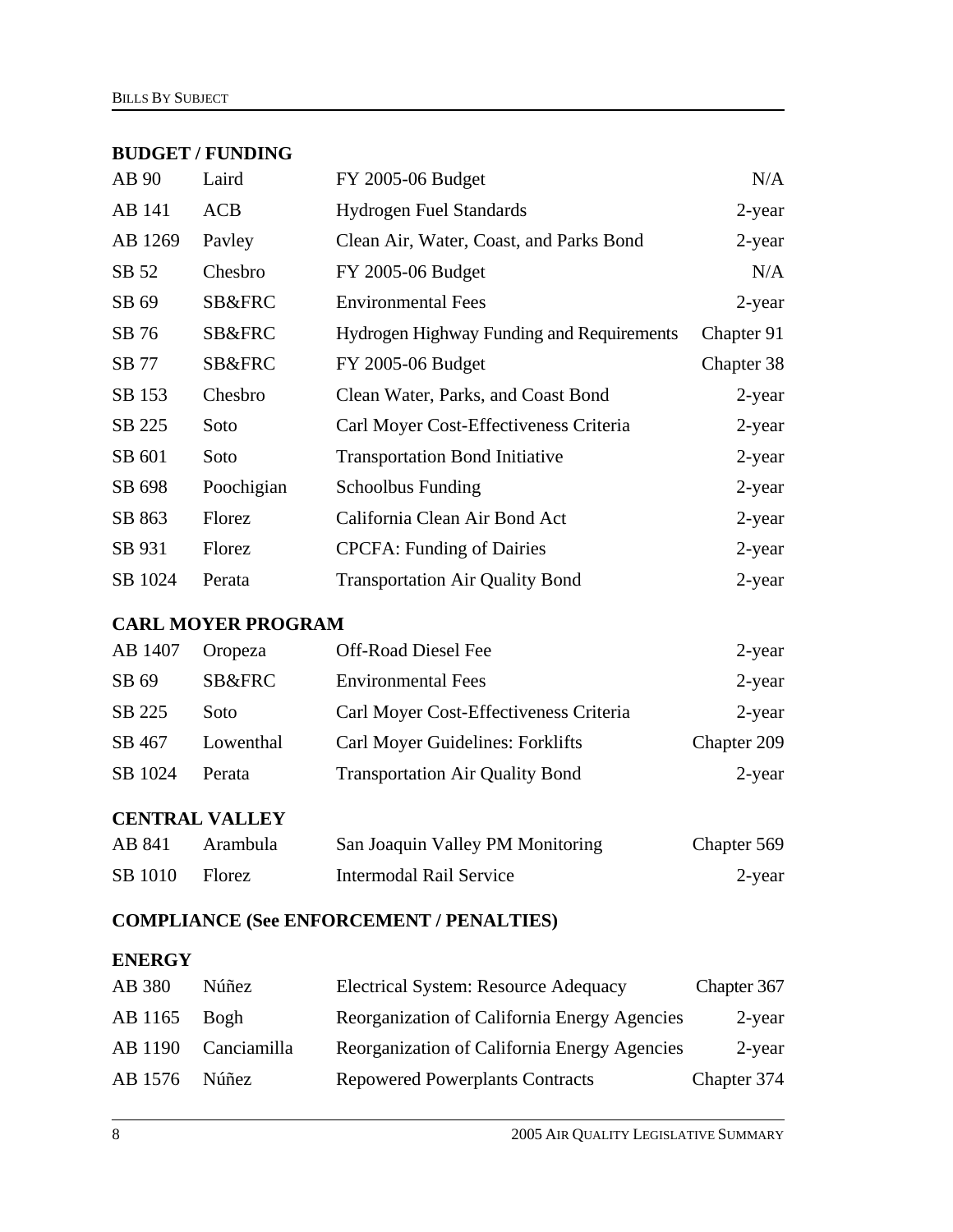| SB 769          | Simitian                       | Energy-Efficient Refrigerator Replacement Program 2-year |             |
|-----------------|--------------------------------|----------------------------------------------------------|-------------|
| SB 984          | McClintock                     | <b>GHG Emissions from Powerplants</b>                    | 2-year      |
|                 | <b>Distributed Generation</b>  |                                                          |             |
| AB 67           | Levine                         | <b>Stationary Fuel Cell Net Metering</b>                 | Chapter 562 |
| AB 728          |                                | Negrete McLeod Biogas Digester Net Metering              | Chapter 369 |
| AB 1332         | Gordon                         | <b>Distributed Generation</b>                            | 2-year      |
| SB 1048         | Machado                        | <b>Distributed Generation</b>                            | 2-year      |
|                 | <b>LNG</b>                     |                                                          |             |
| AB 993          | Canciamilla                    | LNG Planning and Forecasting                             | 2-year      |
| AB 1611         | Ridley-Thomas                  | <b>LNG Permit Working Group</b>                          | 2-year      |
| SB 426          | Simitian                       | <b>Statewide LNG Needs Assessment</b>                    | 2-year      |
| SB 1003         | Escutia                        | <b>LNG Permitting</b>                                    | 2-year      |
|                 | <b>Renewable Energy</b>        |                                                          |             |
| AB 400          | Gordon                         | <b>Streamlined CEQA Process: Renewable Energy</b>        | 2-year      |
| AB 1362         | Levine                         | <b>Renewable Energy Goals</b>                            | 2-year      |
| AB 1555         | La Malfa                       | Renewable Energy: Hydroelectric Facilities               | 2-year      |
| AB 1585         | Blakeslee                      | <b>Renewable Energy Goals</b>                            | Chapter 579 |
| SB 107          | Simitian                       | <b>Renewable Energy Goals</b>                            | 2-year      |
|                 | <b>Solar Energy</b>            |                                                          |             |
| AB 965          | Saldaña                        | <b>Solar Energy Systems</b>                              | 2-year      |
| SB <sub>1</sub> | Murray                         | <b>One Million Solar Roofs</b>                           | 2-year      |
| SB 1017         | Campbell                       | Solar Energy System Tax Credit                           | $2$ -year   |
|                 | <b>ENFORCEMENT / PENALTIES</b> |                                                          |             |
| AB 528          | Frommer                        | <b>Environmental Enforcement</b>                         | 2-year      |
| AB 1231         | Horton, J.                     | Air District Variance Hearing Boards                     | 2-year      |
| AB 1327         | Tran                           | Hazardous Materials (Cal/EPA Enforcement Initiative)     | 2-year      |
| SB 109          | Ortiz                          | Air Quality Violations/Minor Violations Program          | 2-year      |
| SB 870          | Escutia                        | Air Quality Violations Enforcement                       | 2-year      |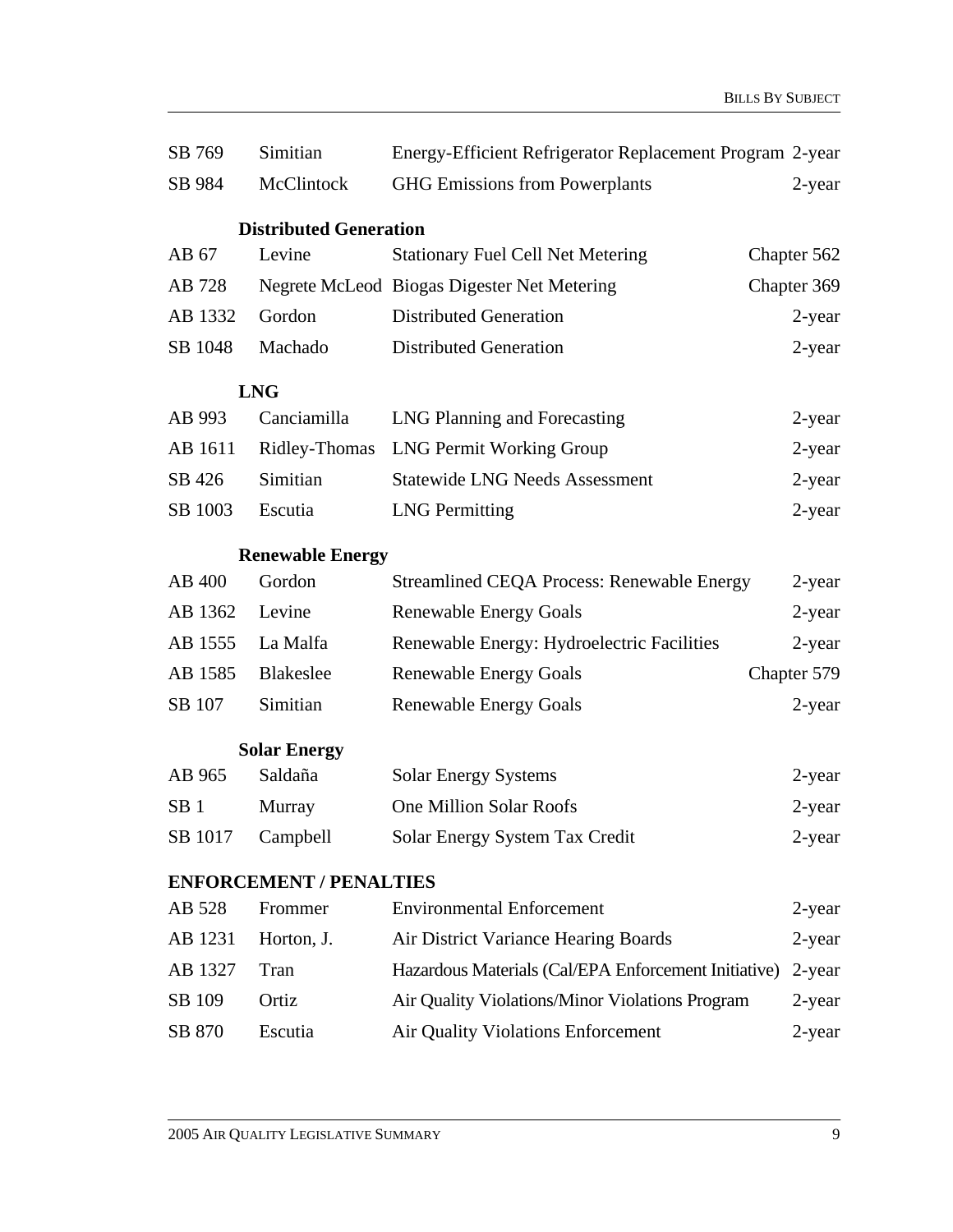# **ENVIRONMENTAL JUSTICE**

| Arambula              | San Joaquin Valley PM Monitoring            | Chapter 569                                       |
|-----------------------|---------------------------------------------|---------------------------------------------------|
| Goldberg              |                                             | 2-year                                            |
| Escutia               | Air Quality Violations Enforcement          | 2-year                                            |
|                       |                                             |                                                   |
| Klehs                 | Small Refiner ULSD Tax Credit               | Chapter 691                                       |
| Laird                 | <b>Petroleum Reduction</b>                  | $2$ -year                                         |
| Calderon              | <b>ULSD Emissions Study</b>                 | 2-year                                            |
| Parra                 | Small Refiner ULSD Tax Credit               | 2-year                                            |
| Wyland                | <b>Transportation Fuels Special Counsel</b> | 2-year                                            |
| Oropeza               | <b>Off-Road Diesel Fee</b>                  | 2-year                                            |
| Torlakson             | Petroleum Infrastructure Projects           | 2-year                                            |
|                       |                                             |                                                   |
| <b>ACB</b>            | <b>Hydrogen Fuel Standards</b>              | 2-year                                            |
| Payley                | <b>Alternative Fuels Plan</b>               | Chapter 371                                       |
| Kehoe                 | <b>Petroleum Reduction</b>                  | $2$ -year                                         |
| Ashburn               | <b>Biodiesel</b>                            | Chapter 365                                       |
| <b>GOODS MOVEMENT</b> |                                             |                                                   |
| Locomotives           |                                             |                                                   |
| De La Torre           | Railroad Yard Equipment Handling            | 2-year                                            |
| Jones                 | <b>Remote Sensing of Locomotives</b>        | Chapter 574                                       |
| Romero                | <b>SCAQMD</b> Locomotive Emissions Fee      | 2-year                                            |
| Florez                | <b>Intermodal Rail Service</b>              | 2-year                                            |
| <b>Marine Vessels</b> |                                             |                                                   |
| Canciamilla           | Low-Sulfur Fuels at Marine Terminals        | Res. Chapter 93                                   |
| Simitian              | Incineration Ban for Oceangoing Ships       | Chapter 588                                       |
| <b>Ports</b>          |                                             |                                                   |
| Bermúdez              | Port Activity Reports                       | Chapter 187                                       |
| Oropeza               | <b>Diesel Magnets</b>                       | $2$ -year                                         |
| Saldaña               | San Diego Port Air Quality and Cold-Ironing | 2 year                                            |
|                       | <b>Alternate Fuels</b>                      | <b>Interchangeable Emission Reduction Credits</b> |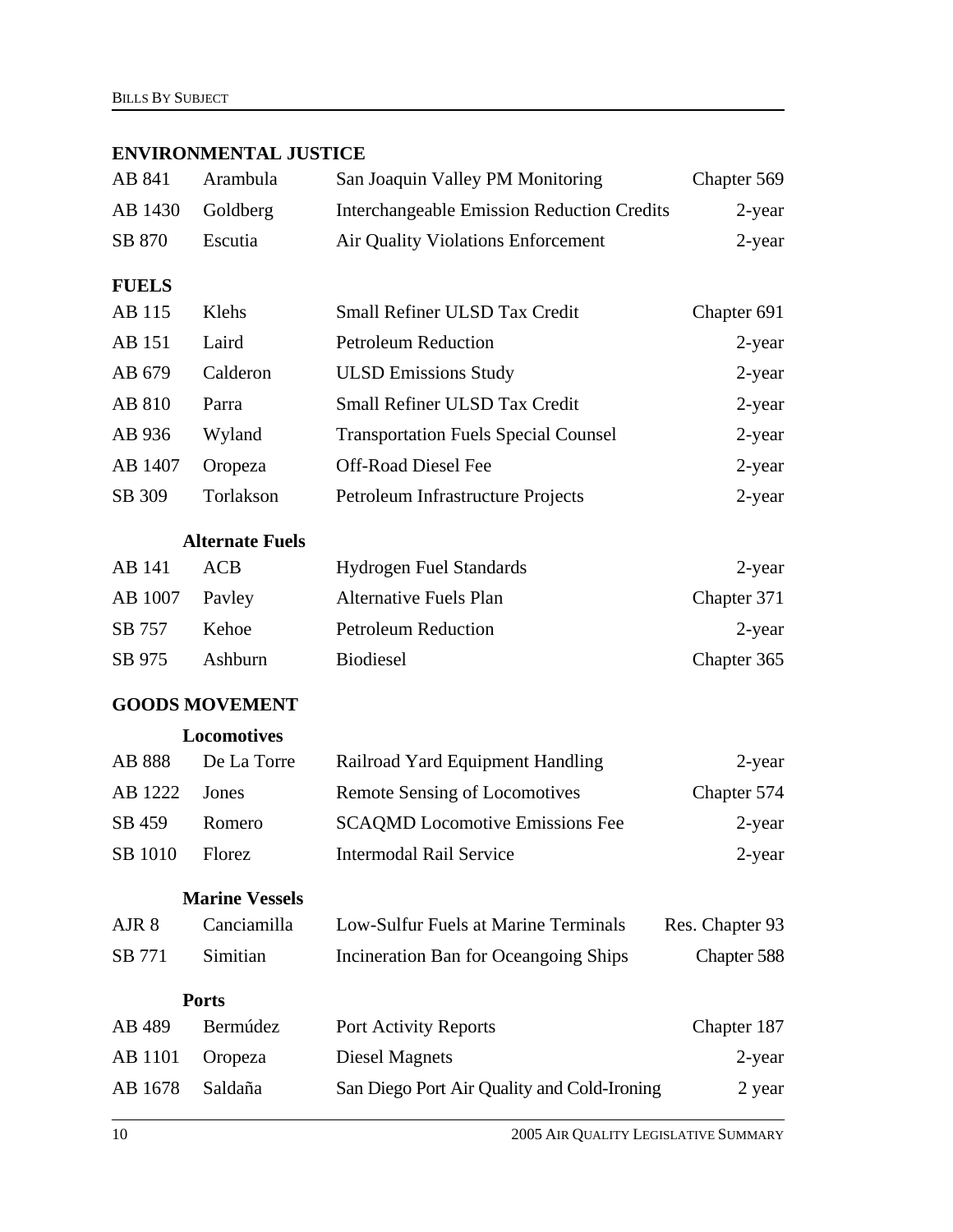| <b>ACR 23</b>                                                       | Garcia                  | <b>Commercial Trucking Routes</b>                   | Res. Chapter 90 |
|---------------------------------------------------------------------|-------------------------|-----------------------------------------------------|-----------------|
| SB 45                                                               | Alarcón                 | <b>Marine Terminal Charges</b>                      | Chapter 244     |
| SB 760                                                              | Lowenthal               | Ports Congestion                                    | 2-year          |
| SB 761                                                              | Lowenthal               | <b>South Coast Port Truck Operations Efficiency</b> | 2-year          |
| SB 762                                                              | Lowenthal               | South Coast Port Truck Permit Program               | 2-year          |
| SB 763                                                              | Lowenthal               | South Coast Low-Sulfur Ship Priority Berthing       | 2-year          |
| SB 764                                                              | Lowenthal               | Ports: SCAQMD Emission Inventory                    | 2-year          |
| SB 1027                                                             | Perata                  | Ports Spot Bill                                     | 2-year          |
|                                                                     | <b>GREEN BUILDINGS</b>  |                                                     |                 |
| AB 315                                                              | Hancock                 | <b>Energy Efficient/Environmental Schools</b>       | 2-year          |
| AB 701                                                              | Nava                    | <b>Energy Efficient State Buildings</b>             | 2-year          |
|                                                                     | <b>GREENHOUSE GASES</b> |                                                     |                 |
| AB 32                                                               | Payley                  | California Climate Action Registry                  | 2-year          |
| AB 1229                                                             | Nation                  | Smog Index and GHG Emission Label                   | Chapter 575     |
| AB 1365                                                             | Ruskin                  | <b>GHG Emission Levels</b>                          | 2-year          |
| SB 984                                                              | McClintock              | <b>GHG Emissions from Powerplants</b>               | 2-year          |
| <b>SCR 34</b>                                                       | Kehoe                   | West Coast Global Warming Initiative                | 2-year          |
| HEAVY DUTY DIESEL (See MOTOR VEHICLES and/or CARL MOYER<br>PROGRAM) |                         |                                                     |                 |

# **HYDROGEN**

| AB 67   | Levine   | <b>Stationary Fuel Cell Net Metering</b>  | Chapter 562 |
|---------|----------|-------------------------------------------|-------------|
| AB 141  | ACB      | <b>Hydrogen Fuel Standards</b>            | 2-year      |
| AB 1614 | Klehs    | Tax Credits for Fuel Cell Buses           | N/A         |
| AB 1618 | Klehs    | Tax Credits for Fuel Cell Buses           | $2$ -year   |
| AB 1631 | Klehs    | Tax Credits for Fuel Cell Buses           | $2$ -year   |
| SB 76   | SB&FRC   | Hydrogen Highway Funding and Requirements | Chapter 91  |
| SB 250  | Campbell | <b>Hydrogen Fuel Standards</b>            | 2-year      |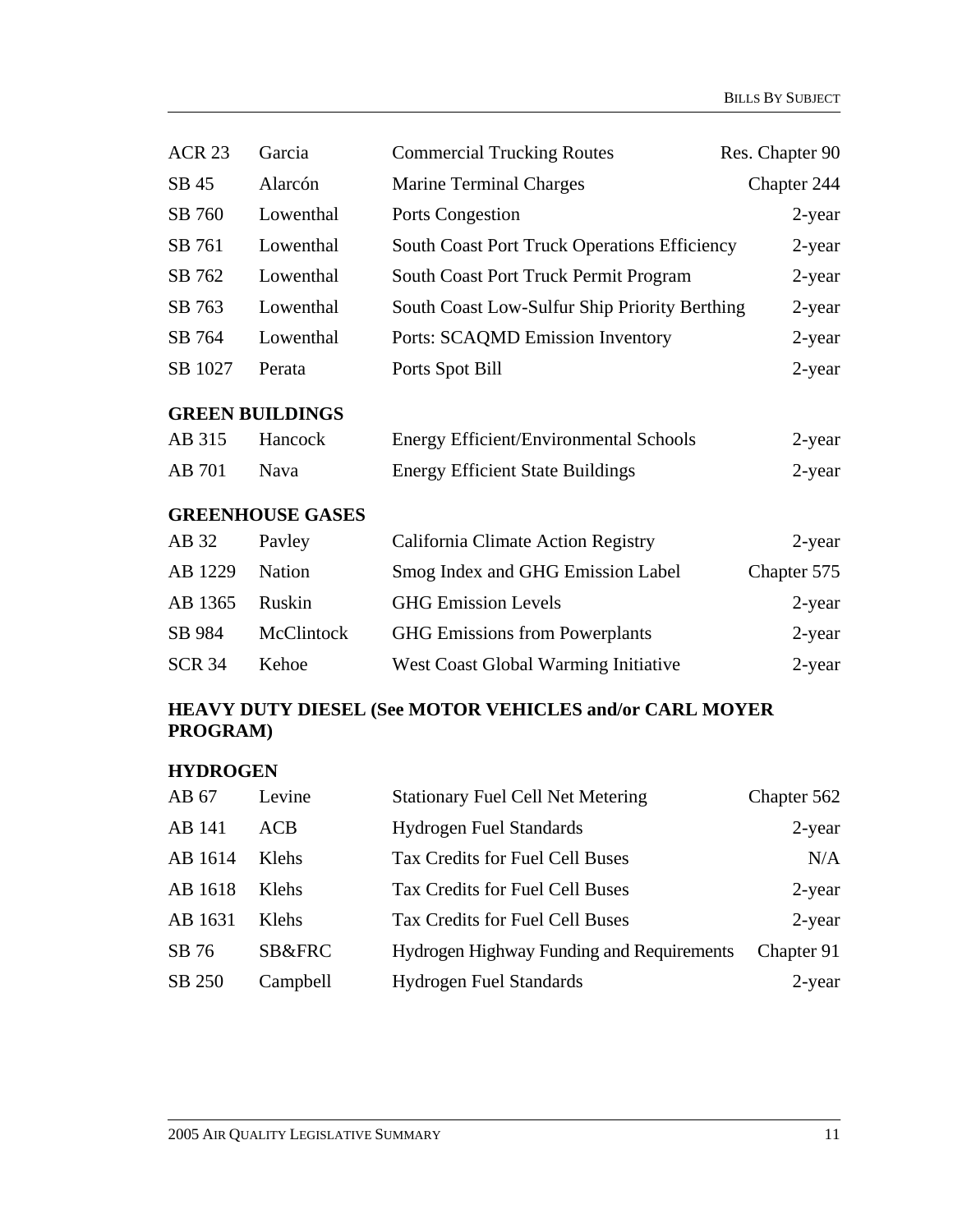# **LAND USE**

| AB 986  | Torrico    | <b>Transit-Oriented Development</b>           | 2-year    |
|---------|------------|-----------------------------------------------|-----------|
| AB 1020 | Hancock    | <b>Smart Growth</b>                           | $2$ -year |
| AB 1697 | Payley     | <b>Location of Day Care Facilities</b>        | $2$ -year |
| SB 44   | Kehoe      | <b>General Plan Elements: Air Quality</b>     | $2$ -year |
| SB 476  | Runner, G. | <b>CEQA Requirements for Waste Facilities</b> | $2$ -year |
| SB 927  | Lowenthal  | <b>General Plan Elements: Transportation</b>  | $2$ -year |
| SB 948  | Murray     | <b>CEQA</b> and Environmental Impact Reports  | $2$ -year |
| SB 968  | Torlakson  | <b>General Plan Elements: Transportation</b>  | $2$ -year |

# **LOCOMOTIVES (See GOODS MOVEMENT)**

# **LOW EMISSION VEHICLES (See MOTOR VEHICLES)**

# **MARINE VESSELS (See GOODS MOVEMENT)**

# **MOTOR VEHICLES**

| AB 1229          | <b>Nation</b>                       | Smog Index and GHG Emission Label              | Chapter 575     |
|------------------|-------------------------------------|------------------------------------------------|-----------------|
| AB 1357          | Ruskin                              | <b>State Alternative Motor Vehicle Fleet</b>   | Vetoed          |
| AB 1660          | Payley                              | Group Vehicle Purchasing                       | Chapter 580     |
| AJR <sub>5</sub> | Oropeza                             | <b>CAFE</b> Standards                          | Res. Chapter 84 |
| SB 497           | Simitian                            | <b>Cleaner Construction Program</b>            | $2$ -year       |
|                  | <b>High-Occupancy Vehicle Lanes</b> |                                                |                 |
| SB 519           | McClintock                          | <b>HOV Lane Study</b>                          | 2-year          |
| SB 788           | <b>McClintock</b>                   | <b>HOV Lanes</b>                               | 2-year          |
|                  | <b>LEV</b> and <b>ZEV</b>           |                                                |                 |
| AB 838           | Saldaña                             | Hybrid Vehicle Tax Credit                      | $2$ -year       |
| AB 1223          | Leno                                | <b>Internet Sales of Low-Emission Vehicles</b> | 2-year          |
|                  | <b>Registration Fees</b>            |                                                |                 |
| AB 694           | Chan                                | <b>BAAQMD Motor Vehicle Registration Fees</b>  | Chapter 568     |
| AB 1623          | Klehs                               | <b>County Congestion Management Fees</b>       | Vetoed          |
| SB 658           | Kuehl                               | <b>Coastal Conservancy Fees</b>                | Vetoed          |
| SB 680           | Simitian                            | <b>County Congestion Management Fees</b>       | Vetoed          |
|                  |                                     |                                                |                 |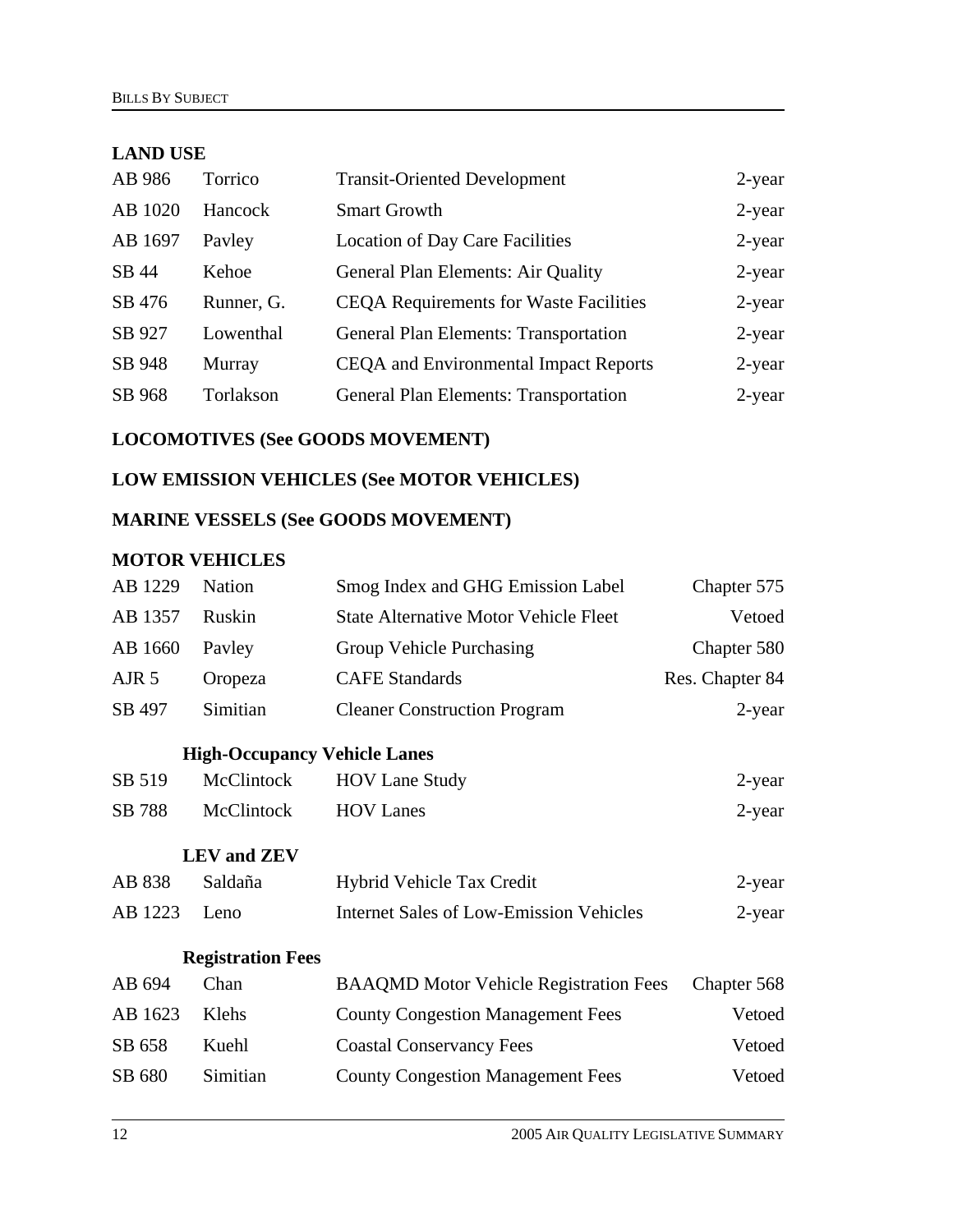|                                         | <b>School Buses</b>              |                                                   |             |
|-----------------------------------------|----------------------------------|---------------------------------------------------|-------------|
| SB 698                                  | Poochigian                       | <b>Schoolbus Funding</b>                          | 2-year      |
|                                         | <b>Smog Check</b>                |                                                   |             |
| AB 184                                  | Cogdill                          | Gross Polluting Vehicle Retirement Program        | 2-year      |
| AB 383                                  | Montañez                         | <b>Smog Check Consumer Assistance Eligibility</b> | Chapter 565 |
| AB 386                                  | Lieber                           | <b>Smog Check Administration</b>                  | $2$ -year   |
| AB 578                                  | Horton, S.                       | <b>Smog Check Test-Only Directed Vehicles</b>     | 2-year      |
| AB 898                                  | Maze                             | <b>Smog Check Test-Only Stations</b>              | $2$ -year   |
| SB 577                                  | Figueroa                         | <b>Kit Car Amnesty</b>                            | N/A         |
| SB 953                                  | Romero                           | <b>Kit Car Amnesty</b>                            | $2$ -year   |
|                                         | PARTICULATE MATTER               |                                                   |             |
| AB 841                                  | Arambula                         | San Joaquin Valley PM Monitoring                  | Chapter 569 |
| PENALTIES (See ENFORCEMENT / PENALTIES) |                                  |                                                   |             |
| <b>PORTS (See GOODS MOVEMENT)</b>       |                                  |                                                   |             |
|                                         | DEDODTE (C., A DIAINTETD A TION) |                                                   |             |

# **REPORTS (See ADMINISTRATION)**

## **SCHOOLS**

| AB 315        | <b>Hancock</b> | <b>Energy Efficient/Environmental Schools</b> | 2-year |
|---------------|----------------|-----------------------------------------------|--------|
| AB 1292 Evans |                | Air Quality in School Facilities              | 2-year |
| AB 1297       | Evans          | Air Quality in School Facilities              | Vetoed |

# **SCHOOL BUSES (See MOTOR VEHICLES)**

# **TOXICS**

| Chan   | <b>Chemical Testing Methods</b>                 | 2-year      |
|--------|-------------------------------------------------|-------------|
| Núñez  | <b>Chrome Plating Facility Loan Guarantees</b>  | Chapter 695 |
| Lieber | <b>Substitutes for Toxic Compounds</b>          | 2-year      |
| Ortiz  | <b>Biomonitoring</b>                            | Vetoed      |
| Ortiz  | <b>Naturally Occurring Asbestos: Task Force</b> | 2-year      |
|        |                                                 |             |

# **ZERO-EMISSION VEHICLES (See MOTOR VEHICLES)**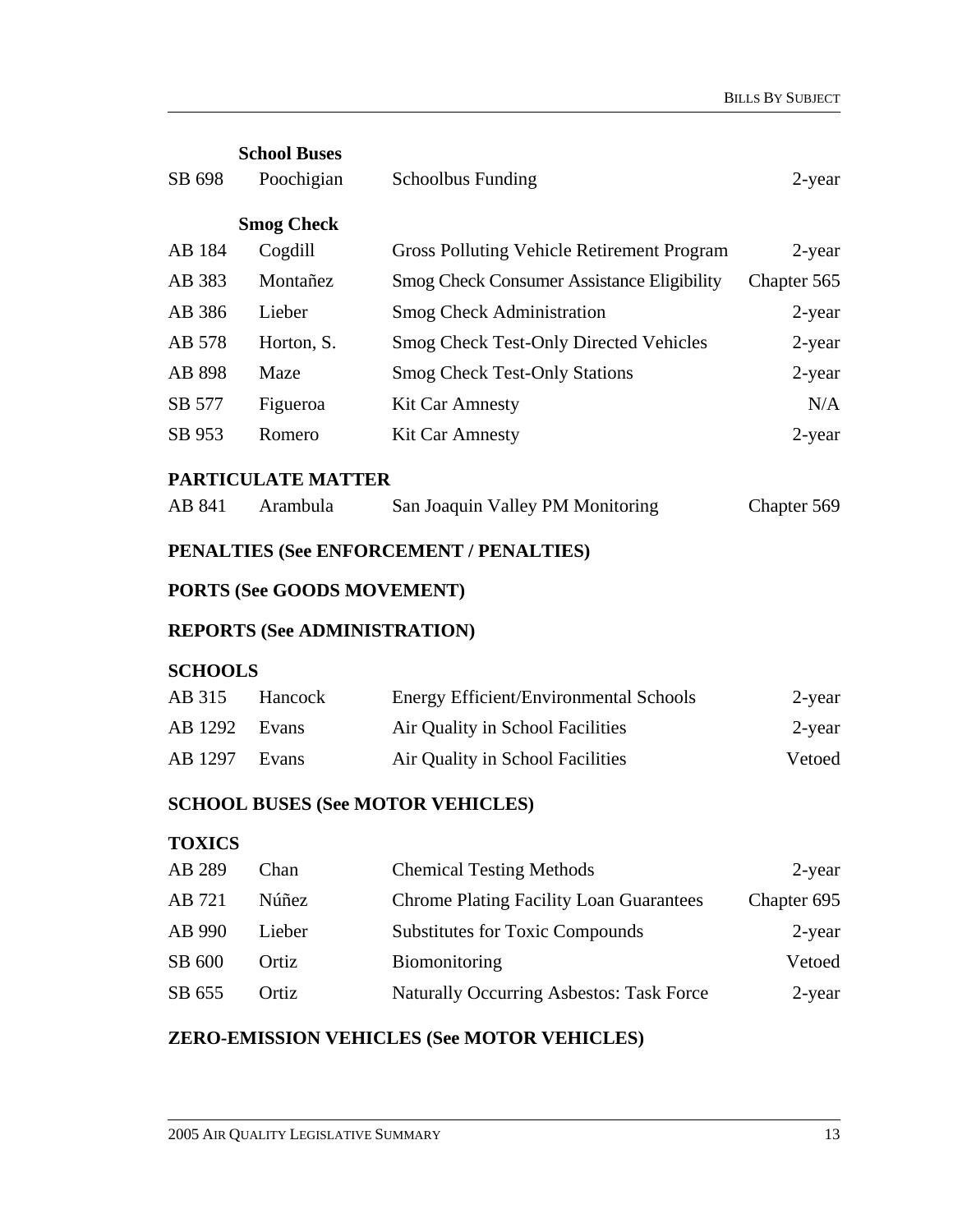# **MISCELLANEOUS**

| AB 825           | Levine      | Bi-National Committee on Air Pollution        | $2$ -year       |
|------------------|-------------|-----------------------------------------------|-----------------|
| AB 1170          | Canciamilla | Bay Area Seismic Retrofit CEQA Exemptions     | Chapter 536     |
| AB 1220          | Jones       | Portable Equipment                            | $2$ -year       |
| AB 1317          | Ruskin      | <b>Laboratory Certification</b>               | Chapter 406     |
| AB 1693          | Matthews    | <b>CPCFA Administrative Requirements</b>      | 2-year          |
| AB 1697          | Payley      | <b>Location of Day Care Facilities</b>        | $2$ -year       |
| SB 120           | Florez      | Sewage Sludge Study                           | $2$ -year       |
| SB 563           | Alarcón     | <b>Certified Green Business Program</b>       | $2$ -year       |
| SB 771           | Simitian    | Incineration Ban for Oceangoing Ships         | Chapter 588     |
| SB 829           | Murray      | <b>Transportation Conformity</b>              | $2$ -year       |
| SB 838           | Escutia     | Cleanup/Pollution Control Technology Registry | $2$ -year       |
| SB 931           | Florez      | <b>CPCFA: Funding of Dairies</b>              | $2$ -year       |
| SB 976           | Ashburn     | Military Waiver from Protect CA Air Act       | $2$ -year       |
| SJR <sub>1</sub> | Ashburn     | Lemoore Naval Air Station                     | Res. Chapter 34 |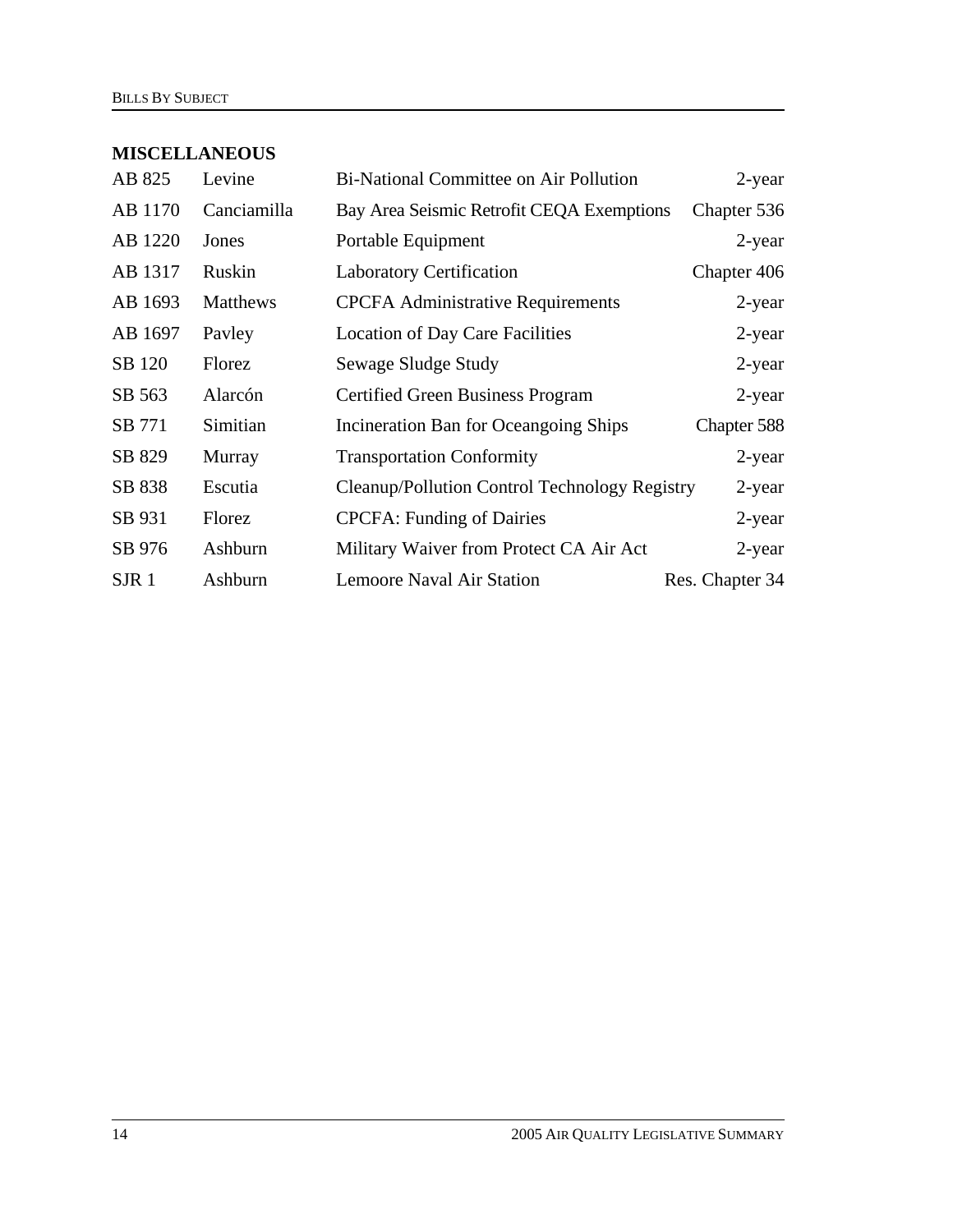# **BILLS BY AUTHOR**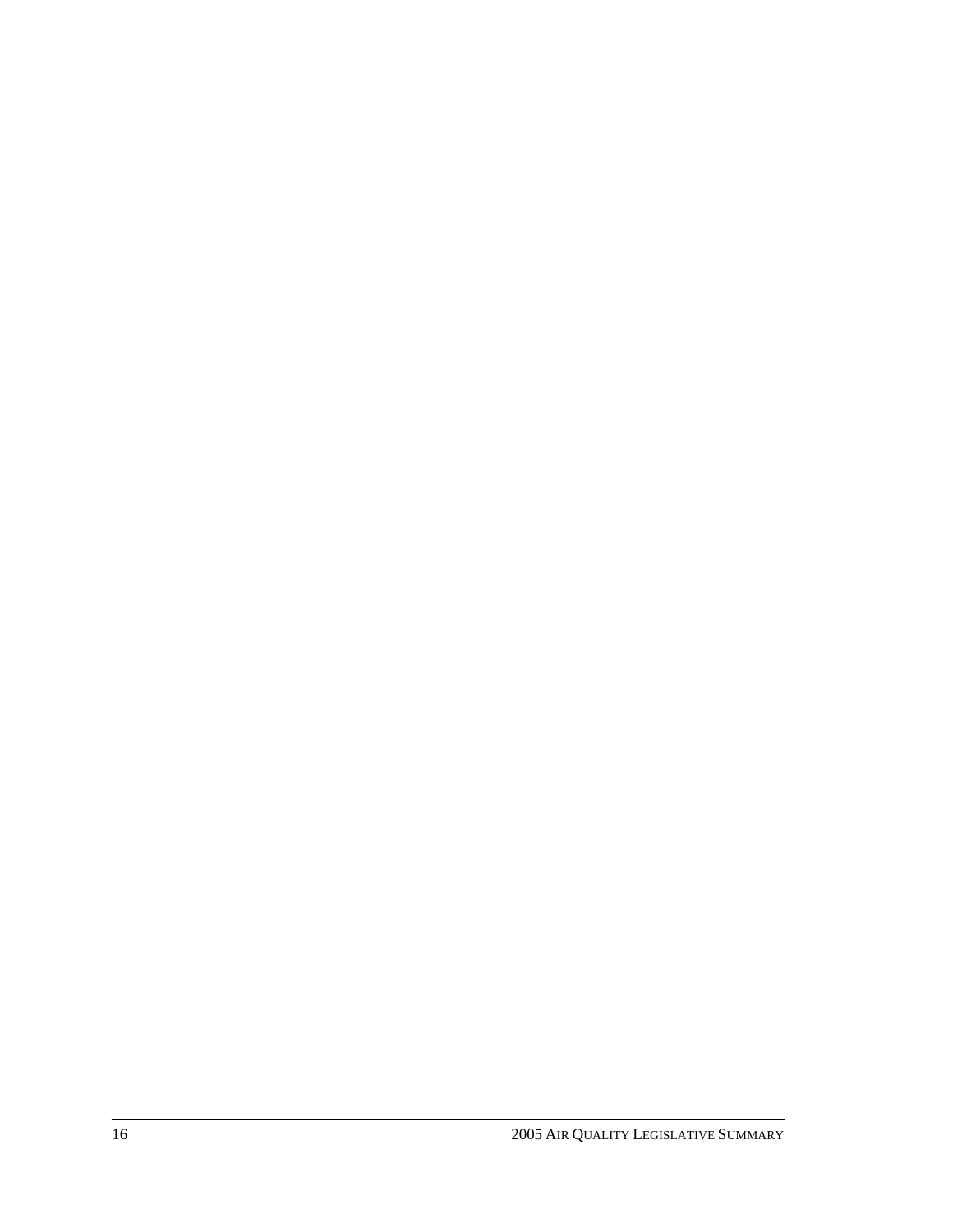# **ASSEMBLY**

| <b>ARAMBULA</b>    |                                                   |                 |
|--------------------|---------------------------------------------------|-----------------|
| AB 841             | San Joaquin Valley PM Monitoring                  | Chapter 569     |
| BERMÚDEZ           |                                                   |                 |
| AB 489             | Port Activity Reports                             | Chapter 187     |
| <b>BLAKESLEE</b>   |                                                   |                 |
| AB 1585            | <b>Renewable Energy Goals</b>                     | Chapter 579     |
| BOGH               |                                                   |                 |
| AB 177             | Biomass in Solid Waste Diversion Plans            | 2-year          |
| AB 1165            | Reorganization of California Energy Agencies      | $2$ -year       |
| <b>CALDERON</b>    |                                                   |                 |
| AB 679             | <b>ULSD Emissions Study</b>                       | $2$ -year       |
| <b>CANCIAMILLA</b> |                                                   |                 |
| AB 993             | LNG Planning and Forecasting                      | 2-year          |
| AB 1170            | Bay Area Seismic Retrofit CEQA Exemptions         | Chapter 536     |
| AB 1190            | Reorganization of California Energy Agencies      | 2-year          |
| AJR 8              | Low-Sulfur Fuels at Marine Terminals              | Res. Chapter 93 |
| <b>CHAN</b>        |                                                   |                 |
| AB 289             | <b>Chemical Testing Methods</b>                   | 2-year          |
| AB 694             | <b>BAAQMD Motor Vehicle Registration Fees</b>     | Chapter 568     |
| COGDILL            |                                                   |                 |
| AB 184             | <b>Gross Polluting Vehicle Retirement Program</b> | $2$ -year       |
| AB 942             | <b>Agricultural Burning</b>                       | $2$ -year       |
| AB 997             | Notification of Fees                              | $2$ -year       |
| <b>DE LA TORRE</b> |                                                   |                 |
| AB 888             | Railroad Yard Equipment Handling                  | 2-year          |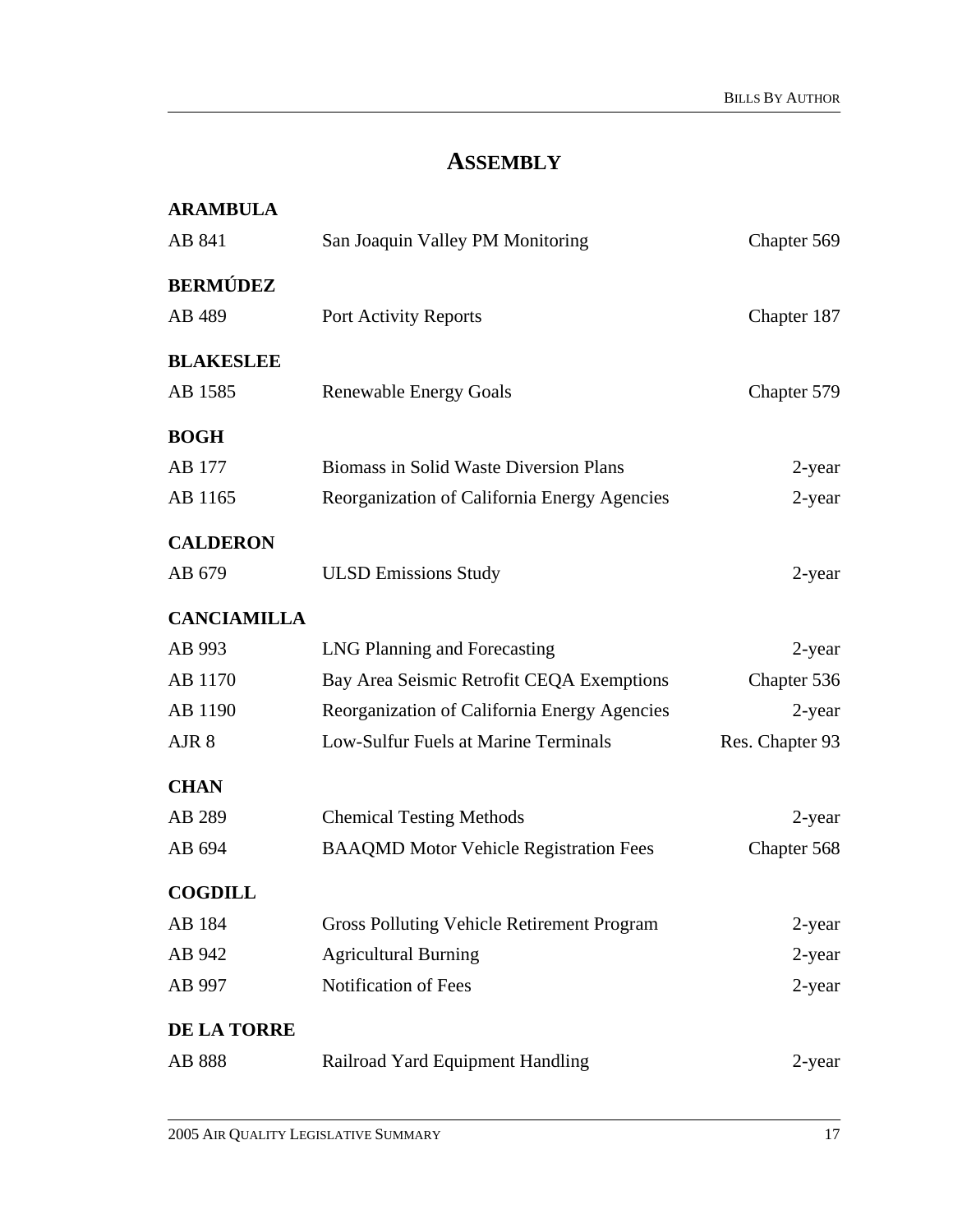| <b>EVANS</b>      |                                                   |                 |
|-------------------|---------------------------------------------------|-----------------|
| AB 1292           | Air Quality in School Facilities                  | 2-year          |
| AB 1297           | Air Quality in School Facilities                  | Vetoed          |
| <b>FROMMER</b>    |                                                   |                 |
| AB 528            | <b>Environmental Enforcement</b>                  | 2-year          |
| <b>GARCIA</b>     |                                                   |                 |
| <b>ACR 23</b>     | <b>Commercial Trucking Routes</b>                 | Res. Chapter 90 |
| <b>GOLDBERG</b>   |                                                   |                 |
| AB 1430           | <b>Interchangeable Emission Reduction Credits</b> | 2-year          |
| <b>GORDON</b>     |                                                   |                 |
| AB 400            | <b>Streamlined CEQA Process: Renewable Energy</b> | 2-year          |
| AB 1332           | <b>Distributed Generation</b>                     | $2$ -year       |
| <b>HANCOCK</b>    |                                                   |                 |
| AB 315            | <b>Energy Efficient/Environmental Schools</b>     | 2-year          |
| AB 1020           | <b>Smart Growth</b>                               | 2-year          |
| <b>HAYNES</b>     |                                                   |                 |
| AB 94             | <b>State Agency Reporting Requirements</b>        | $2$ -year       |
| HORTON, J.        |                                                   |                 |
| AB 1231           | Air District Variance Hearing Boards              | 2-year          |
| <b>HORTON, S.</b> |                                                   |                 |
| AB 578            | <b>Smog Check Test-Only Directed Vehicles</b>     | 2-year          |
| <b>JONES</b>      |                                                   |                 |
| AB 1220           | Portable Equipment                                | 2-year          |
| AB 1221           | Air Resources Board Membership                    | Vetoed          |
| AB 1222           | <b>Remote Sensing of Locomotives</b>              | Chapter 574     |
| <b>KLEHS</b>      |                                                   |                 |
| AB 115            | Small Refiner ULSD Tax Credit                     | Chapter 691     |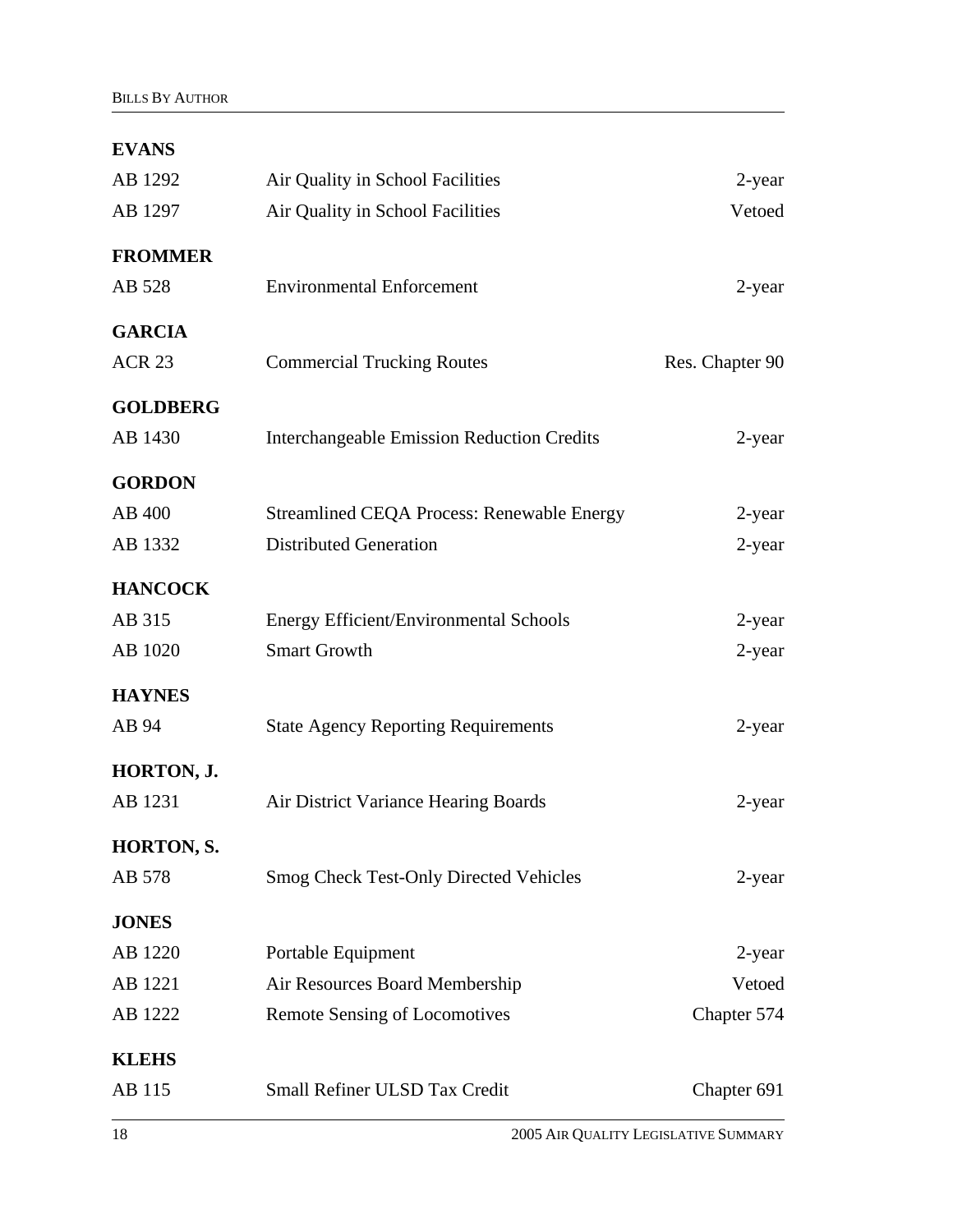| AB 1614         | Tax Credits for Fuel Cell Buses                   | N/A         |
|-----------------|---------------------------------------------------|-------------|
| AB 1618         | Tax Credits for Fuel Cell Buses                   | 2-year      |
| AB 1623         | <b>County Congestion Management Fees</b>          | Vetoed      |
| AB 1625         | Truth in Public Agency Reports                    | Vetoed      |
| AB 1631         | Tax Credits for Fuel Cell Buses                   | 2-year      |
| <b>LA MALFA</b> |                                                   |             |
| AB 1555         | Renewable Energy: Hydroelectric Facilities        | 2-year      |
| <b>LAIRD</b>    |                                                   |             |
| AB 90           | FY 2005-06 Budget                                 | N/A         |
| AB 151          | <b>Petroleum Reduction</b>                        | 2-year      |
| <b>LENO</b>     |                                                   |             |
| AB 1223         | <b>Internet Sales of Low-Emission Vehicles</b>    | 2-year      |
| <b>LEVINE</b>   |                                                   |             |
| AB 67           | <b>Stationary Fuel Cell Net Metering</b>          | Chapter 562 |
| AB 825          | Bi-National Committee on Air Pollution            | 2-year      |
| AB 1362         | <b>Renewable Energy Goals</b>                     | 2-year      |
| <b>LIEBER</b>   |                                                   |             |
| AB 386          | <b>Smog Check Administration</b>                  | 2-year      |
| AB 990          | <b>Substitutes for Toxic Compounds</b>            | $2$ -year   |
| <b>MATTHEWS</b> |                                                   |             |
| AB 1693         | <b>CPCFA Administrative Requirements</b>          | 2-year      |
| <b>MAZE</b>     |                                                   |             |
| AB 898          | <b>Smog Check Test-Only Stations</b>              | 2-year      |
| <b>MONTAÑEZ</b> |                                                   |             |
| AB 383          | <b>Smog Check Consumer Assistance Eligibility</b> | Chapter 565 |
| <b>MOUNTJOY</b> |                                                   |             |
| AB 277          | <b>Open Meetings Act</b>                          | Chapter 288 |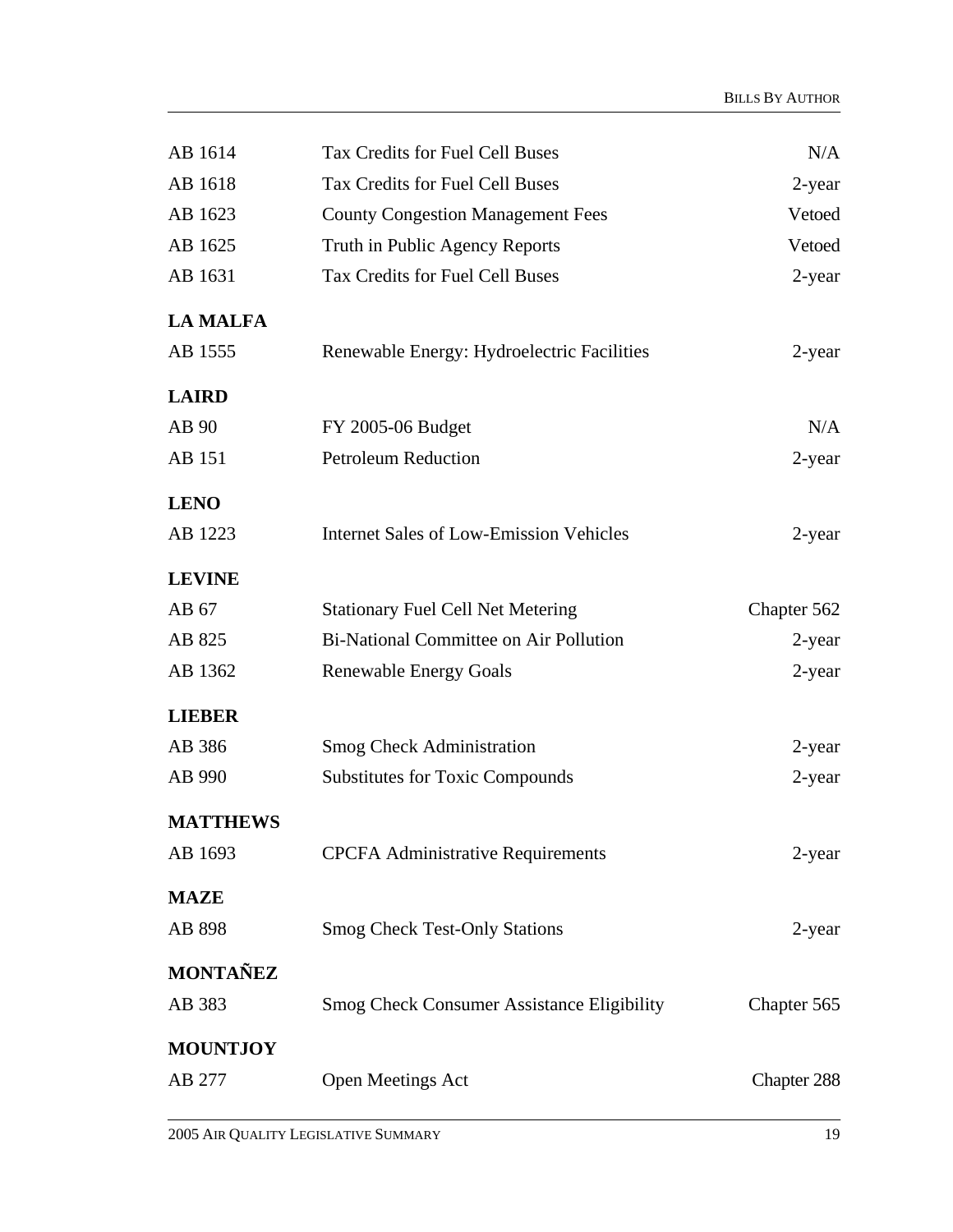| AB 219                | Publications                                   | 2-year          |
|-----------------------|------------------------------------------------|-----------------|
| <b>NATION</b>         |                                                |                 |
| AB 1229               | Smog Index and GHG Emission Label              | Chapter 575     |
| <b>NAVA</b>           |                                                |                 |
| AB 701                | <b>Energy Efficient State Buildings</b>        | $2$ -year       |
| <b>NEGRETE MCLEOD</b> |                                                |                 |
| AB 53                 | <b>Government Consolidation</b>                | 2-year          |
| AB 728                | <b>Biogas Digester Net Metering</b>            | Chapter 369     |
| <b>NUÑEZ</b>          |                                                |                 |
| AB 380                | <b>Electrical System: Resource Adequacy</b>    | Chapter 367     |
| AB 721                | <b>Chrome Plating Facility Loan Guarantees</b> | Chapter 695     |
| AB 1576               | <b>Repowered Powerplants Contracts</b>         | Chapter 374     |
| <b>OROPEZA</b>        |                                                |                 |
| AB 1101               | <b>Diesel Magnets</b>                          | 2-year          |
| AB 1407               | <b>Off-Road Diesel Fee</b>                     | $2$ -year       |
| AJR <sub>5</sub>      | <b>CAFE</b> Standards                          | Res. Chapter 84 |
| <b>PARRA</b>          |                                                |                 |
| AB 810                | Small Refiner ULSD Tax Credit                  | 2-year          |
| <b>PAVLEY</b>         |                                                |                 |
| AB 32                 | California Climate Action Registry             | 2-year          |
| AB 1007               | <b>Alternative Fuels Plan</b>                  | Chapter 371     |
| AB 1269               | Clean Air, Water, Coast, and Parks Bond        | 2-year          |
| AB 1660               | Group Vehicle Purchasing                       | Chapter 580     |
| AB 1697               | <b>Location of Day Care Facilities</b>         | $2$ -year       |
| <b>RIDLEY-THOMAS</b>  |                                                |                 |
| AB 1611               | <b>LNG Permit Working Group</b>                | 2-year          |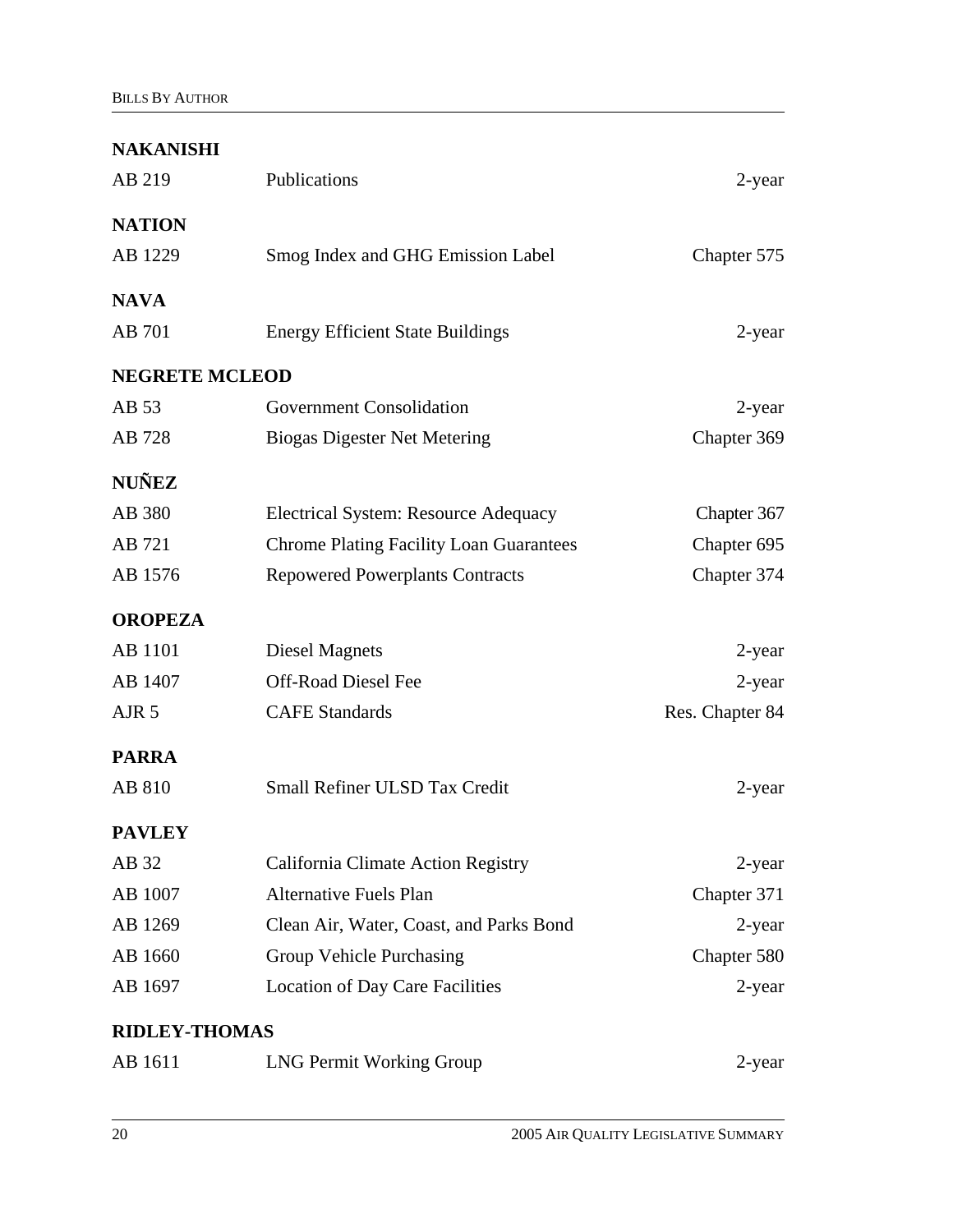| <b>RUSKIN</b>  |                                                      |             |
|----------------|------------------------------------------------------|-------------|
| AB 1317        | <b>Laboratory Certification</b>                      | Chapter 406 |
| AB 1357        | <b>State Alternative Motor Vehicle Fleet</b>         | Vetoed      |
| AB 1365        | <b>GHG Emission Levels</b>                           | 2-year      |
| <b>SALDAÑA</b> |                                                      |             |
| AB 838         | Hybrid Vehicle Tax Credit                            | 2-year      |
| AB 965         | <b>Solar Energy Systems</b>                          | 2-year      |
| AB 1678        | San Diego Port Air Quality and Cold-Ironing          | 2 year      |
| <b>TORRICO</b> |                                                      |             |
| AB 986         | <b>Transit-Oriented Development</b>                  | 2-year      |
| <b>TRAN</b>    |                                                      |             |
| AB 38          | <b>Board Member Salaries</b>                         | 2-year      |
| AB 1327        | Hazardous Materials (Cal/EPA Enforcement Initiative) | $2$ -year   |
| <b>UMBERG</b>  |                                                      |             |
| AB 1561        | <b>Requirements of Board Members</b>                 | 2-year      |
| <b>WYLAND</b>  |                                                      |             |
| AB 936         | <b>Transportation Fuels Special Counsel</b>          | $2$ -year   |
|                |                                                      |             |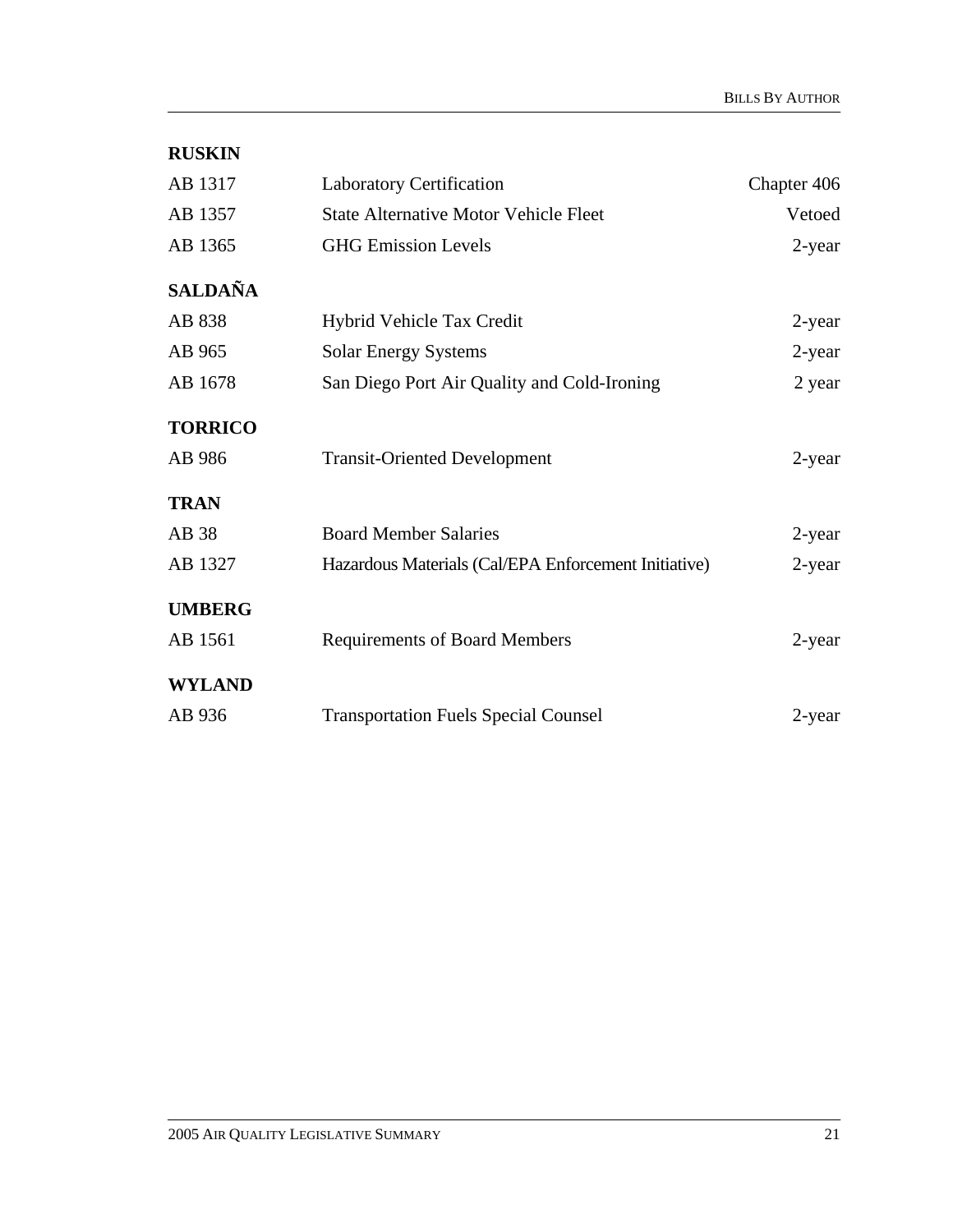# **SENATE**

| <b>ALARCÓN</b>   |                                               |                 |
|------------------|-----------------------------------------------|-----------------|
| SB 45            | <b>Marine Terminal Charges</b>                | Chapter 244     |
| SB 563           | <b>Certified Green Business Program</b>       | 2-year          |
| <b>ASHBURN</b>   |                                               |                 |
| SB 975           | <b>Biodiesel</b>                              | Chapter 365     |
| SB 976           | Military Waiver from Protect CA Air Act       | 2-year          |
| SB 1001          | <b>Tax Credits for Air Pollution Devices</b>  | $2$ -year       |
| SJR <sub>1</sub> | Lemoore Naval Air Station                     | Res. Chapter 34 |
| <b>CAMPBELL</b>  |                                               |                 |
| SB 250           | <b>Hydrogen Fuel Standards</b>                | $2$ -year       |
| SB 1017          | Solar Energy System Tax Credit                | $2$ -year       |
| <b>CHESBRO</b>   |                                               |                 |
| SB 52            | FY 2005-06 Budget                             | N/A             |
| SB 153           | Clean Water, Parks, and Coast Bond            | 2-year          |
| <b>ESCUTIA</b>   |                                               |                 |
| SB 838           | Cleanup/Pollution Control Technology Registry | $2$ -year       |
| SB 870           | <b>Air Quality Violations Enforcement</b>     | $2$ -year       |
| SB 1003          | <b>LNG</b> Permitting                         | $2$ -year       |
| <b>FIGUEROA</b>  |                                               |                 |
| SB 577           | <b>Kit Car Amnesty</b>                        | N/A             |
| SB 796           | Government Transparency and Accessibility     | Chapter 686     |
| SB 834           | <b>Information Technology Procurement</b>     | $2$ -year       |
| <b>FLOREZ</b>    |                                               |                 |
| SB 120           | Sewage Sludge Study                           | 2-year          |
| SB 363           | California Clean Air Bond Act                 | $2$ -year       |
| SB 931           | <b>CPCFA: Funding of Dairies</b>              | 2-year          |
| SB 1010          | <b>Intermodal Rail Service</b>                | $2$ -year       |
| SB 1056          | <b>Agricultural Burning Incentives</b>        | N/A             |

22 2005 AIR QUALITY LEGISLATIVE SUMMARY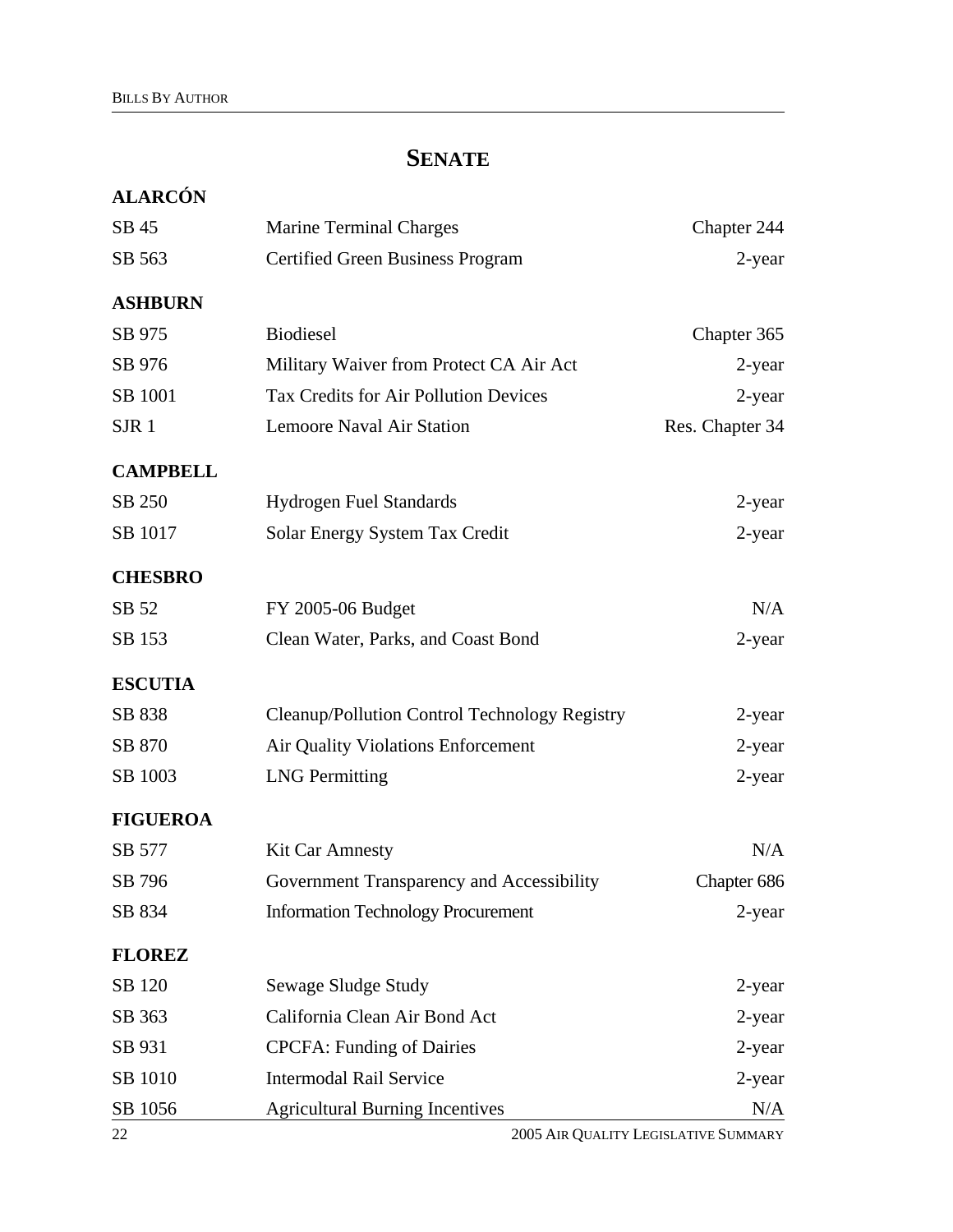| SB 44             | General Plan Elements: Air Quality                  | 2-year      |
|-------------------|-----------------------------------------------------|-------------|
| SB 757            | <b>Petroleum Reduction</b>                          | 2-year      |
| <b>SCR 34</b>     | West Coast Global Warming Initiative                | $2$ -year   |
| <b>KUEHL</b>      |                                                     |             |
| SB 658            | <b>Coastal Conservancy Fees</b>                     | Vetoed      |
| <b>LOWENTHAL</b>  |                                                     |             |
| SB 467            | Carl Moyer Guidelines: Forklifts                    | Chapter 209 |
| SB 760            | Ports Congestion                                    | 2-year      |
| SB 761            | <b>South Coast Port Truck Operations Efficiency</b> | 2-year      |
| SB 762            | South Coast Port Truck Permit Program               | 2-year      |
| SB 763            | South Coast Low-Sulfur Ship Priority Berthing       | 2-year      |
| SB 764            | Ports – SCAQMD Emission Inventory                   | $2$ -year   |
| SB 927            | <b>General Plan Elements: Transportation</b>        | $2$ -year   |
| <b>MACHADO</b>    |                                                     |             |
| SB 999            | <b>SJVUAPCD Board Members</b>                       | $2$ -year   |
| SB 1048           | <b>Distributed Generation</b>                       | 2-year      |
| <b>MCCLINTOCK</b> |                                                     |             |
| SB 519            | HOV Lane Study Special-Use Highway Lanes            | 2-year      |
| <b>SB</b> 788     | <b>HOV Lanes</b>                                    | 2-year      |
| SB 984            | <b>GHG Emissions from Powerplants</b>               | $2$ -year   |
| <b>MURRAY</b>     |                                                     |             |
| SB <sub>1</sub>   | <b>One Million Solar Roofs</b>                      | $2$ -year   |
| SB 829            | <b>Transportation Conformity</b>                    | 2-year      |
| SB 948            | CEQA and Environmental Impact Reports               | $2$ -year   |
| <b>ORTIZ</b>      |                                                     |             |
| SB 109            | Air Quality Violations/Minor Violations Program     | 2-year      |
| SB 600            | Biomonitoring                                       | Vetoed      |
| SB 655            | <b>Naturally Occurring Asbestos: Task Force</b>     | 2-year      |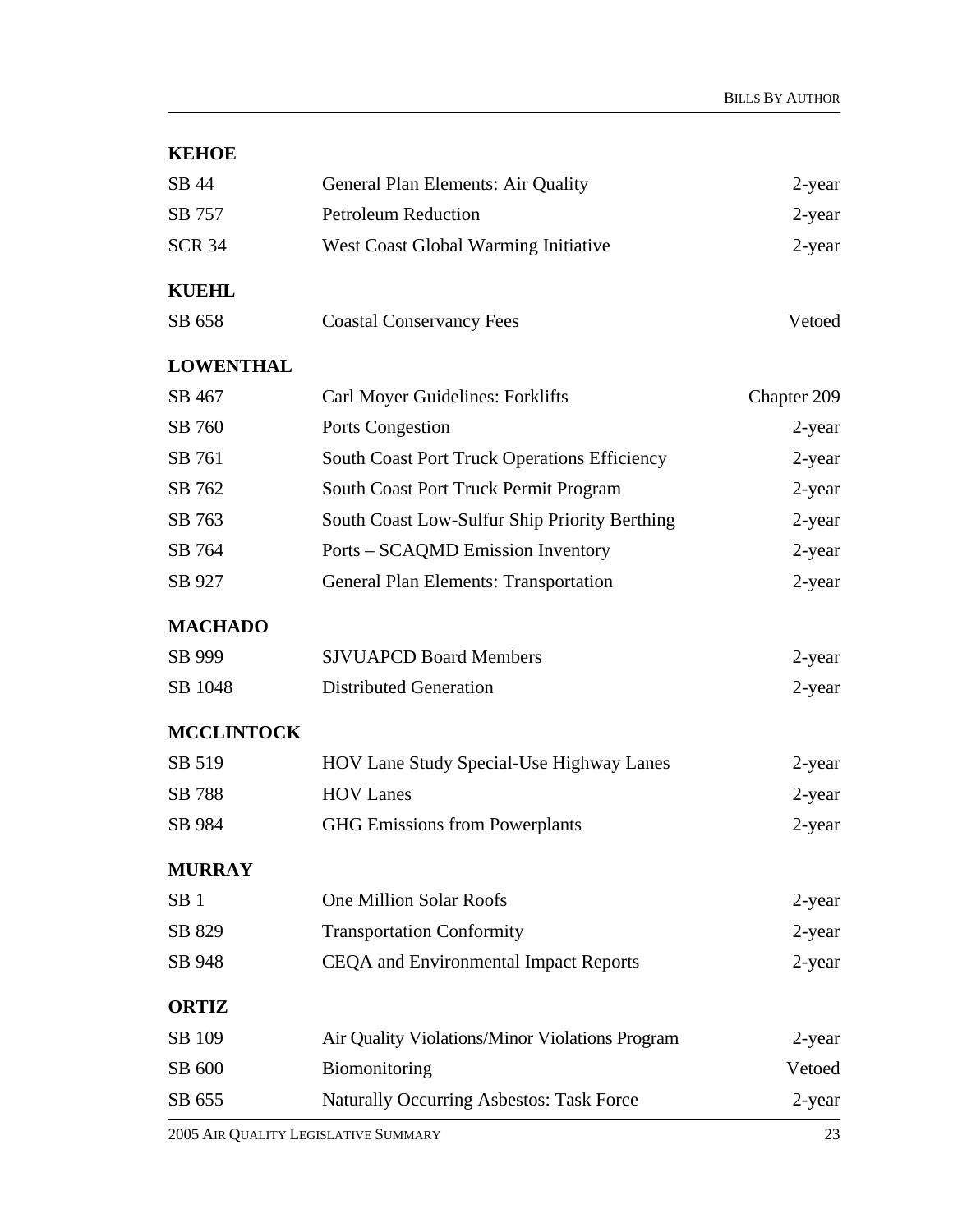# **PERATA**

| SB 1024           | <b>Bond Initiative</b>                            | 2-year      |
|-------------------|---------------------------------------------------|-------------|
| SB 1027           | Ports Spot Bill                                   | $2$ -year   |
| <b>POOCHIGIAN</b> |                                                   |             |
| SB 698            | <b>Schoolbus Funding</b>                          | $2$ -year   |
| SB 859            | <b>Statewide Agricultural Policy</b>              | 2-year      |
| <b>ROMERO</b>     |                                                   |             |
| SB 459            | <b>SCAQMD</b> Locomotive Emissions Fee            | $2$ -year   |
| SB 953            | <b>Kit Car Amnesty</b>                            | 2-year      |
| RUNNER, G.        |                                                   |             |
| SB 475            | <b>Interbasin ERC Transaction Study</b>           | 2-year      |
| SB 476            | <b>CEQA Requirements for Waste Facilities</b>     | $2$ -year   |
| <b>SIMITIAN</b>   |                                                   |             |
| SB 107            | <b>Renewable Energy Goals</b>                     | $2$ -year   |
| SB 426            | <b>Statewide LNG Needs Assessment</b>             | 2-year      |
| SB 497            | <b>Cleaner Construction Program</b>               | 2-year      |
| SB 680            | <b>County Congestion Management Fees</b>          | Vetoed      |
| SB 769            | Energy-Efficient Refrigerator Replacement Program | 2-year      |
| SB 771            | Incineration Ban for Oceangoing Ships             | Chapter 588 |
| <b>SOTO</b>       |                                                   |             |
| SB 225            | Carl Moyer Cost Effectiveness-Criteria            | $2$ -year   |
| SB 601            | <b>Transportation Bond</b>                        | 2-year      |
| <b>TORLAKSON</b>  |                                                   |             |
| SB 309            | Petroleum Infrastructure Projects                 | 2-year      |
| SB 968            | <b>General Plan Elements: Transportation</b>      | 2-year      |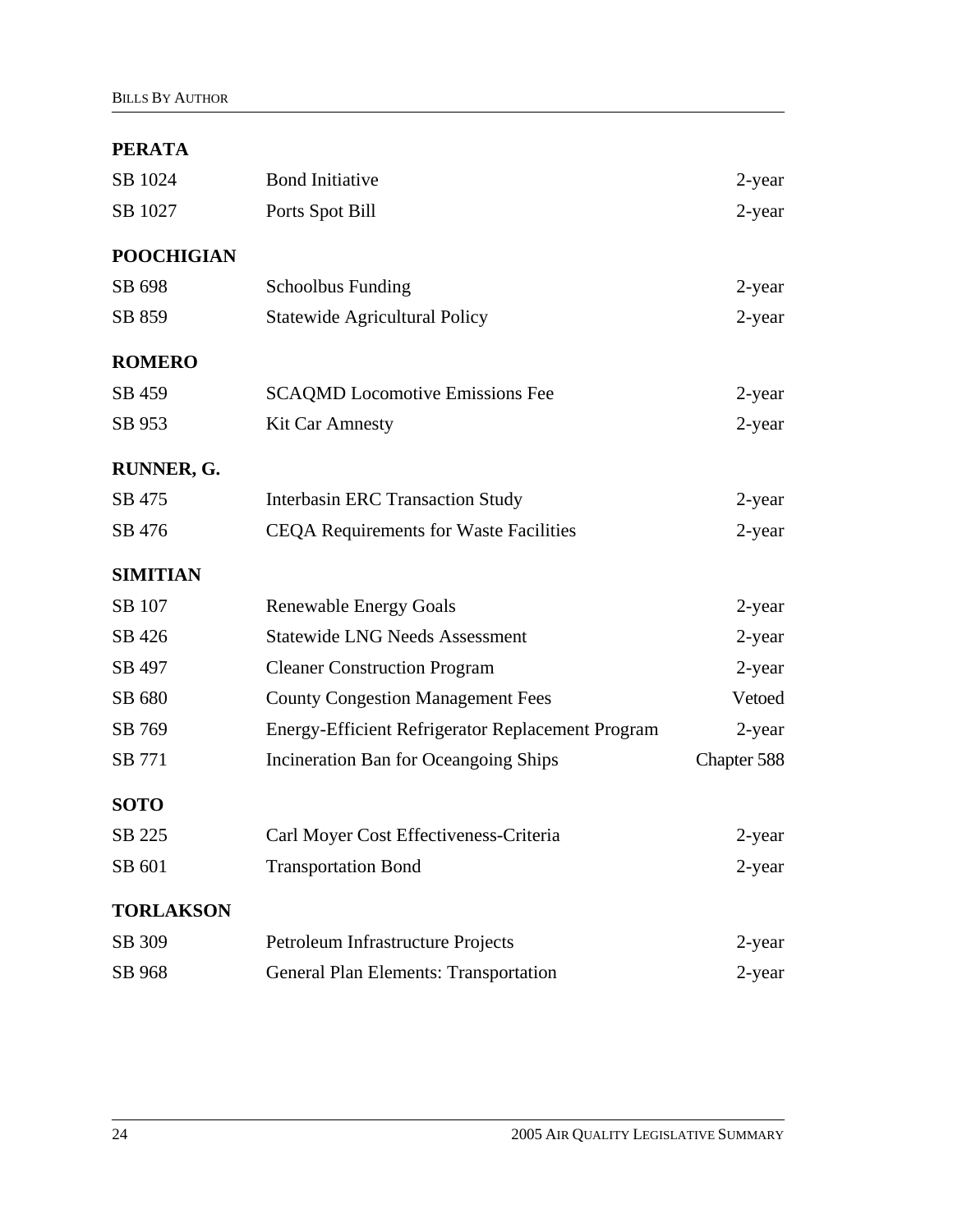# **ASSEMBLY BILLS**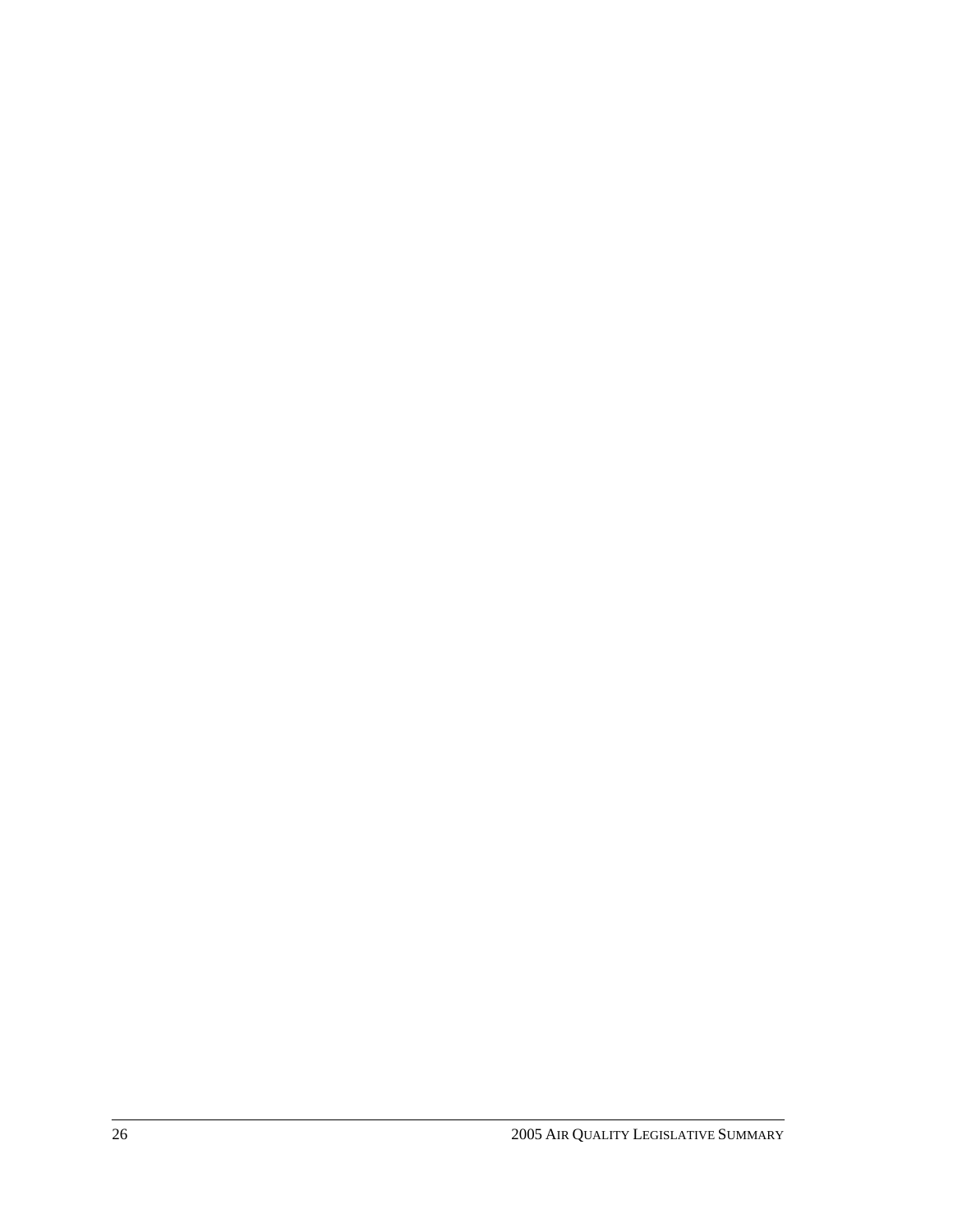#### **AB 32 Pavley California Climate Action Registry 2-year**

Requires the California Climate Action Registry to adopt standard accounting procedures and protocols for GHG emission inventories and reductions from the petroleum, cement, and waste industries.

#### **AB 38 Tran Board Member Salaries 2-year**

Suspends salaries of members of numerous state boards, including ARB, until FY 2009-10.

#### **AB 53 Negrete McLeod Government Consolidation 2-year**

Establishes the state Department of Technology Services by merging the Teale Data Center and the Health and Human Services Agency Data Center.

#### **AB 67 Levine Stationary Fuel Cell Net Metering Chapter 562**

Extends the sunset for the stationary fuel cell net-metering pilot program to January 1, 2010.

#### **AB 90 Laird FY 2005-06 Budget N/A**

Proposes the Assembly-side version of the FY 2005-06 State Budget to mirror the Senate's version, SB 52 (Chesbro). See also the final Budget Bill, SB 77 (SB&FRC). Urgency bill.

#### **AB 94 Haynes State Agency Reporting Requirements 2-year**

Requires each state agency to prepare comprehensive fiscal reports for each year since 2000 and then each year into the future.

#### **AB 115 Klehs Small Refiner ULSD Tax Credit Chapter 691**

Provides tax incentives to small refiners that upgrade their facilities to produce California's ULSD fuel. These tax incentives conform to federal tax law and are in the form of a 15-year, five cent per gallon tax credit and an accelerated depreciation schedule for capital improvement to the refinery which sunsets in 2009. Provisions originally found in AB 810 (Parra).

#### **AB 141 ACB Hydrogen Fuel Standards 2-year**

Requires CDFA, by January 1, 2008, with the concurrence of ARB, to establish interim specifications for hydrogen fuels used in internal combustion engines and motor vehicle fuel cells until national standards are developed. The bill also appropriates \$6.5 million for hydrogen related vehicle projects. The provisions of this bill were amended into SB 76 (SB&FRC). Urgency bill.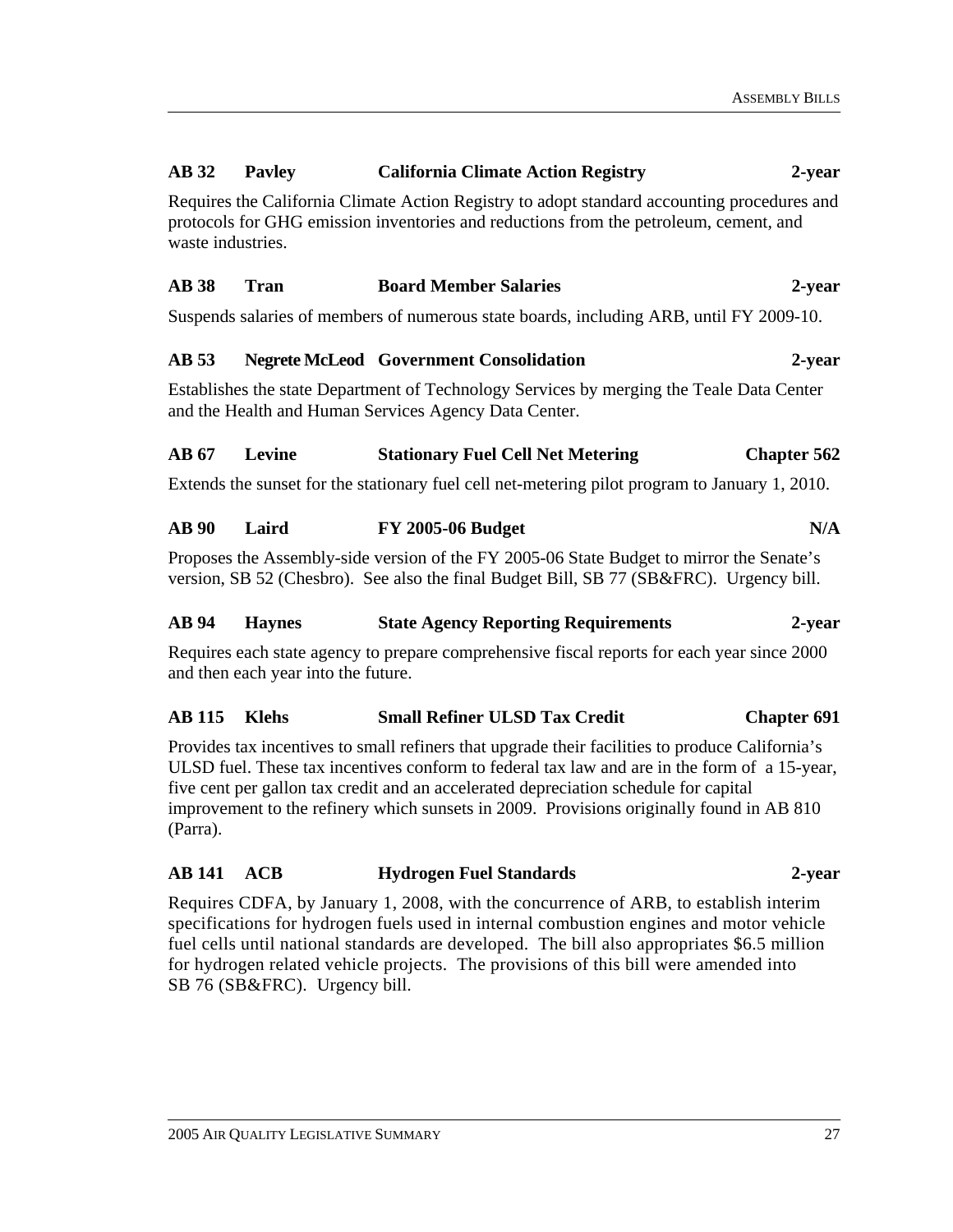# **AB 151 Laird Petroleum Reduction 2-year**

Enacts the "Oil Conservation, Efficiency, and Alternative Fuels Act," which would declare the policy of the state to reduce the growth of petroleum consumption and increase the use of alternative fuels. The bill would also require ARB, when adopting motor vehicle fuel fleet rules, to consider requirements to purchase alternative fuel vehicles and requires Cal/EPA to adopt recommendations to reduce the rate of growth in petroleum consumption and increase the use of alternative fuels. See also SB 757 (Kehoe).

# **AB 177 Bogh Biomass in Solid Waste Diversion Plans 2-year**

Allows biomass conversion to be used to achieve solid waste diversion goals in city, county, or regional integrated waste management plans. Incorporates "biomass conversion" into the definition of biomass transformation and increases the amount of biomass transformation that may be counted toward solid waste diversion requirements.

# **AB 184 Cogdill Gross Polluting Vehicle Retirement Program 2-year**

Requires BAR to develop and administer a voluntary program to replace high polluting vehicles with donated vehicles that are certified as low-emission vehicles or meet existing smog inspection and maintenance regulations.

#### **AB 219 Nakanishi Publications 2-year**

Requires state agencies, including ARB, to submit electronic copies of reports to the State Library.

# **AB 277 Mountjoy Open Meetings Act Chapter 288**

Removes the sunset of existing law that allows for closed public meetings under certain emergency conditions. Extends existing law to allow closed public meetings relating to the development of rates and competitive strategy for long-term care insurance plans.

#### **AB 289 Chan Chemical Testing Methods 2-year**

Requires large chemical manufacturers to provide analytical methodologies for their chemicals (and biomarkers) to the state. Requires manufacturers to provide methodologies for air, water, soil, blood, urine, and other specified substrates.

#### **AB 315 Hancock Energy Efficient/Environmental Schools 2-year**

Requires the State Allocation Board to adopt regulations to ensure that any school built with state funds meets design standards established by the Collaborative for High Performance Schools.

#### **AB 380 Núñez Electrical System: Resource Adequacy Chapter 367**

Requires CPUC in consultation with CAISO to establish and enforce electricity reserve requirements, including renewable energy mandates, on all electricity providers.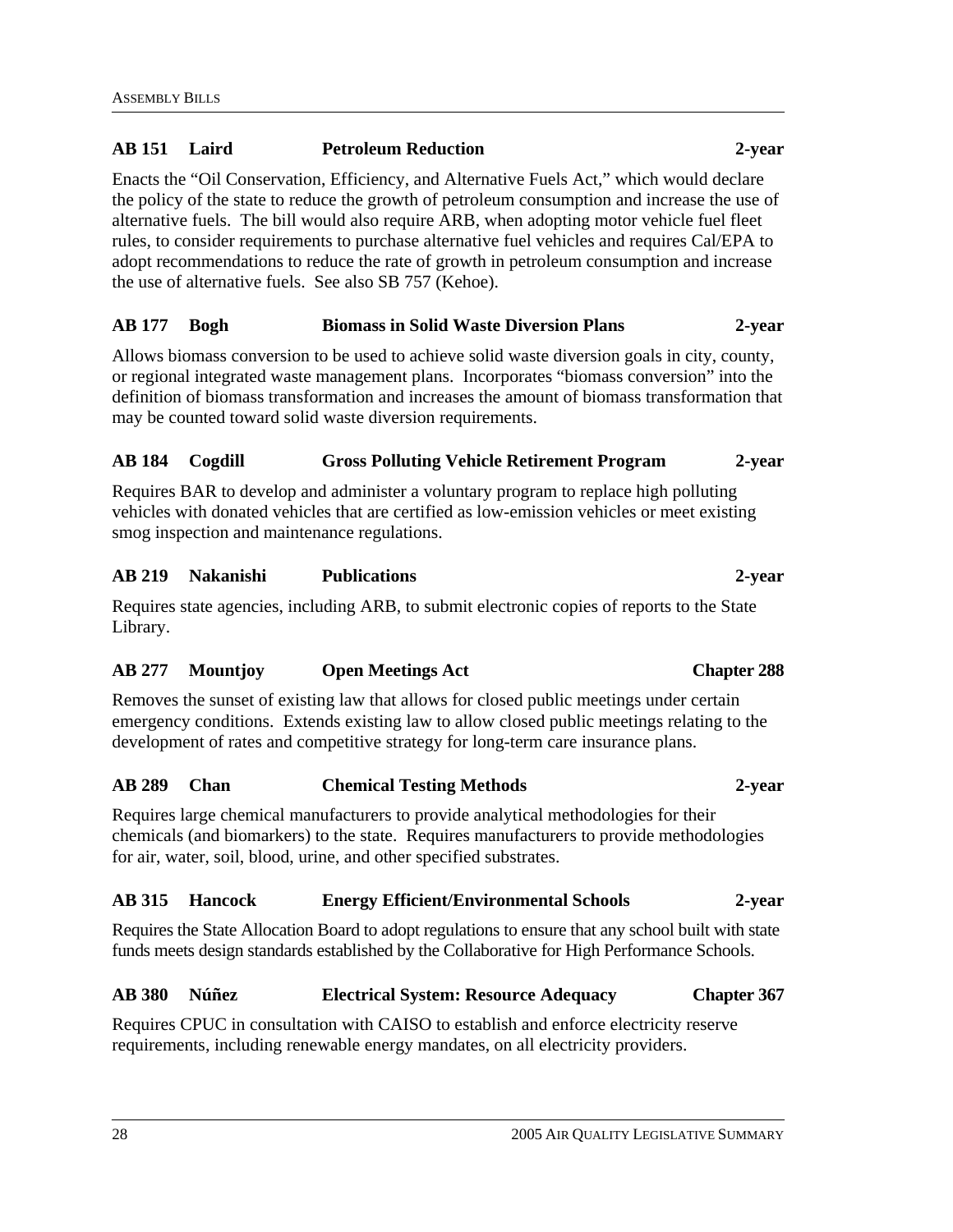## **AB 383 Montañez Smog Check Consumer Assistance Eligibility Chapter 565**

Increases, until January 1, 2009, the maximum income level for the Smog Check Consumer Assistance Program (state assisted vehicle repairs) from 185 percent to 200 percent of the federal poverty level.

## **AB 386 Lieber Smog Check Administration 2-year**

Shifts the responsibilities for developing and revising the regulations that govern the state's Smog Check Program and transfers budgetary responsibilities of the program from BAR to ARB.

## **AB 400 Gordon Streamlined CEQA Process: Renewable Energy 2-year**

Introduced as a spot bill that states legislative intent to streamline CEQA's process for renewable energy projects.

## **AB 489 Bermúdez Port Activity Reports Chapter 187**

Delays from January 2005 to January 2006 deadlines for PLA and PLB to provide reports to the Legislature, BT&H, and others regarding distribution center activities—including use during off-peak hours and use of rail facilities.

#### **AB 528 Frommer Environmental Enforcement 2-year**

Authorizes the filing of a civil suit by an individual against an individual or the United States government for certain environmental violations. Creates the "Public Health and Environmental Enforcement Fund" and requires that all awarded penalties be deposited into that account. Funds may be used for environmental enforcement or restoration of the environmental damage caused by the violation.

# **AB 578 Horton, S. Smog Check Test-Only Directed Vehicles 2-year**

Requires BAR to develop and adopt regulations by July 1, 2006, allowing top performing smog check test and repair stations to conduct a smog test on vehicles that would have otherwise been directed to a test-only station.

#### **AB 679 Calderon ULSD Emissions Study 2-year**

Requires ARB to develop a test protocol to retest California's ULSD fuel by December 31, 2007. The bill also prohibits any ARB regulation that bans importation of diesel fuel from refiners not operating in California.

#### **AB 694 Chan BAAQMD Motor Vehicle Registration Fees Chapter 568**

Allows private entities in BAAQMD's region to apply for emission reduction incentive programs such as the Carl Moyer Program and modifies the list of projects eligible to receive registration fee funds to include engine repowers and retrofits, fleet modernization, alternative fuels, and advanced technology demonstrations.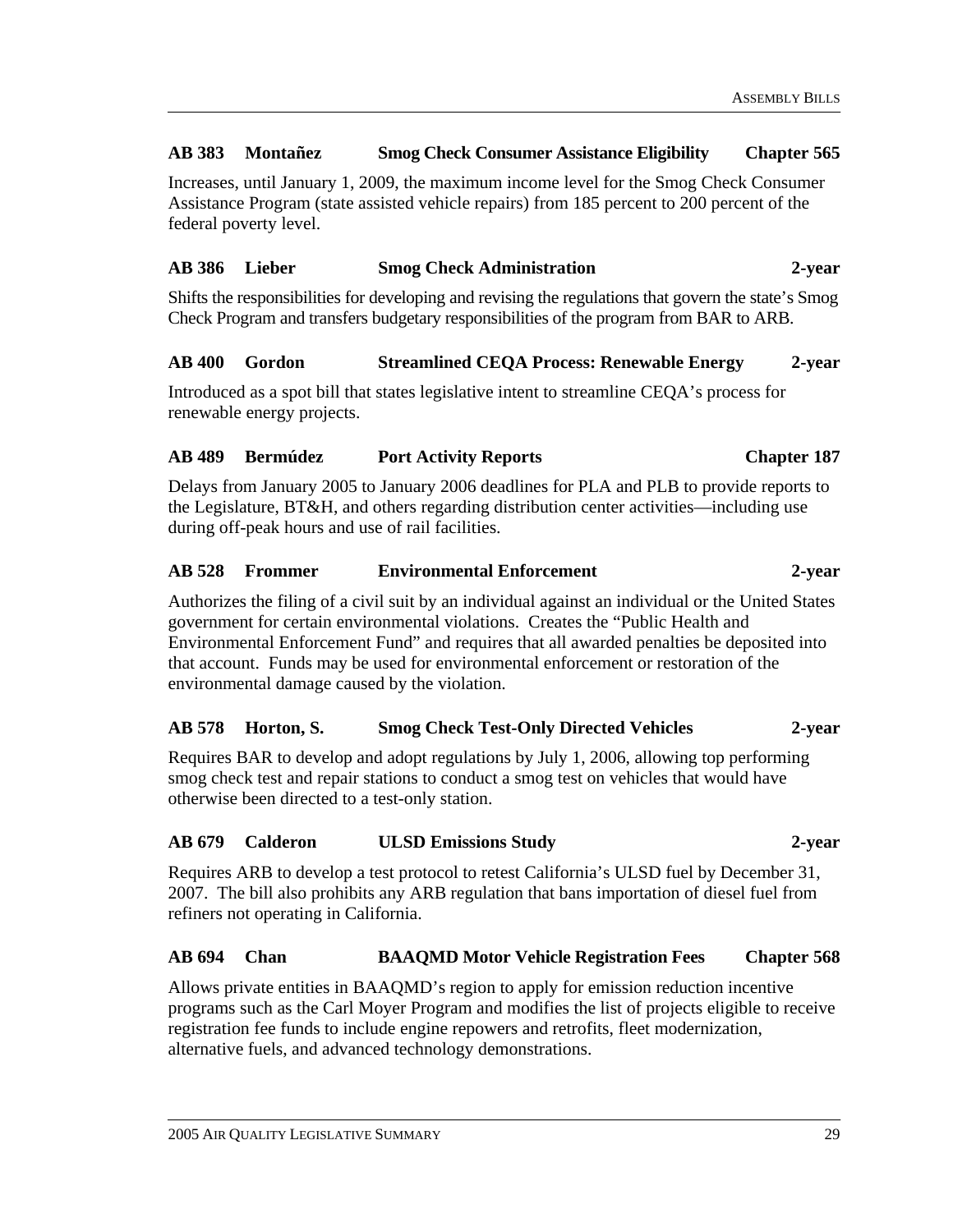# **AB 701 Nava Energy Efficient State Buildings 2-year**

Requires all public buildings constructed or renovated after January 1, 2006, to meet specified environmental, efficiency, and sustainability targets.

# **AB 721 Núñez Chrome Plating Facility Loan Guarantees Chapter 695**

Requires BT&H, in collaboration with DTSC, ARB, and SWRCB to develop and implement a loan guarantee program to assist chrome plating facilities to purchase environmental control technologies. Requires DTSC to establish a Model Shop Program for chrome platers in northern California similar to the existing program in southern California.

# **AB 728 Negrete McLeod Biogas Digester Net Metering Chapter 369**

Expands and extends the existing electrical net metering pilot program for facilities (mainly large dairies) that operate digester biogas-fueled electrical generation equipment. Requires participating dairies that install a new digester to control emissions by installing BACT. The bill also requires ARB to collaborate with CEC to prepare a report on the program.

# **AB 810 Parra Small Refiner ULSD Tax Credit 2-year**

Provides tax incentives to small refiners that upgrade their facilities to produce California's ULSD fuel. These tax incentives conform to federal tax law and are broken into two parts–a per gallon tax credit and an accelerated depreciation schedule for capital improvement to the refinery. See also AB 115 (Klehs).

# **AB 825 Levine Bi-National Committee on Air Pollution 2-year**

Creates two California-Mexico regional bi-national air quality review committees comprised of California state and local government officials and public members. Requests participation by the United States government and nongovernmental organizations as well as federal, state, and local officials from Mexico.

# **AB 838 Saldaña Hybrid Vehicle Tax Credit 2-year**

Creates a consumer tax credit, equal to the vehicle license fees paid, for the registration of a hybrid or alternative fuel vehicle.

#### **AB 841 Arambula San Joaquin Valley PM Monitoring Chapter 569**

Requires SJVUAPCD to install one or more fine particulate matter monitors on the western side of Fresno County in a primarily low-income and underserved area.

# **AB 888 De La Torre Railroad Yard Equipment Handling 2-year**

Authorizes SCAQMD to establish a rail yard equipment emission reduction program. Allows SCAQMD to require owners and lessees of any heavy-duty motor vehicle, non-road engine, or non-road vehicle to install retrofit emission controls or replace equipment if a vehicle or engine operates substantially in a rail yard within SCAQMD's region.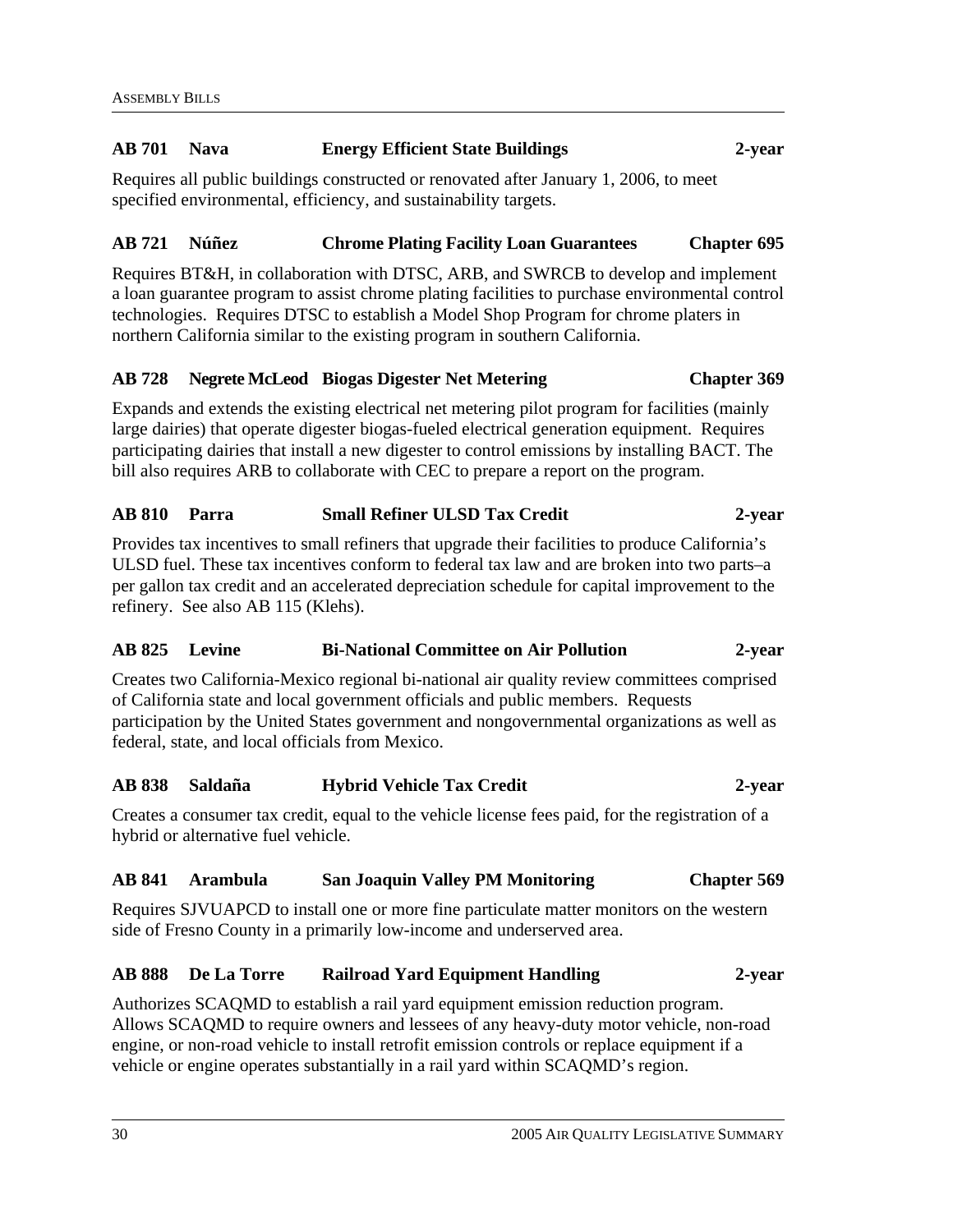# **AB 898 Maze Smog Check Test-Only Stations 2-year**

Requires BAR to align the qualifications for a test-only smog technician to be consistent with qualifications of technicians in other states. Also directs BAR to establish training for testonly technicians and permits an individual who completes 60 hours of that training to take a qualification examination.

# **AB 936 Wyland Transportation Fuels Special Counsel 2-year**

Establishes the Office of Special Counsel on Transportation Fuels in the Office of the Governor and the Governor's Council on Transportation Fuels Policies in state government to develop transportation fuels policies, promote energy conservation, promote competition in transportation fuel supply, and seek adequate and diverse fuels supplies.

#### **AB 942 Cogdill Agricultural Burning 2-year**

Introduced as a spot bill that defines "economically feasible" alternatives to eliminating waste.

#### **AB 965 Saldaña Solar Energy Systems 2-year**

States legislative intent to promote the use of solar energy systems in residences, state buildings, public works, and rural areas.

#### **AB 986 Torrico Transit-Oriented Development 2-year**

Requires an existing San Francisco Bay Area joint planning committee to identify transit oriented development zones. Authorizes the committee to prioritize up to 50 of these zones and for the governing bodies of these zones to establish property/business districts or Mello-Roos districts to facilitate construction of infrastructure.

#### **AB 990 Lieber Substitutes for Toxic Compounds 2-year**

Requires ARB to develop regulations by August 1, 2006, to prohibit the use or sale of methylene chloride, perchloroethylene, trichloroethylene, or 1-bromopropane (including use in consumer products) by January 1, 2007. Requires OEHHA to make recommendations to the Legislature whether other chemicals or hazardous substances in commerce in California are candidates for substitution.

#### **AB 993 Canciamilla LNG Planning and Forecasting 2-year**

Requires CEC to assess the role of LNG in meeting California's natural gas needs.

### **AB 997 Cogdill Notification of Fees 2-year**

Requires a state regulatory agency or department to provide timely notification to an affected county whenever the agency imposes a new fee or increases an existing fee charged to that county.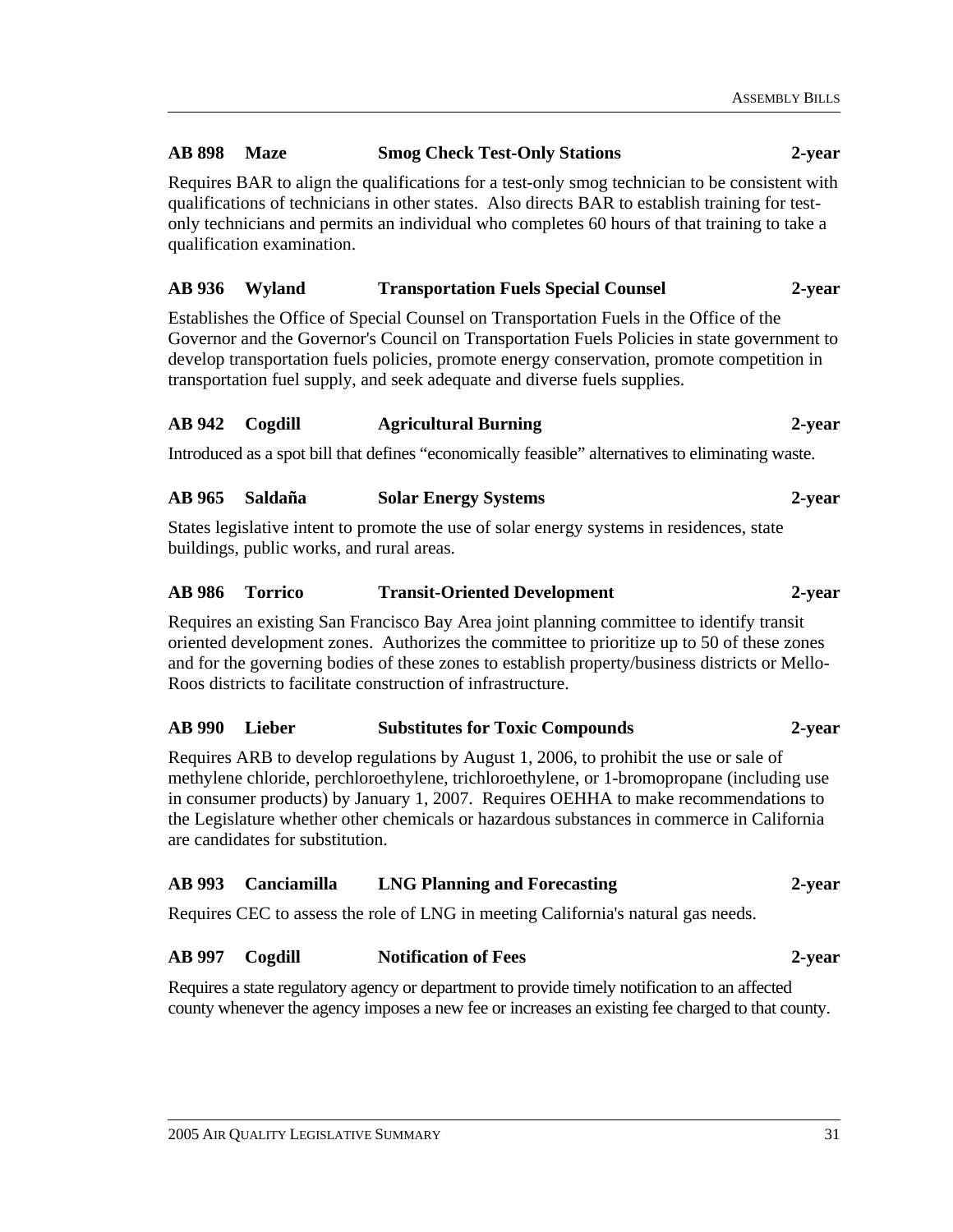### **AB 1007 Pavley Alternative Fuels Plan Chapter 371**

Requires CEC in partnership with ARB and in consultation with other state agencies to assess the relative environmental and public health benefits of different alternative fuel types and to develop and adopt a detailed state plan to increase the use of alternative transportation fuels.

#### **AB 1020 Hancock Smart Growth 2-year**

Requires transportation planning agencies in large urban areas of the state to develop transportation planning models that incorporate principles of "smart growth." Requires that these models be developed for use on personal computers and be made available to the public.

#### **AB 1101 Oropeza Diesel Magnets 2-year**

Creates a new air quality term—"diesel magnet" sources defined as: "ports, rail yards, distribution centers, and airports." Incorporates these sources into the state's existing air toxics "Hot Spots" program. Requires: 1) ARB to develop specific criteria for the preparation of inventory plans by diesel magnet sources on and after January 1, 2006; 2) air districts to revise the Hot Spots prioritization guidelines to include diesel magnets by January 1, 2007; and 3) ARB to prepare and make available a list of diesel magnet facilities by July 1, 2007.

#### **AB 1165 Bogh Reorganization of California Energy Agencies 2-year**

Creates the Department of Energy and reorganizes (including the abolishment of CEC) the other existing energy agencies within California. See also AB 1190.

# **AB 1170 Canciamilla Bay Area Seismic Retrofit CEQA Exemptions Chapter 536**

Exempts Bay Area Transit seismic retrofit projects from certain CEQA requirements if contractors take certain actions such as complying with feasible control measures for  $PM_{10}$ construction emissions, or using equipment powered by emulsified diesel fuel, electricity, natural gas, or ULSD as an alternative to conventional diesel-powered construction equipment. Urgency bill.

#### **AB 1190 Canciamilla Reorganization of California Energy Agencies 2-year**

Creates the cabinet-level Energy Agency and reorganizes (including the abolishment of CEC) the other existing energy agencies within California. See also AB 1165.

# **AB 1220 Jones Portable Equipment 2-year**

Requires ARB to adopt a statewide fee schedule to recover the actual costs of district enforcement of the portable equipment program and allows the districts to establish individual notification and recordkeeping requirements of participants. The bill also requires ARB to conduct an assessment of the program's effectiveness.

#### **AB 1221 Jones Air Resources Board Membership Vetoed**

Adds two members to ARB's governing Board: one from a Sacramento area air district, the other an expert on greenhouse gases and climate change.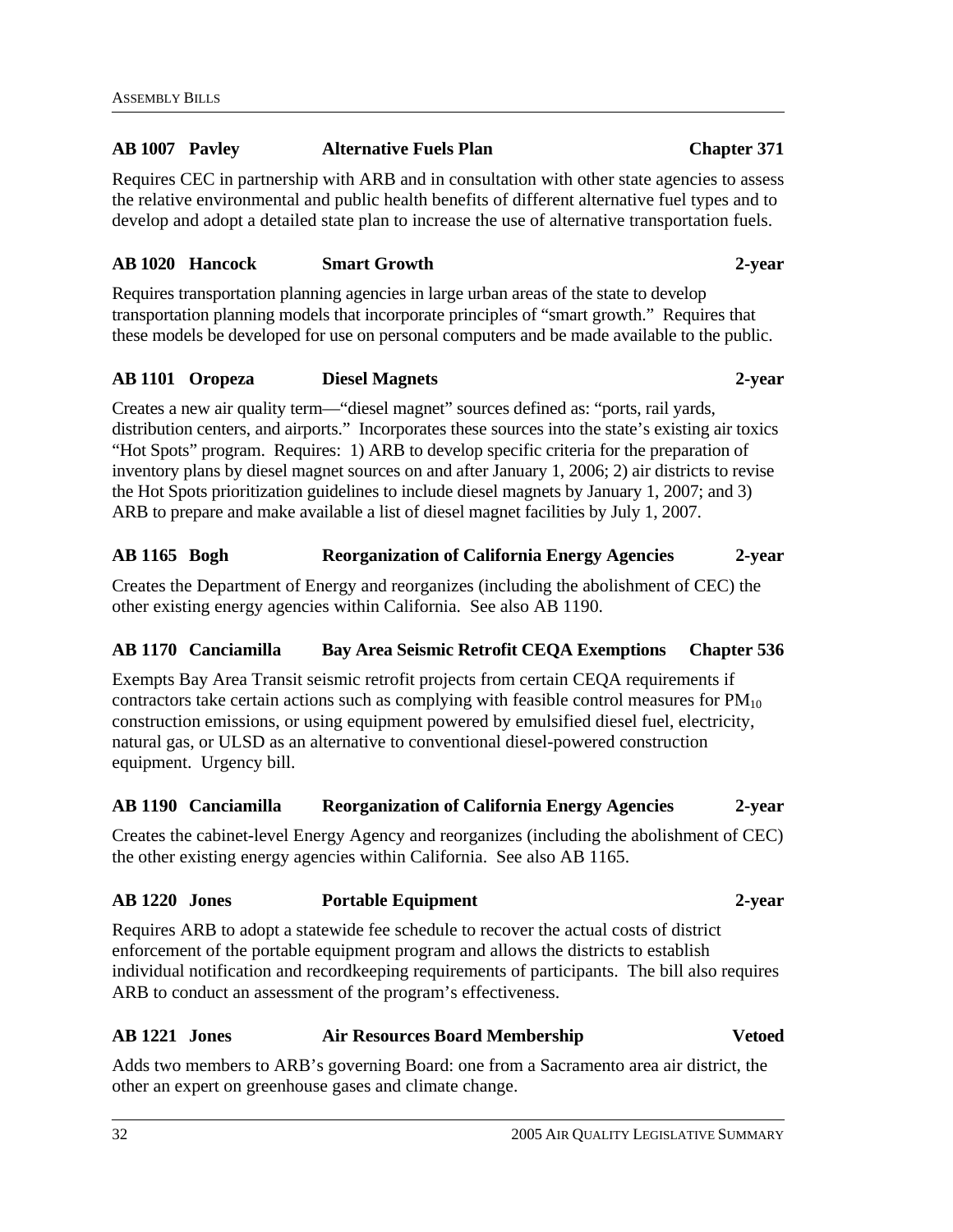# **AB 1222 Jones Remote Sensing of Locomotives Chapter 574**

Establishes a locomotive remote-sensing pilot program and requires ARB to evaluate the ability of a remote-sensing system to reliably measure emissions from locomotives. Requires ARB to design and implement the program in consultation with an advisory group consisting of specified members. Monetary reimbursements of up to \$500,000 provided by SCAQMD and railroad industry.

# **AB 1223 Leno Internet Sales of Low-Emission Vehicles 2-year**

Creates an internet hybrid vehicle sales license and allows vehicle manufacturers to sell AT-PZEVs or ZEVs directly to consumers via the Internet.

# **AB 1229 Nation Smog Index and GHG Emission Label Chapter 575**

Requires ARB to revise the existing smog index label for passenger vehicles by January 1, 2007, to include an index for GHG emissions. The revised label will be affixed to 2009 and later model year vehicles.

# **AB 1231 Horton, J. Air District Variance Hearing Boards 2-year**

Requires ARB to appoint hearing officers to replace air district hearing boards in districts where the existing boards are not comprised entirely of local officials. Specifies duties for the hearing officers and establishes a new schedule of variance fees.

# **AB 1269 Pavley Clean Air, Water, Coast, and Parks Bond 2-year**

Enacts the "Clean Air, Clean Water, Coastal Protection, and Parks Bond Act of 2007" which authorizes issuance of an unspecified amount of bond money for air quality, water quality and natural resources protection programs. Among the air programs identified to receive bond monies are the Carl Moyer Program, the replacement of older schoolbuses, agricultural sources, and hydrogen fueling infrastructure. Urgency bill.

#### **AB 1292 Evans Air Quality in School Facilities 2-year**

Requires local schoolsite councils to oversee the actions teachers and staff must take to ensure that indoor air quality meets minimum Cal/OSHA requirements. The bill ties use of certain school construction funds to compliance with Cal/OSHA requirements.

# **AB 1297 Evans Air Quality in School Facilities Vetoed**

Allows certain certified contractors or similarly certified school district employees to inspect or repair school heating, ventilation, and air conditioning systems.

# **AB 1317 Ruskin Laboratory Certification Chapter 406**

Grants authority to DHS to make changes to its laboratory accreditation program in response to ongoing changes in state and federal law pertaining to laboratory testing. Does not address air quality related-laboratory testing.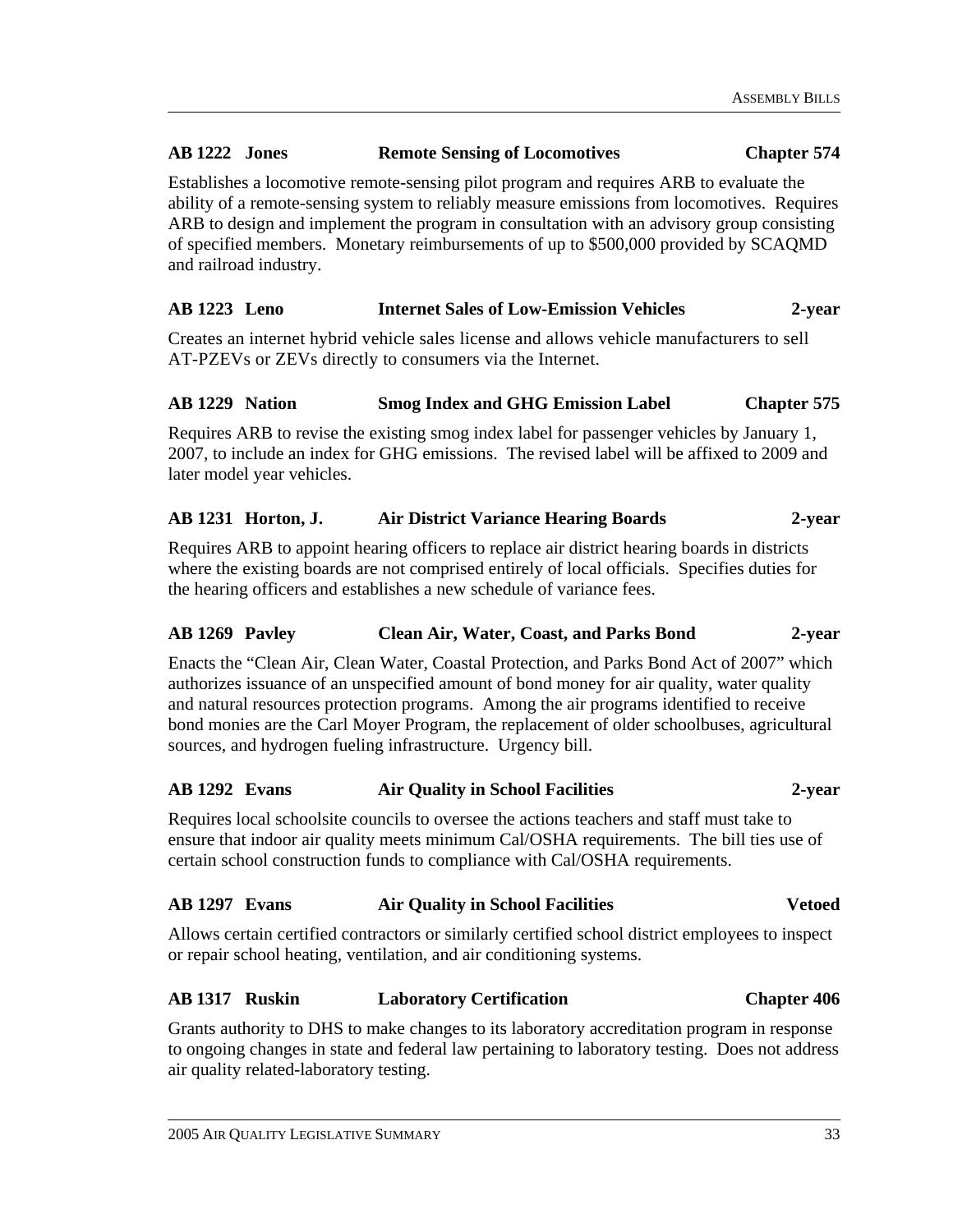# **AB 1327 Tran Hazardous Materials (Cal/EPA Enforcement Initiative) 2-year**

Makes minor, technical changes to existing law relating to administrative penalties imposed for violations of hazardous materials handling requirements and the submittal of hazardous materials handling plans.

# **AB 1332 Gordon Distributed Generation 2-year**

Requires CEC to set minimum efficiency standards for distributed generation technologies.

# **AB 1357 Ruskin State Alternative Motor Vehicle Fleet Vetoed**

Requires DGS to identify and maintain a list of bifuel natural gas and propane vehicles owned by the state and itemize the total amount and type of fuel used by those vehicles by December 31 of each year.

# **AB 1362 Levine Renewable Energy Goals 2-year**

States the goal of RPS to increase the amount of electricity procured from eligible renewable energy resources so that it equals 20 percent of the total electricity sold by 2010. (Existing law calls for a 17 percent increase by 2006.)

# **AB 1365 Ruskin GHG Emission Levels 2-year**

Requires OPR to develop a state strategy to achieve a seven percent reduction of GHG emissions by 2010 and a ten percent reduction by 2020.

# **AB 1407 Oropeza Off-Road Diesel Fee 2-year**

Requires ARB to report to the Legislature on the efficacy of imposing a fee of five cents per gallon on off-road diesel fuel as a means of generating revenue to fund projects that mitigate the harm from off-road diesel fuel in the state.

#### **AB 1430 Goldberg Interchangeable Emission Reduction Credits 2-year**

Prohibits the trading of mobile source emission credits for stationary source emission credits within or between air districts until all stationary sources have installed BART, BACT, or LAER in the district.

#### **AB 1555 La Malfa Renewable Energy: Hydroelectric Facilities 2-year**

Adds specific hydroelectric generation facilities owned by an electrical corporation as an "eligible renewable energy resource" with the goal of having the facilities count toward meeting the state's RPS goals.

# **AB 1561 Umberg Requirements of Board Members 2-year**

Introduced as spot bill that states legislative intent to enforce penalties on members of state boards who do not sufficiently perform their duties.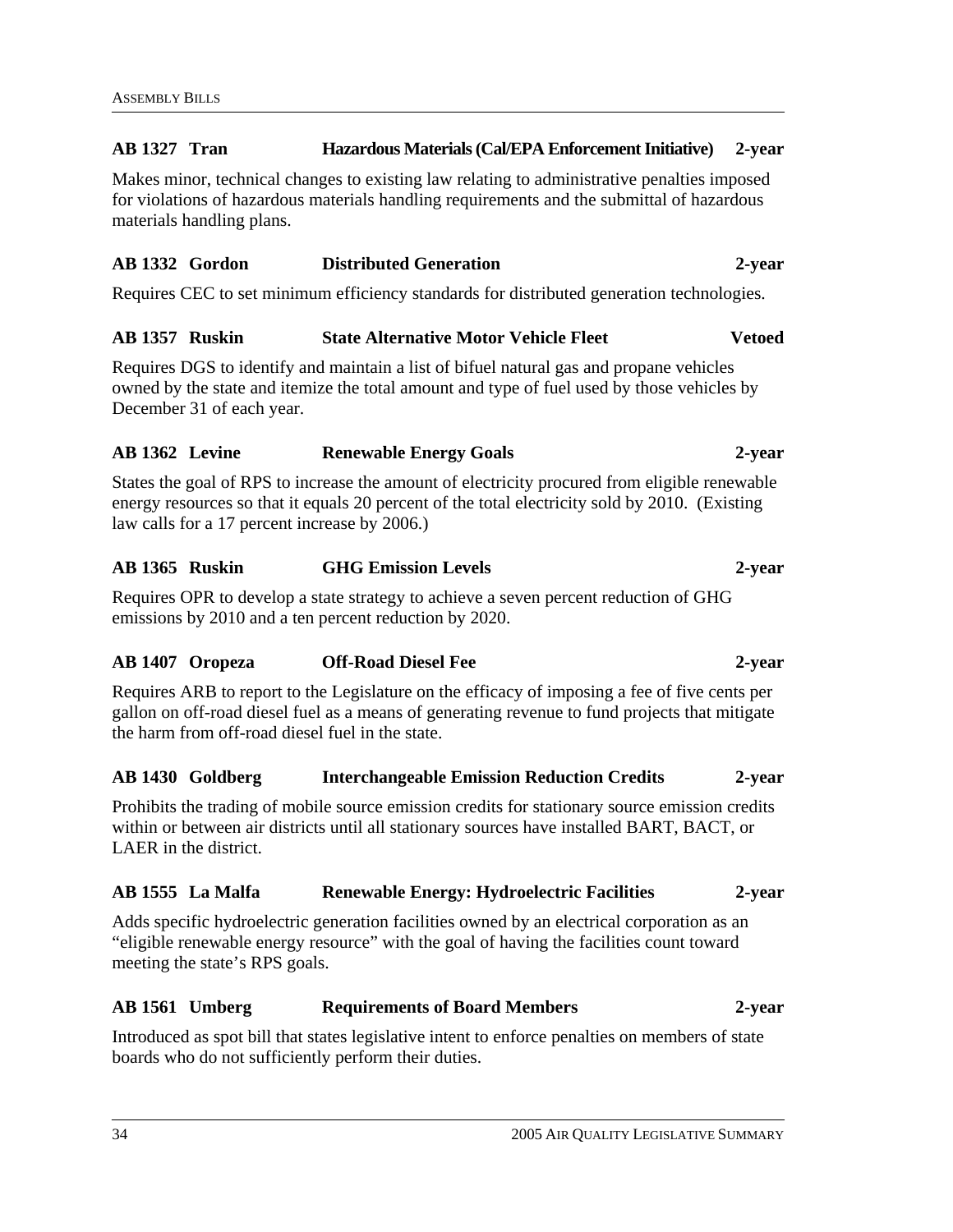#### **AB 1576 Núñez Repowered Powerplants Contracts Chapter 374**

Authorizes the state's electric utilities to enter into long-term contracts for the output of repowered generation facilities that meet energy efficiency criteria. The bill also requires CEC and SWRCB to report on progress made toward performance standards relating to water quality.

### **AB 1585 Blakeslee Renewable Energy Goals Chapter 579**

Requires CEC to include in their biannual Integrated Energy Policy Report the feasibility of increasing the state's renewable energy target from 17 to 33 percent of all electricity sold in the state by 2020. This bill is joined to SB 107 (Simitian).

#### **AB 1611 Ridley-Thomas LNG Permit Working Group 2-year**

States legislative intent to create an LNG Interagency Permitting Work Group for agencies potentially involved in the permitting process of a California LNG facility.

#### **AB 1614 Klehs Tax Credits for Fuel Cell Buses N/A**

Provides a tax credit for components purchased for installation in prototype hydrogen fuel cell buses in public transit fleets if the fleet is a member of the California Fuel Cell Partnership. See also AB 1618 (Klehs).

# **AB 1618 Klehs Tax Credits for Fuel Cell Buses 2-year**

Provides a tax credit for components purchased for installation in prototype hydrogen fuel cell buses in public transit fleets if the fleet is a member of the California Fuel Cell Partnership. See also AB 1614 (Klehs).

#### **AB 1623 Klehs County Congestion Management Fees Vetoed**

Allows the collection of an annual \$5 registration fee on motor vehicles registered in Alameda, Contra Costa, Marin, Napa, and Sacramento counties to alleviate traffic congestion and mitigate environmental impacts of motor vehicles within those counties. The authority terminates in 10 years.

#### **AB 1625 Klehs Truth in Public Agency Reports Vetoed**

Requires the head of an agency to sign a statement to accompany a report submitted to the Legislature by the agency stating that the contents of the report are true, accurate, and complete. Provides penalties for willful misrepresentations.

# **AB 1631 Klehs Tax Credits for Fuel Cell Buses 2-year**

Provides a tax credit for components purchased for installation in prototype hydrogen fuel cell buses in public transit agencies.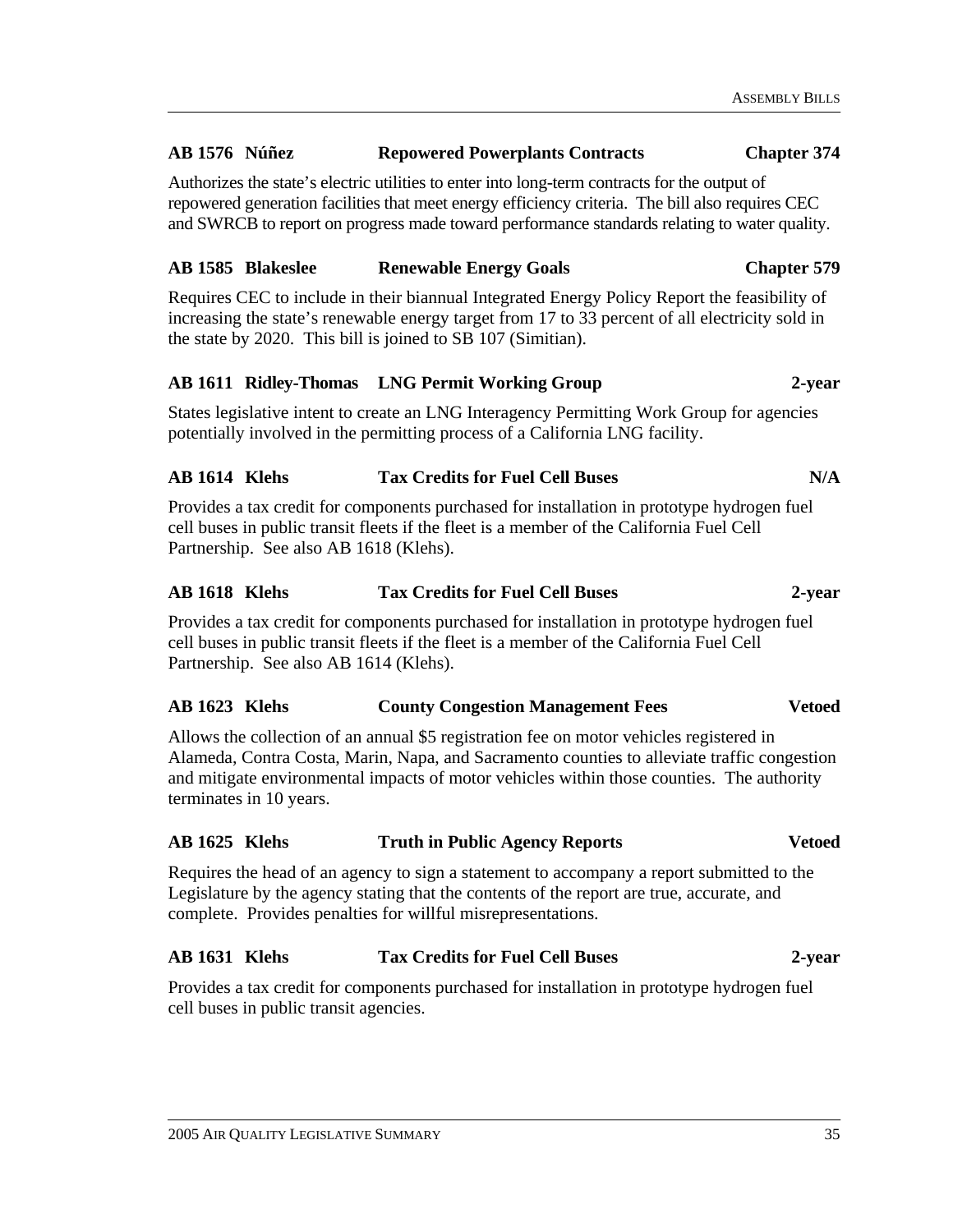# **AB 1660 Pavley Group Vehicle Purchasing Chapter 580**

Creates a program within DGS to collectively purchase energy efficient and alternative fuel vehicles for state and local agencies. Also allows local governments to evaluate fuel economy when selecting new light-duty vehicles and allows them to require that 75 percent of those vehicles meet energy-efficiency standards.

#### **AB 1678 Saldaña San Diego Port Air Quality and Cold-Ironing 2 year**

Requires PSD, on or before, January 1, 2007, to provide a report to SDAPCD, including: (1) an inventory of air emissions from stationary and mobile sources; (2) an assessment of the number of vessel port visits per year; (3) a standard for ship electrification; and (4) an economic feasibility study of various air pollution reduction measures, including cold-ironing and a timeline for implementing these measures.

# **AB 1693 Matthews CPCFA Administrative Requirements 2-year**

Establishes administrative requirements for CPCFA-funded projects to ensure that they result in measurable reductions in pollution.

#### **AB 1697 Pavley Location of Day Care Facilities 2-year**

Prohibits the licensing of day care centers that are located within 650 feet of a state highway or an industrial site.

### ACR 23 Garcia **Commercial Trucking Routes** Res. Chapter 90

Urges regional transportation planning agencies to examine the flow of traffic in developing commercial trucking routes to reduce the time that trucks are in city limits and county areas and to reduce the level of pollution that is created. Urges cities and counties to incorporate this process as part of the revisions to their general and specific plans.

#### **AJR 5 Oropeza CAFE Standards Res. Chapter 84**

Requests the federal government to gradually double fuel efficiency standards.

# **AJR 8 Canciamilla Low-Sulfur Fuels at Marine Terminals Res. Chapter 93**

Urges Congress to ratify treaty provisions known as Annex VI of MARPOL 73/78 which defines and sets standards to regulate exhaust emissions from ships. Also urges the United States Environmental Protection Agency to pursue the creation of a North America Sulfur Emission Control Area.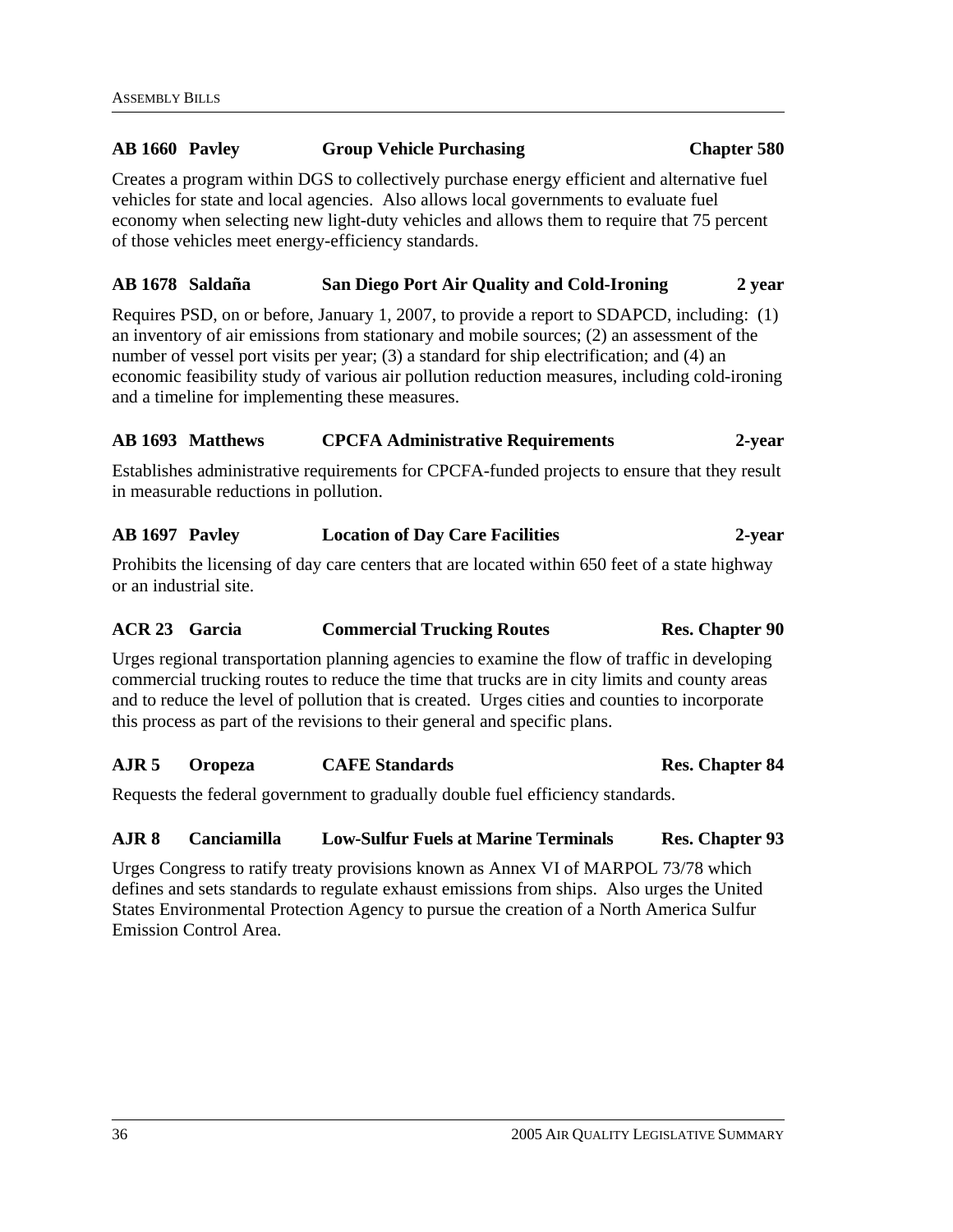# **SENATE BILLS**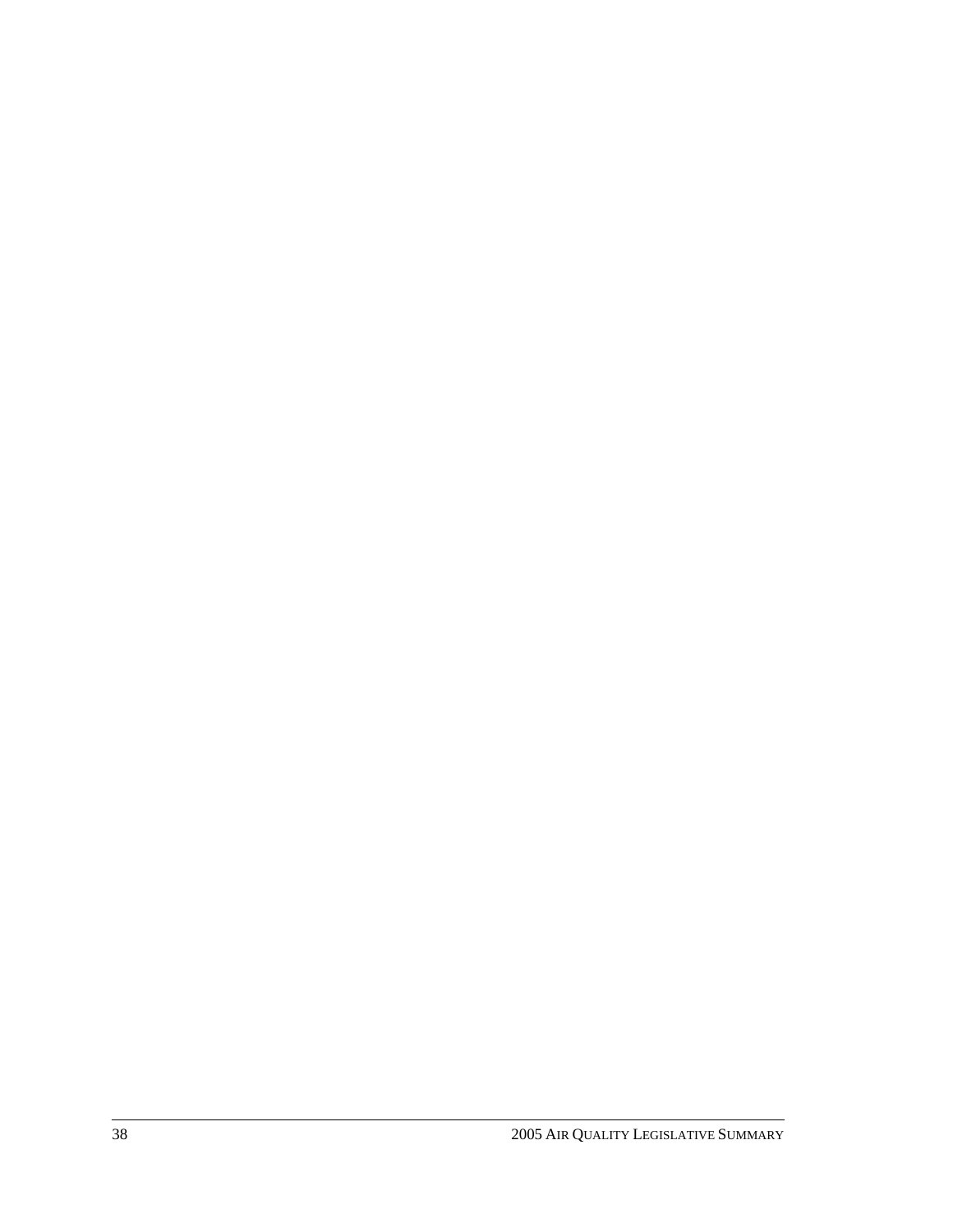# **SB 1 Murray One Million Solar Roofs 2-year**

Establishes the "Million Solar Roofs Initiative," with the goal of placing one million solar energy systems—equivalent to 3,000 megawatts capacity—on new or existing residential and commercial buildings by 2018.

# **SB 44 Kehoe General Plan Elements: Air Quality 2-year**

Requires that cities and counties incorporate air quality elements into their general plans.

# **SB 45 Alarcón Marine Terminal Charges Chapter 244**

Prohibits an intermodal marine equipment provider or marine terminal operator from imposing per diem, detention, or demurrage charges on an intermodal motor carrier relative to transactions involving cargo shipped by intermodal transport.

# **SB 52 Chesbro FY 2005-06 Budget N/A**

Proposes the Senate-side version of the FY 2005-06 State Budget to mirror the Assembly's version, AB 90 (Laird). See also the final Budget Bill, SB 77 (SB&FRC). Urgency Bill.

# **SB 69 SB&FRC Environmental Fees 2-year**

Corrects the drafting error involving the PM mitigation fee placed on new tire purchases by removing the inadvertent sunset. The bill also makes several other nonair quality-related environmental fee changes.

# **SB 76 SB&FRC Hydrogen Highway Funding and Requirements Chapter 91**

Designates hydrogen as a transportation fuel and requires CDFA and ARB to establish specifications for hydrogen fuels. Provides \$6.5 million in funding for ARB-sponsored hydrogen projects including 3 hydrogen fueling stations, 12 fuel cell vehicles and 2 hydrogen shuttle buses. Specifies energy efficiency and environmental goals. Specifies public notice and reporting requirements. Funding provisions sunset on January 1, 2007. Provisions of this bill were originally found in AB 141 (ACB) and SB 250 (Campbell).

# **SB 77 SB&FRC FY 2005-06 Budget Chapter 38**

Makes appropriations for the support of state government for the 2005-06 fiscal year. Urgency Bill.

# **SB 107 Simitian Renewable Energy Goals 2-year**

Accelerates from 2017 to 2010 California's 20 percent RPS goal for publicly owned utilities. The bill makes other conforming programmatic changes, including the creation of a renewable energy credit-trading program.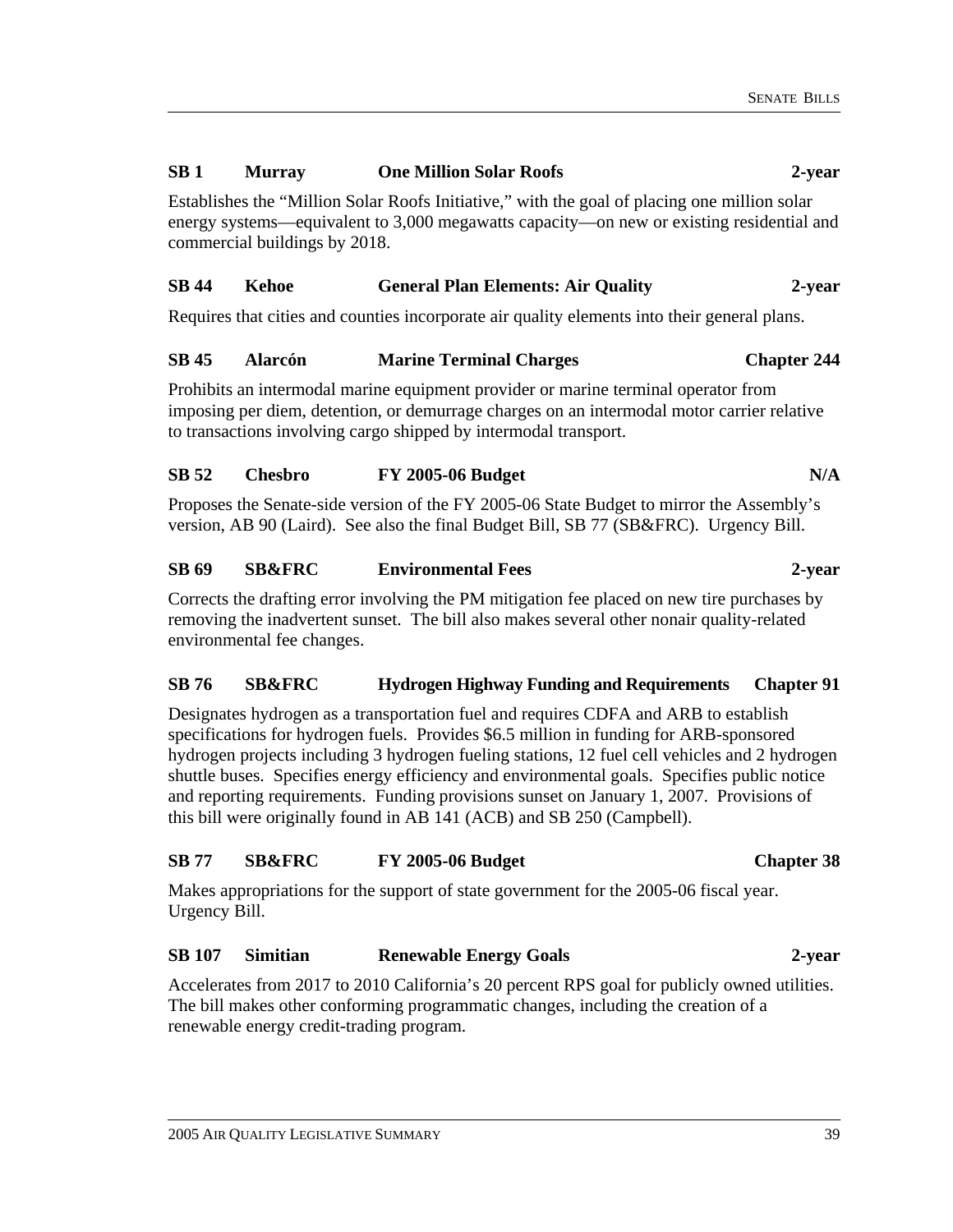# Extends the sunset of the Minor Violations Program that allows air districts to issue a "fix-it" ticket for minor violations to January 1, 2012. Allows both criminal and civil prosecution of the most egregious air pollution violations. **SB 120 Florez Sewage Sludge Study 2-year**  Requires SWRCB, in consultation with ARB and others, to conduct a study by June 1, 2007, on various aspects of sewage sludge. **SB 153 Chesbro Clean Water, Parks, and Coast Bond 2-year**  Establishes the "Clean Water, Safe Neighborhood Parks, and Coastal Protection Act of 2006" and provides for the issuance of a \$3.95 billion bond. In early versions, the bill would have allocated \$50 million to ARB for projects that reduce air pollution. **SB 225 Soto Carl Moyer Cost Effectiveness Criteria 2-year**  Authorizes ARB to CPI adjust the cost-effectiveness criteria used in the Carl Moyer Program. Originally intended as a legislative vehicle for CAPCOA's efforts to increase funding to the Carl Moyer Program, but substantive language was never developed. **SB 250 Campbell Hydrogen Fuel Standards 2-year**  Designates hydrogen as a transportation fuel and requires CDFA and ARB to establish specifications for hydrogen fuels. The bill was incorporated into SB 76 (SB&FRC). **SB 309 Torlakson Petroleum Infrastructure Projects 2-year**  Introduced as a spot bill related to refinery production capacity in the state. **SB 426 Simitian Statewide LNG Needs Assessment 2-year**  Requires CEC to conduct a LNG needs assessment study by November 1, 2006, to determine the number of terminals, if any, needed to meet the state's projected natural gas demand. The bill also requires CEC to prioritize issuance of LNG terminal permits. **SB 459 Romero SCAQMD Locomotive Emissions Fee 2-year**  Authorizes the SCAQMD to establish a locomotive emission impact mitigation fee based on

**SB 109 Ortiz Air Quality Violations/Minor Violations Program 2-year** 

the amount of hours of operation. The revenues would be used to mitigate air pollutant emission impacts of locomotives.

# **SB 467 Lowenthal Carl Moyer Guidelines: Forklifts Chapter 209**

Requires revision of ARB's Carl Moyer Program cost-effectiveness guidelines for industrial non-road engine (forklift) electrification projects.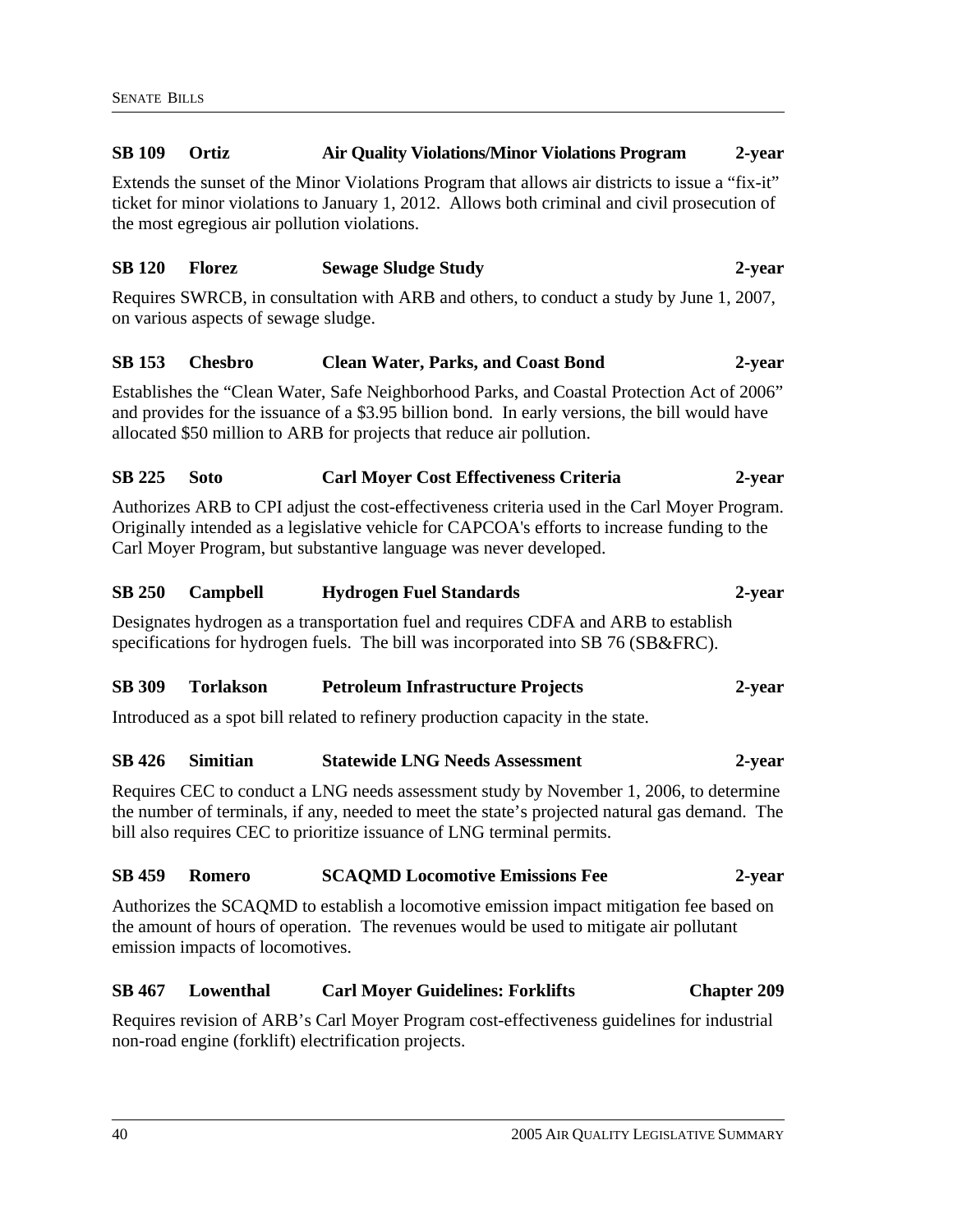# **SB 475 Runner, G. Interbasin ERC Transaction Study 2-year**

Requires AVAQMD, MDAQMD, and SCAQMD to conduct a joint study to identify means to generate or transfer additional ERCs in the Mojave Desert Air Basin. Originally, the bill removed the requirement that interdistrict ERC transactions must be approved by ERCs district of origin.

# **SB 476 Runner, G. CEQA Requirements for Waste Facilities 2-year**

Introduced as a spot bill that makes technical nonsubstantive changes to CEQA requirements for specified waste-burning projects, land disposal facilities, and offsite large waste treatment facilities.

# **SB 497 Simitian Cleaner Construction Program 2-year**

Requires off-road diesel equipment used to complete state-funded construction projects to meet low-emission standards.

# **SB 519 McClintock HOV Lane Study 2-year**

Requests the University of California to conduct a study to evaluate the effectiveness of HOV lanes by January 1, 2007.

# **SB 563 Alarcón Certified Green Business Program 2-year**

States legislative intent to establish a California certified green business program that will help businesses operate in a way that is protective of the environment, conserves natural resources, and reduces pollution.

# **SB 577 Figueroa Kit Car Amnesty N/A**

Intended as a mechanism for specially constructed vehicle (kit car) owners to legally register kit cars in the state by requiring DMV to develop and administer an amnesty program for persons subject to the vehicle license fee. These provisions were subsequently removed from the bill.

#### **SB 600 Ortiz Biomonitoring Vetoed**

Establishes the "Healthy Californians Biomonitoring Fund" and requires DHS—in collaboration with Cal/EPA—to establish the "Healthy Californians Biomonitoring Program" to monitor the presence and concentration of designated chemicals in Californians. Establishes an eight-member "Biomonitoring Advisory Panel" to make recommendations regarding the design and implementation of the program.

#### **SB 601 Soto Transportation Bond 2-year**

Enacts the "Build California Bond Act of 2006" to authorize \$3 billion in state general obligation bonds for specified projects, including construction of highway and public transportation projects that are significant for the state, reduce congestion, provide for safety and facilitate the movement of goods into, through, and out of state. Requires the Secretary of State to submit the proposed bond measure to the voters at the next statewide election.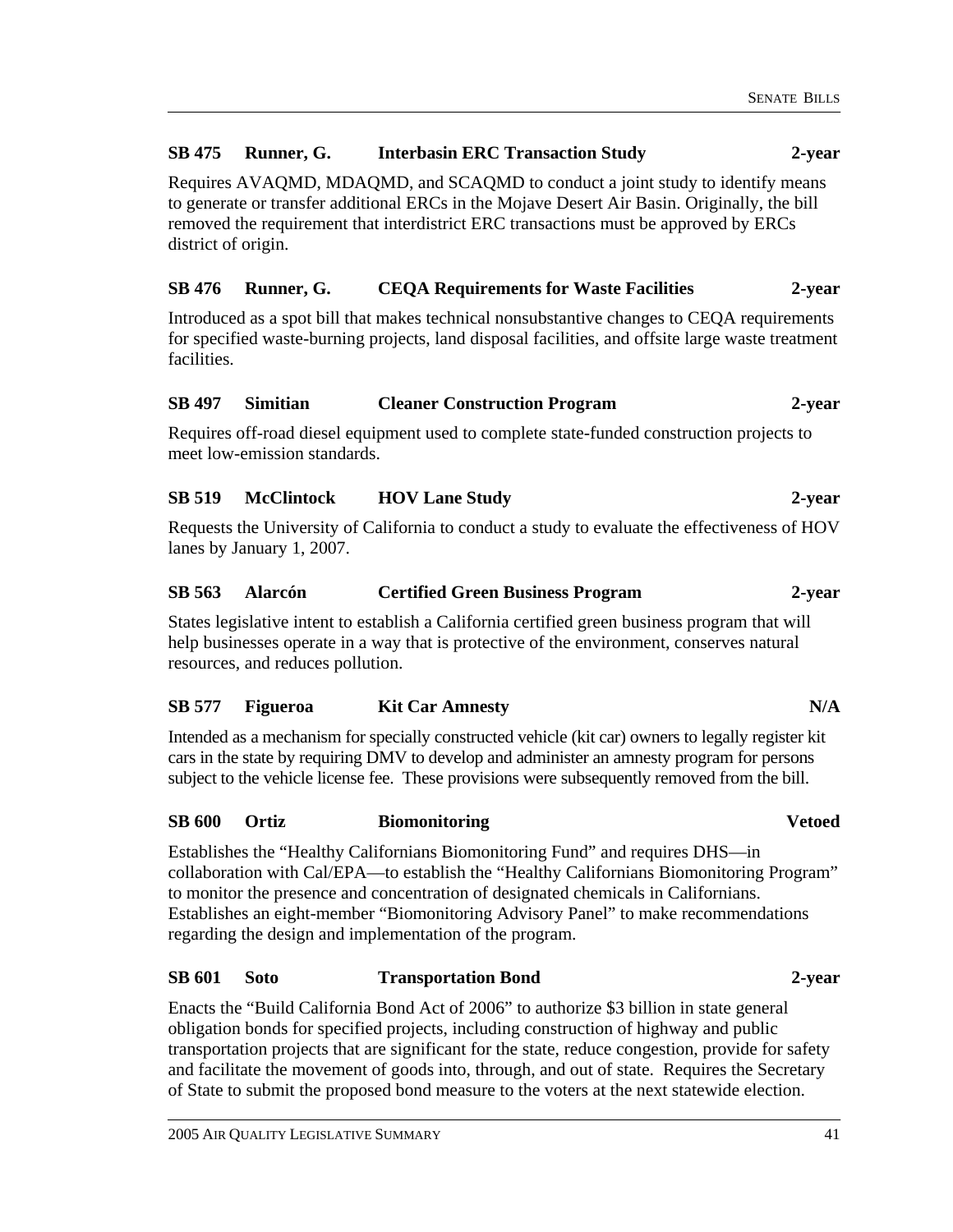# **SB 655 Ortiz Naturally Occurring Asbestos: Task Force 2-year**

Establishes a "Naturally Occurring Asbestos Task Force" at Cal/EPA consisting of ARB representatives and others charged with developing guidance for mitigating risks associated with NOA. Imposes other requirements on state and local governments to map NOA sites and appropriately notice the public about NOA risks.

# **SB 658 Kuehl Coastal Conservancy Fees Vetoed**

Allows the State Coastal Conservancy to impose a \$6 annual fee on motor vehicles registered in coastal counties to address environmental impacts of motor vehicles. The bill is joined to AB 1623 (Klehs) that allows a \$5 registration fee in San Francisco Bay Area and Sacramento counties for congestion management and air quality projects to restrict either fee if the other has been adopted by a county. The restriction only applies if both bills are signed.

# **SB 680 Simitian County Congestion Management Fees Vetoed**

Authorizes the Santa Clara Transportation Authority to impose a \$5 supplemental registration fee on vehicles registered in the county to be used for congestion management. The fee sunsets on July 1, 2014.

# **SB 698 Poochigian Schoolbus Funding 2-year**

Provides \$50 million to the "Clean Air and Schoolbus Safety Fund" for a program administered by CEC for the replacement of schoolbuses manufactured before 1977.

#### **SB 757 Kehoe Petroleum Reduction 2-year**

Enacts the "Oil Conservation, Efficiency, and Alternative Fuels Act" that declares the policy of the state to reduce the growth of petroleum consumption and increases the use of alternative fuels. The bill would also require ARB when adopting motor vehicle fuel fleet rules to consider requirements to purchase alternative fuel vehicles and requires Cal/EPA to adopt recommendations to reduce the rate of growth in petroleum consumption and increase the use of alternative fuels. Provisions of this bill were amended into AB 151 (Laird).

#### **SB 760 Lowenthal Ports Congestion 2-year**

Imposes a fee of \$30 per 20-foot equivalent unit on each shipping container processed in PLA and PLB. The revenues, totaling about \$450 million during the first year would be split three ways for port security, rail projects for the improvement of goods movement, and air quality improvements.

# **SB 761 Lowenthal South Coast Port Truck Operations 2-year**

Requires each marine terminal in the state to operate in a manner that does not cause trucks to exceed a turn time of 60 minutes while conducting business at a marine terminal. Requires terminals to provide appointments for empty carriers and requires all motor carriers conducting business at PLA and PLB to use an appointment while conducting business at those ports.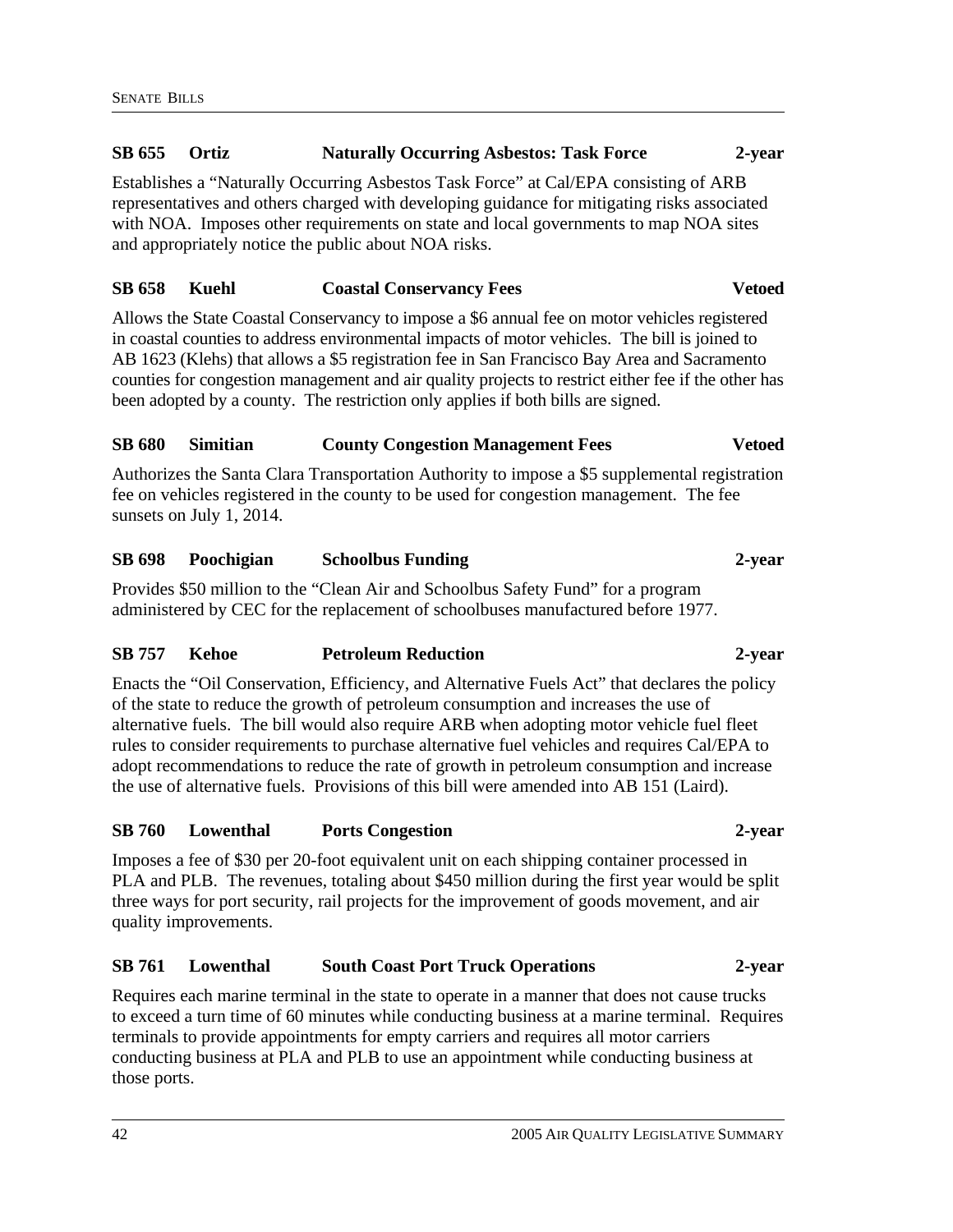# **SB 762 Lowenthal South Coast Port Truck Permit Program 2-year**

Creates a government/industry/community commission at PLA, PLB and PO that would regulate truck traffic and emissions by setting up a system to impose fees, issue port access permits, and establish truck fleet emissions rules.

# **SB 763 Lowenthal South Coast Low-Sulfur Ship Priority Berthing 2-year**

Requires that by June 1, 2006, PLA and PLB shall develop and implement a program to provide priority berthing to oceangoing vessels that use fuel with not more than 0.2 percent (2,000 ppm) sulfur content.

# **SB 764 Lowenthal Ports: SCAQMD Emission Inventory 2-year**

Requires PLA and PLB to develop air pollution emission baselines for their respective ports, to identify potential mitigation and control measures for specified sources, and to develop a date which shall be no later than January 1, 2008, for which they will meet their respective 2001 (PLA) and 2002 (PLB) emissions baselines for each specified source.

# **SB 769 Simitian Energy-Efficient Refrigerator Replacement Program 2-year**

Requires the CPUC to expand the existing ratepayer-funded refrigerator replacement program to target low-income rental property to replace 100,000 old inefficient refrigerators.

# **SB 771 Simitian Incineration Ban for Oceangoing Ships Chapter 588**

Prohibits oceangoing ships from conducting onboard incineration while operating within three miles of the California coast. Also regulates the release of graywater, sewage, sewage sludge, oily bilgewater, hazardous waste, or other waste from oceangoing ships.

# **SB 788 McClintock HOV Lanes 2-year**

Introduced as a placeholder for HOV lane related legislation.

#### **SB 796 Figueroa Government Transparency and Accessibility Chapter 686**

Requires state agencies to post "customer service" links and information about pending regulatory decisions on their websites by January 1, 2007. This bill sunsets in 2012.

#### **SB 829 Murray Transportation Conformity 2-year**

Allows ARB to develop a feasible quantified methodology to evaluate the impact of transportation projects on conformity with state ambient air quality standards no later than June 30, 2010.

#### **SB 834 Figueroa Information Technology Procurement 2-year**

Requires DGS to report to the Legislature on information technology maintenance and support contracts. Requires DGS to evaluate the merits of establishing a single master service contract with these vendors.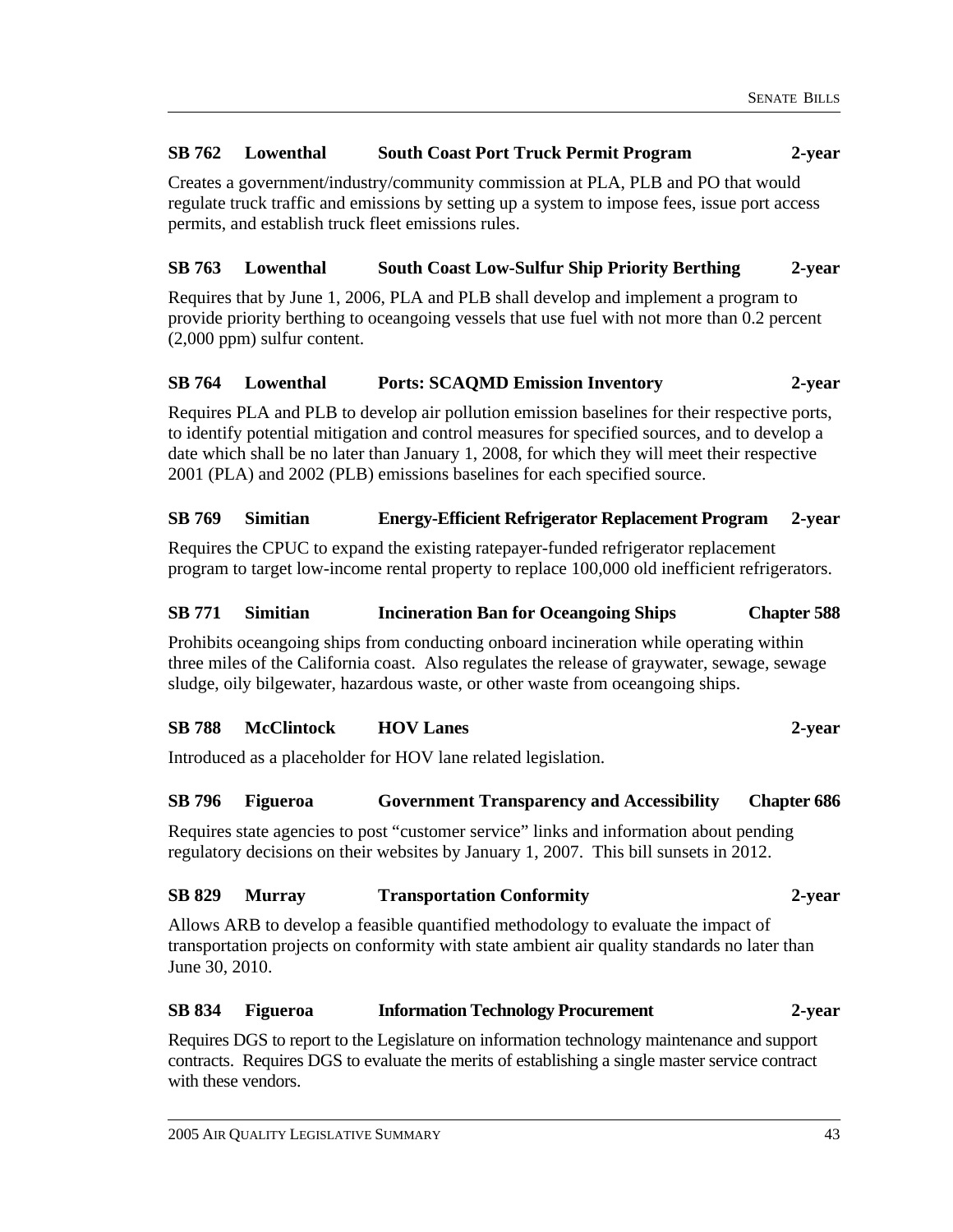# **SB 838 Escutia Cleanup/Pollution Control Technology Registry 2-year**

Requires Cal/EPA to establish a voluntary environmental cleanup and pollution control technology registry that would provide information on organizations with expertise in environmental cleanup processes and pollution control technologies.

# **SB 859 Poochigian Statewide Agricultural Policy 2-year**

Ensures that food safety, sustaining rural agricultural infrastructure, and protecting California from biological pollution are added as major principles of the state's existing agricultural policy.

#### **SB 863 Florez California Clean Air Bond Act 2-year**

Places a \$5.15 billion general obligation bond on the ballot that would finance air quality programs throughout the state (\$4 billion would be available for programs administered by ARB).

#### **SB 870 Escutia Air Quality Violations Enforcement 2-year**

Allows for mandatory minimum penalties for air quality violations. Establishes the "Air Pollution Business Penalty Fund" supported by air district penalty assessments and specifies allocation of those funds (40 percent of which are allotted to ARB). Requires ARB to fund air district enforcement programs from this allotment and further requires ARB to increase its annual number of air district audits. Specifies a number of reporting requirements.

#### **SB 927 Lowenthal General Plan Elements: Transportation 2-year**

Renames the circulation element of general plans as the "transportation" element. This bill is a spot bill.

# **SB 931 Florez CPCFA: Funding of Dairies 2-year**

Prohibits CPCFA from funding new dairies until local air district permitting processes are established.

#### **SB 948 Murray CEQA and Environmental Impact Reports 2-year**

Authorizes a lead agency to file an EIR "short form" if the project meets specific criteria.

#### **SB 953 Romero Kit Car Amnesty 2-year**

Establishes a registration amnesty program for specially constructed vehicles (kit cars) and replica vehicles that have been previously registered or classified incorrectly. Also requires DMV, CHP and a referee station to inspect the vehicles to determine the vehicle model year, identity, and type of emission control systems applicable to the vehicle.

#### **SB 968 Torlakson General Plan Elements: Transportation 2-year**

This bill was entirely gutted to include only a minor technical change to the "Circulation Element" of local government general plans. The original bill required the land use element of a general plan to identify sufficient land for housing at appropriate densities to accommodate the jurisdiction's housing needs through the end of the general plan's planning period.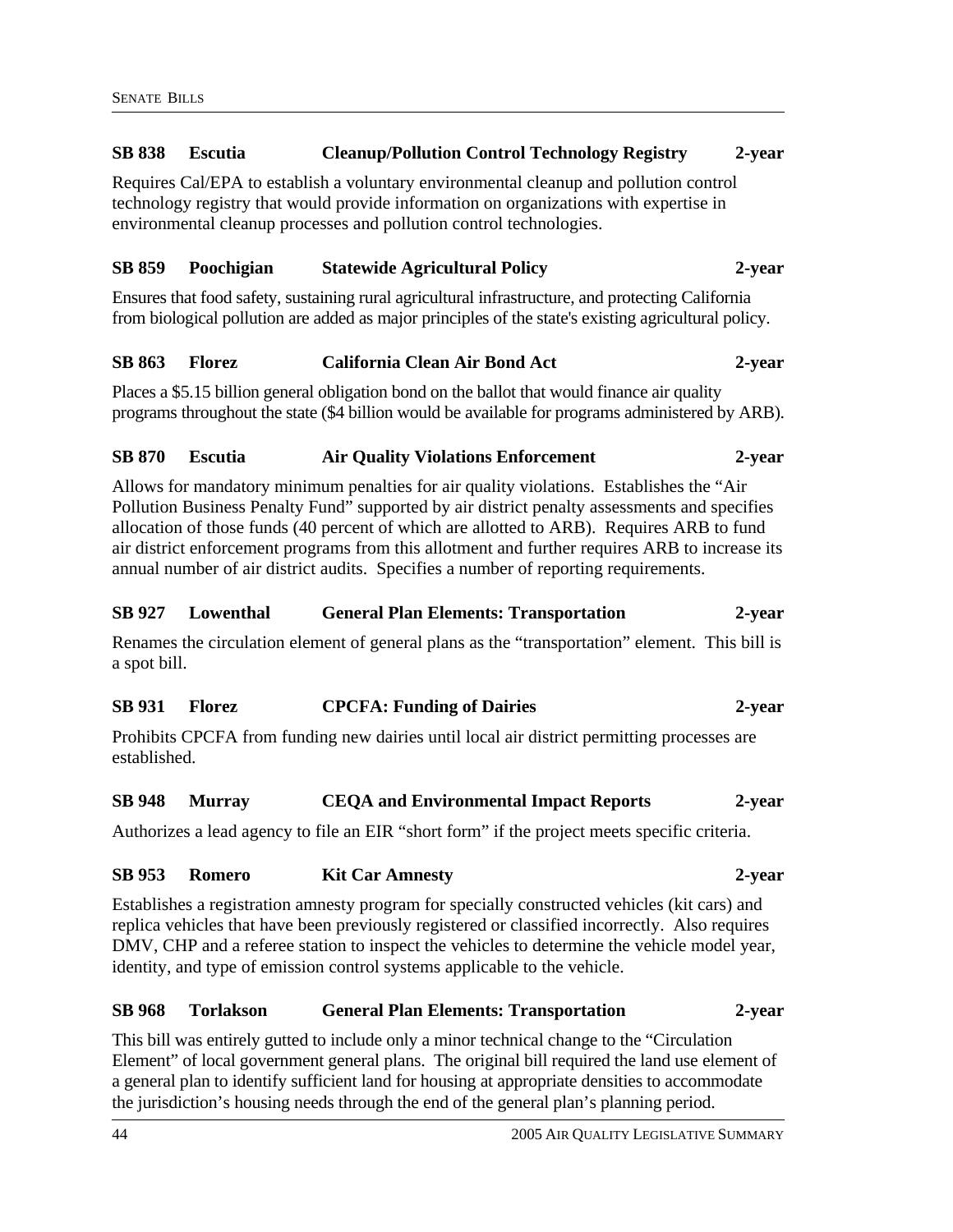### **SB 975 Ashburn Biodiesel Chapter 365**

Allows specified garbage trucks and public fleets, including regulated utilities and the military, to temporarily use biodiesel blends in vehicles or off-road engines retrofitted with air pollution control devices. The provisions of this bill sunset on January 1, 2008.

# **SB 976 Ashburn Military Waiver from Protect CA Air Act 2-year**

Allows a local air district, upon making certain findings, to waive emission offsets requirements for military installations notwithstanding provisions of the "Protect California Air Act of 2003."

# **SB 984 McClintock GHG Emissions from Powerplants 2-year**

Requires CEC to assess the life-cycle costs and environmental impacts of existing and proposed powerplants, including fossil, nuclear, renewable, and hydroelectric powerplants.

# **SB 999 Machado SJVUAPCD Board Members 2-year**

Increases the size of SJVUAPCD's governing Board from 11 to 15 members by adding two city council members appointed by the cities in the district and two public members appointed by the Governor.

# **SB 1001 Ashburn Tax Credits for Air Pollution Devices 2-year**

Increases ceiling amount on various properties (including air pollution control mechanisms) authorized to receive tax credits from \$5 million to \$10 million.

#### **SB 1003 Escutia LNG Permitting 2-year**

Enacts the "Liquefied Natural Gas Evaluation and Terminal Permitting Act" which establishes a CEC permitting process for the construction and operation of LNG terminals in California.

#### **SB 1010 Florez Intermodal Rail Service 2-year**

Authorizes the city of Shafter to contract with railroads to establish intermodal railroad service between the city of Shafter and the Port of Oakland. Requires ARB to adopt regulations requiring railroads operating between the city of Shafter and the Port of Oakland to reduce their contribution to air pollution. Requires freight railroads operating in the state to prepare a report on track utilization and capacity to DOT and ARB.

# **SB 1017 Campbell Solar Energy System Tax Credit 2-year**

Extends solar energy system tax credits that are scheduled to expire on January 1, 2006, to January 1, 2017.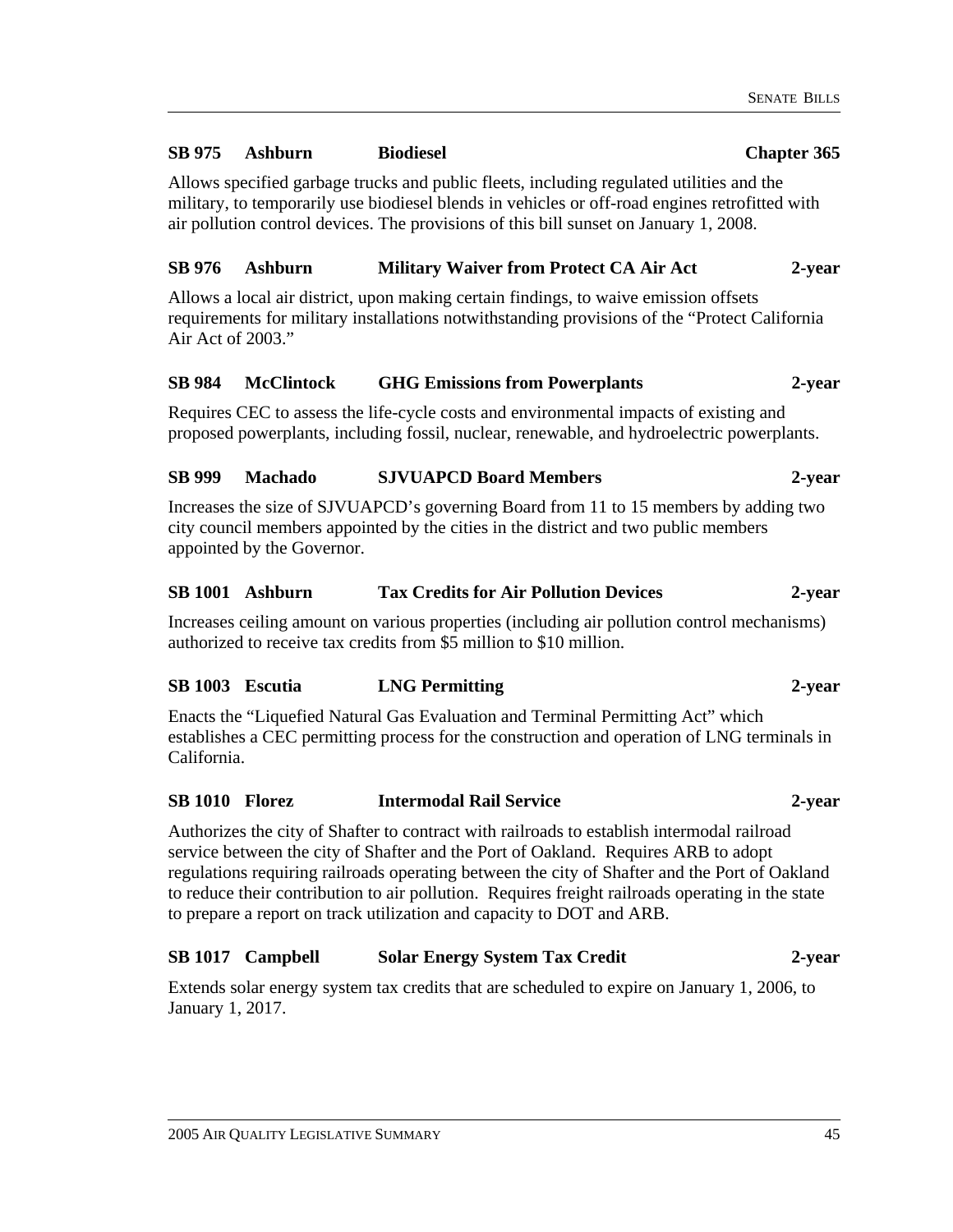### **SB 1024 Perata Bond Initiative 2-year**

Enacts the "Safe Facilities, Improved Mobility, and Clean Air Bond Act of 2005." The bill would authorize the sale of \$7.83 billion in general obligation bonds that, if approved, would finance transportation and air quality improvement programs throughout the state. Of the amount authorized, \$400 million would be available for various programs administered by ARB. Urgency bill.

#### **SB 1027 Perata Ports Spot Bill 2-year**

Introduced as a spot bill to mitigate the external impacts of port operations—including but not limited to air quality issues, traffic congestion, and highway safety issues—through greater efficiencies.

### **SB 1048 Machado Distributed Generation 2-year**

States legislative intent to develop DG projects for generating electricity utilizing natural gas produced in association with oil production in California and that these projects have a net air pollution benefit.

#### SB 1056 Florez **Agricultural Burning Incentives** N/A

Required SJVUAPCD to report to the Legislature the feasibility of adopting concrete and easily administered incentives to accomplish the state's reduced agricultural burn objectives. The bill was subsequently amended to remove all air quality relevance.

# **SB 1108 SJC Maintenance of the Codes Chapter 22**

Makes minor changes (e.g. grammatical and other technical modifications) to the codes as recommended by the Legislative Counsel's office in order to correct nonsubstantive errors.

### **SCR 34 Kehoe West Coast Global Warming Initiative 2-year**

Proclaims legislative support for the "West Coast Governors' Global Warming Initiative" and the Governors' staff recommendations. Further urges the Governor to move forward expeditiously with implementation and development of the recommendations.

# **SJR 1 Ashburn Lemoore Naval Air Station Res. Chapter 34**

Urges the President and the Congress of the United States to support the establishment of the "Lemoore Military Operations Area" for joint use by military aircraft from both Lemoore and Fresno.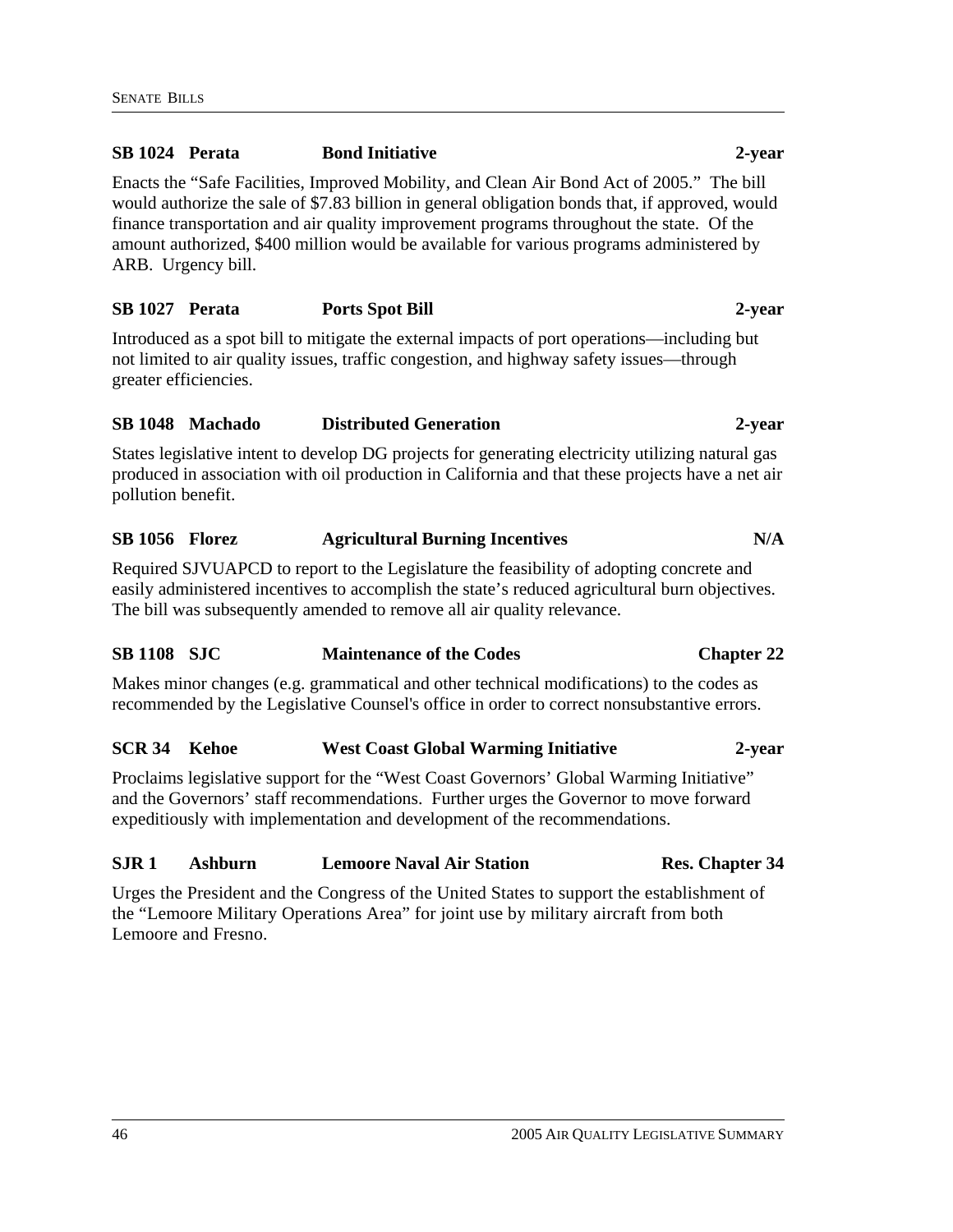# **CHAPTERED BILLS**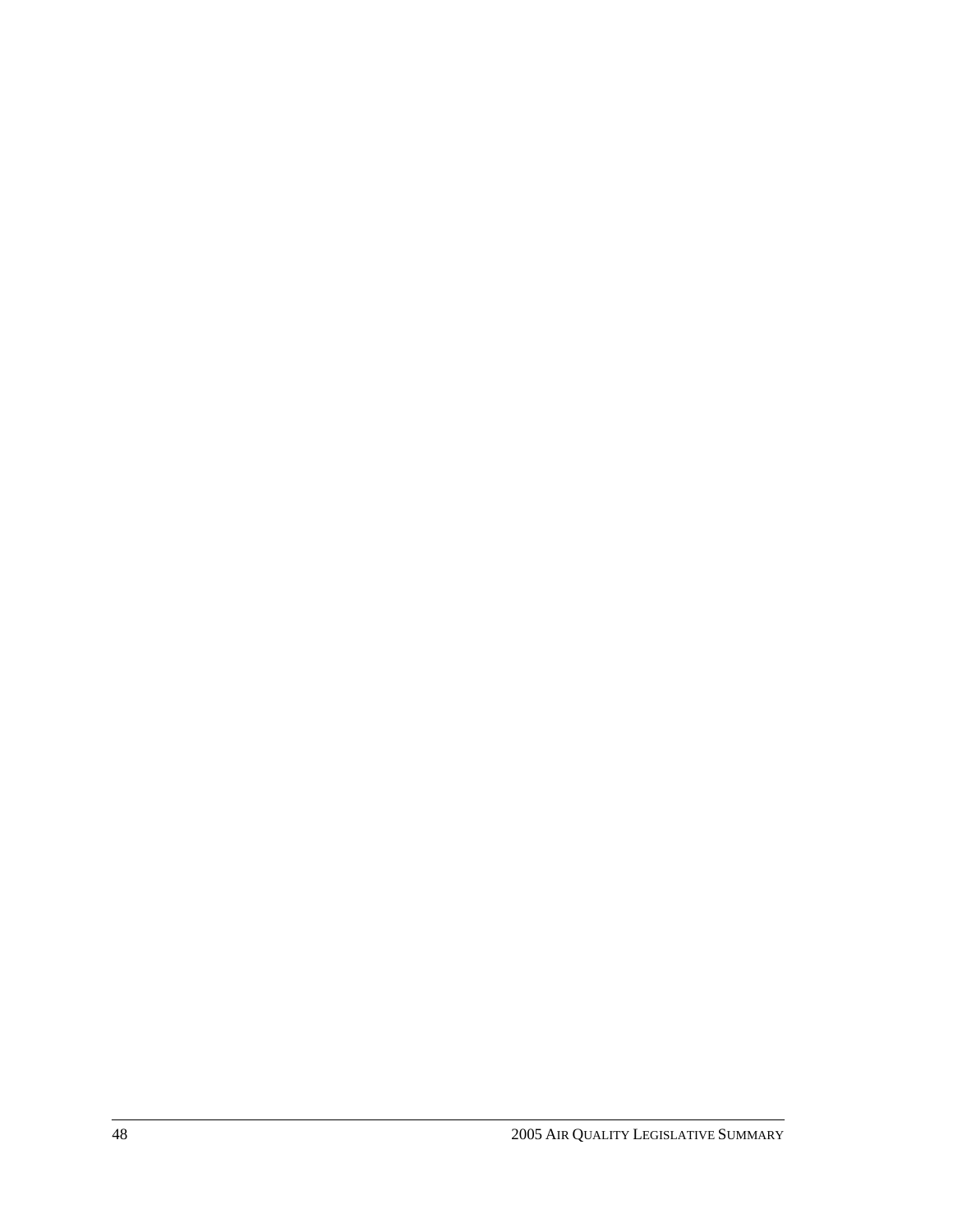| AB 67             | Levine           | <b>Stationary Fuel Cell Net Metering</b>          | Chapter 562     |
|-------------------|------------------|---------------------------------------------------|-----------------|
| AB 115            | Klehs            | Small Refiner ULSD Tax Credit                     | Chapter 691     |
| AB 277            | Mountjoy         | Open Meetings Act                                 | Chapter 288     |
| AB 380            | Núñez            | <b>Electrical System: Resource Adequacy</b>       | Chapter 367     |
| AB 383            | Montañez         | <b>Smog Check Consumer Assistance Eligibility</b> | Chapter 565     |
| AB 489            | Bermúdez         | Port Activity Reports                             | Chapter 187     |
| AB 694            | Chan             | <b>BAAQMD Motor Vehicle Registration Fees</b>     | Chapter 568     |
| AB 721            | Núñez            | <b>Chrome Plating Facility Loan Guarantees</b>    | Chapter 695     |
| AB 728            | Negrete McLeod   | <b>Biogas Digester Net Metering</b>               | Chapter 369     |
| AB 841            | Arambula         | San Joaquin Valley PM Monitoring                  | Chapter 569     |
| AB 1007           | Pavley           | <b>Alternative Fuels Plan</b>                     | Chapter 371     |
| AB 1170           | Canciamilla      | Bay Area Seismic Retrofit CEQA Exemptions         | Chapter 536     |
| AB 1222           | Jones            | Remote Sensing of Locomotives                     | Chapter 574     |
| AB 1229           | Nation           | Smog Index and GHG Emission Label                 | Chapter 575     |
| AB 1317           | Ruskin           | <b>Laboratory Certification</b>                   | Chapter 406     |
| AB 1576           | Núñez            | <b>Repowered Powerplants Contracts</b>            | Chapter 374     |
| AB 1585           | <b>Blakeslee</b> | <b>Renewable Energy Goals</b>                     | Chapter 579*    |
| AB 1660           | Pavley           | Group Vehicle Purchasing                          | Chapter 580     |
| ACR <sub>23</sub> | Garcia           | <b>Commercial Trucking Routes</b>                 | Res. Chapter 90 |
| AJR <sub>5</sub>  | Oropeza          | <b>CAFE</b> Standards                             | Res. Chapter 84 |
| AJR 8             | Canciamilla      | Low-Sulfur Fuels at Marine Terminals              | Res. Chapter 93 |
| SB 45             | Alarcón          | <b>Marine Terminal Charges</b>                    | Chapter 244     |
| SB 76             | SB&FRC           | Hydrogen Highway Funding and Requirements         | Chapter $91*$   |
| SB 77             | SB&FRC           | FY 2005-06 Budget                                 | Chapter 38**    |
| SB 467            | Lowenthal        | Carl Moyer Guidelines: Forklifts                  | Chapter 209     |
| SB 771            | Simitian         | Incineration Ban for Oceangoing Ships             | Chapter 588     |
| SB 796            | Figueroa         | Government Transparency and Accessibility         | Chapter 686     |
| SB 975            | Ashburn          | <b>Biodiesel</b>                                  | Chapter 365     |
| SB 1108           | <b>SJC</b>       | Maintenance of the Codes                          | Chapter 22      |
| SJR 1             | Ashburn          | <b>Lemoore Naval Air Station</b>                  | Res. Chapter 34 |

**\*** Chaptered bills accompanied by a signing message.

\*\*Chaptered bill accompanied by sustaining language.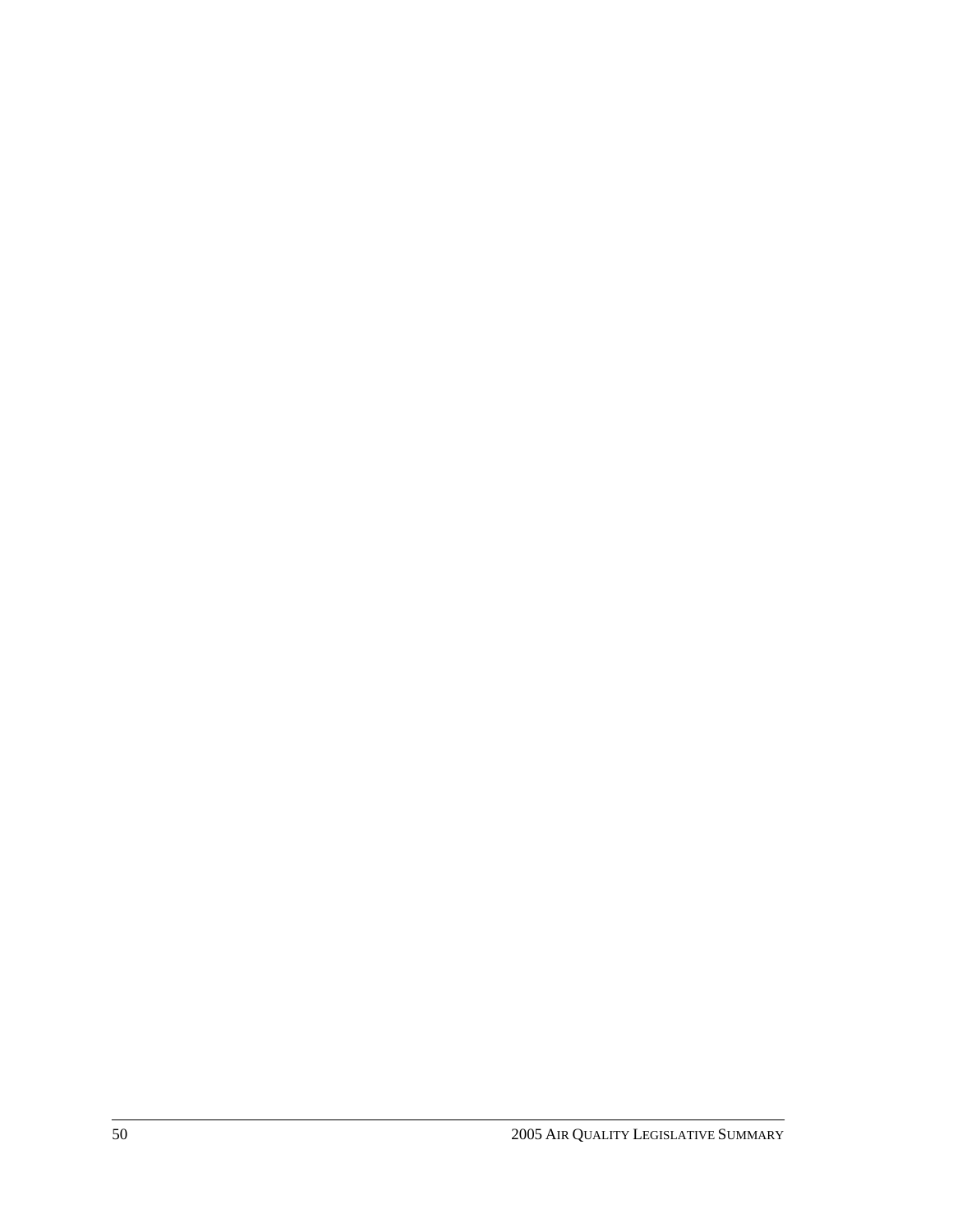# **GOVERNOR'S SIGNING MESSAGES**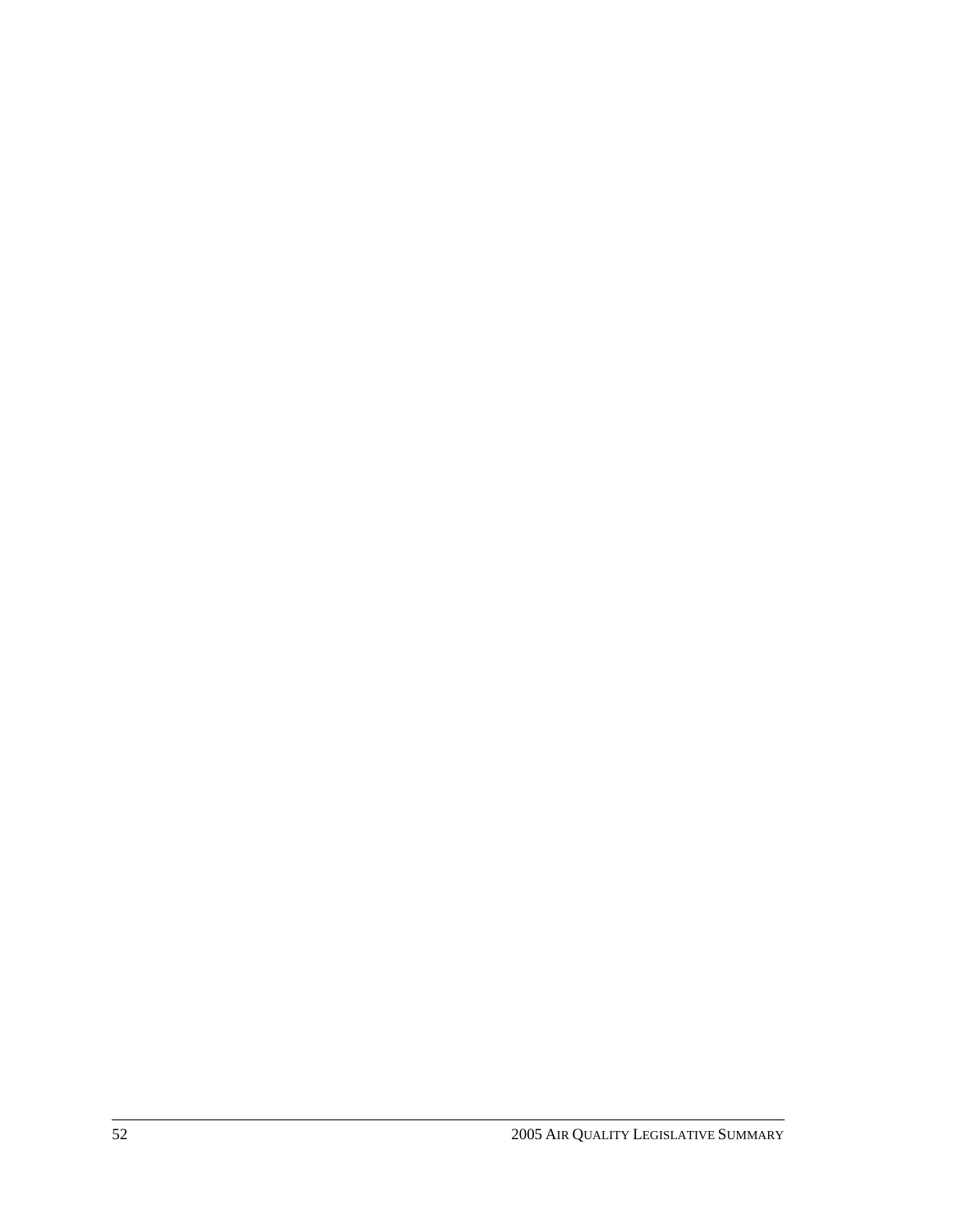I am signing Assembly Bill 1585 which is a bill that I sponsored that directs California's Energy agencies to include a review of the feasibility of accelerating the renewable portfolio standard for electricity to 33 percent by the year 2020. Expanding the use of renewable energy has been a cornerstone of my environmental and energy action plans. Renewably energy provides clean megawatts of electricity with little or no air pollution, green house gas emissions, and some forms convert waste products to useful electricity. Identifying the opportunities and challenges associated with such an aggressive target is fundamental in making the goal a reality.

Unfortunately, this measure was joined to another measure requiring concurrent enactment and that measure did not pass the Legislature. By signing this measure I am directing the appropriate agencies to include the review required by this bill in the next update of the Integrated Energy Policy Report even though this measure will not be enacted.

Sincerely,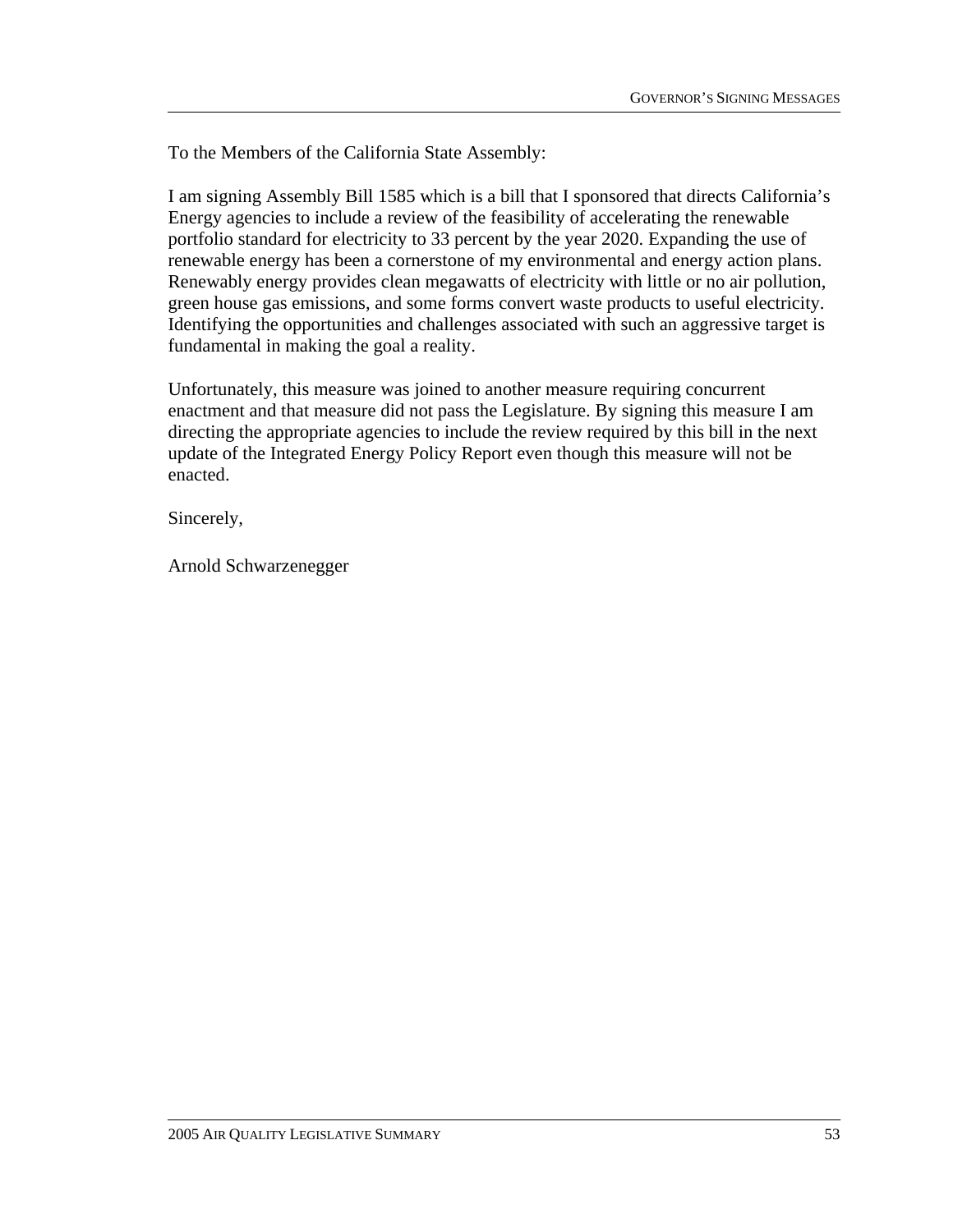To the Members of the California State Senate:

I am signing Senate Bill 76, a budget trailer bill established authority and appropriation funds to implement the first stage of the hydrogen highway in California.

This bill expands the technologies eligible to seek funding from Public Interest Research, Development and Demonstration Fund to include projects that serve the energy needs of both stationary and transportation purposes and provide a benefit to the electricity ratepayer. The clear intent was to provide funding opportunities for emerging technologies within the existing resources in the program not to provide an avenue or reason to raise rates to fund additional activities.

Sincerely,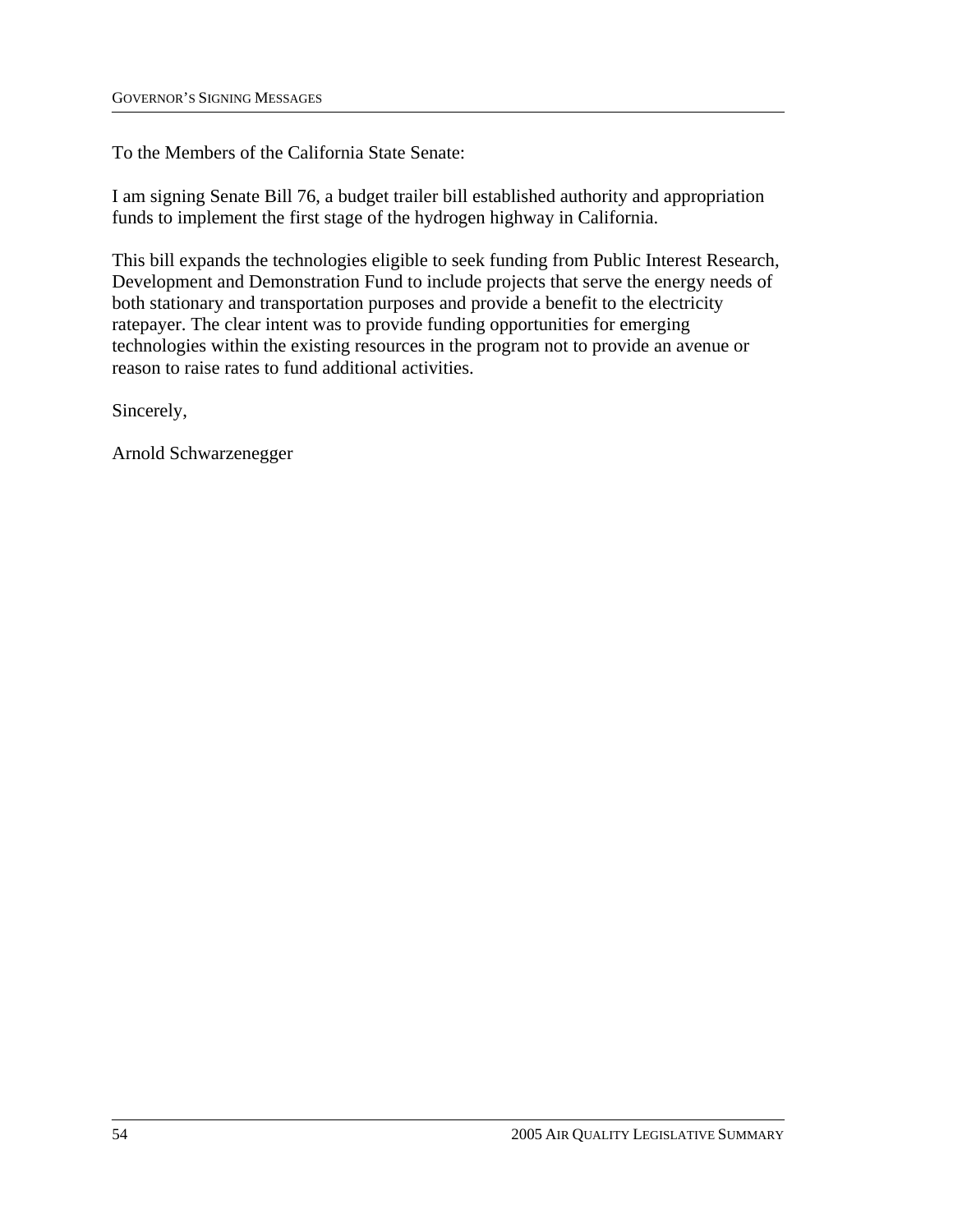Senate Bill 77 Sustaining Language Related to ARB

Item 3900-001-0044 -- For support of Air Resources Board.

I am sustaining this legislative augmentation of \$12,500,000 to replace pre-1977 school buses. To ensure that this augmentation is spent most appropriately, I am directing the Air Resources Board to develop a plan by September 15, 2005, for allocation of these resources, and to submit this plan to the California Environmental Protection Agency for review and approval. The allocation plan must consider the overall financial capacity of the applicant to reasonably replace these buses without state assistance, the exposure to children, and the age of the buses slated for replacement.

Item 3900-001-0115 -- For support of Air Resources Board.

I am sustaining the redirection of \$10,000,000 from the Carl Moyer Program to fund the retrofitting of diesel school buses. The allocation criteria for Carl Moyer Program make it difficult for school bus projects to qualify for award and thus our children continue to be at risk. To ensure that these redirected funds are spent most appropriately, I am directing the Air Resources Board to develop a plan by September 15, 2005, for allocation of these resources, and to submit this plan to the California Environmental Protection Agency for review and approval. The allocation plan must consider the overall financial capacity of the applicant to reasonably replace these buses without state assistance, the exposure to children, and the age of the buses slated for replacement.

This redirection, along with the augmentation of Item 3900-001-0044 and the \$4,500,000 of Proposition 98 funding is a significant and important advancement in our protection of our children.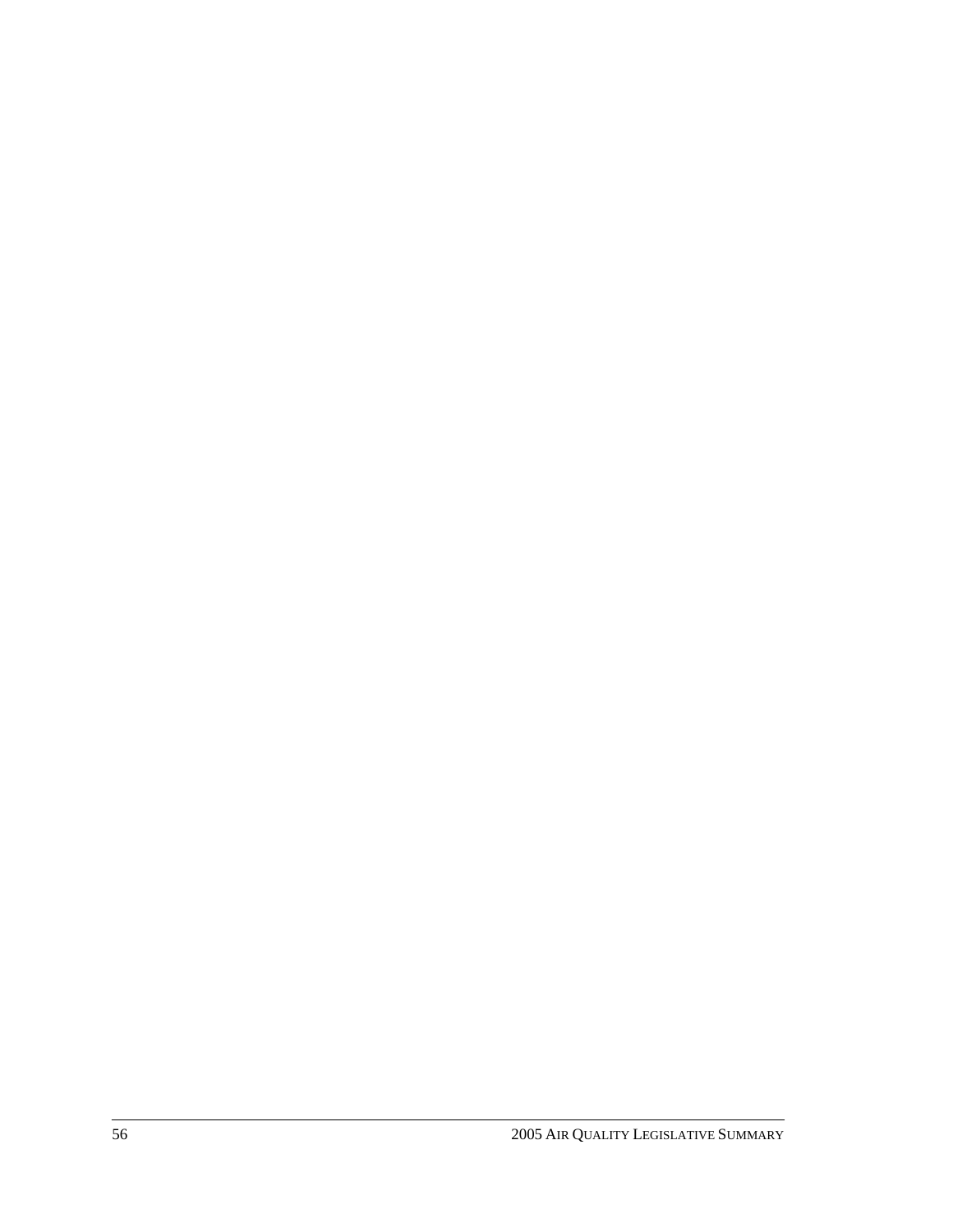# **VETOED BILLS**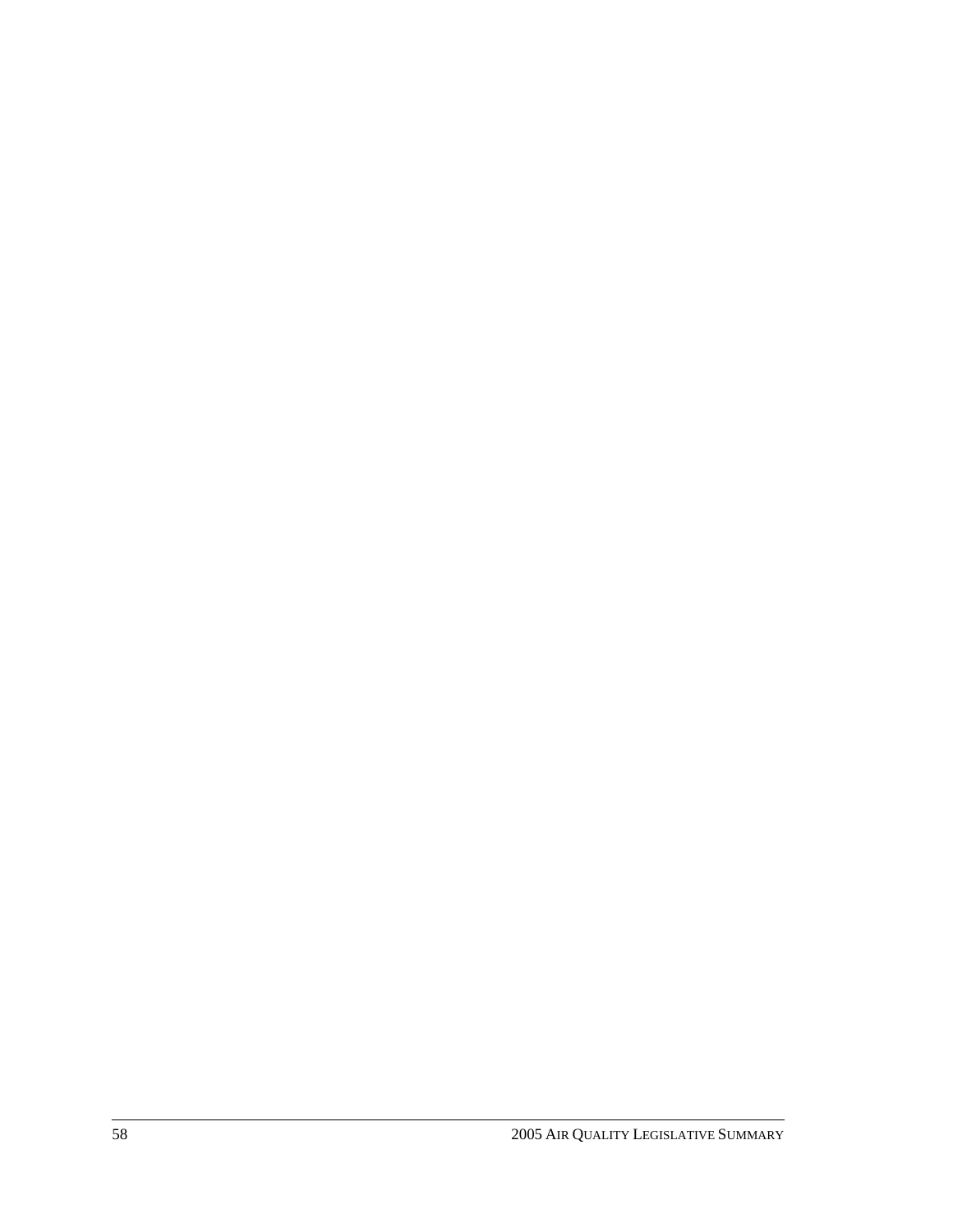| AB 1221 | Jones         | Air Resources Board Membership               | Vetoed |
|---------|---------------|----------------------------------------------|--------|
| AB 1297 | Evans         | Air Quality in School Facilities             | Vetoed |
| AB 1357 | Ruskin        | <b>State Alternative Motor Vehicle Fleet</b> | Vetoed |
| AB 1623 | <b>K</b> lehs | <b>County Congestion Management Fees</b>     | Vetoed |
| AB 1625 | Klehs         | Truth in Public Agency Reports               | Vetoed |
| SB 600  | Ortiz         | <b>Biomonitoring</b>                         | Vetoed |
| SB 658  | Kuehl         | <b>Coastal Conservancy Fees</b>              | Vetoed |
| SB 680  | Simitian      | <b>County Congestion Management Fees</b>     | Vetoed |

Note: All vetoed bills listed are accompanied by a veto message.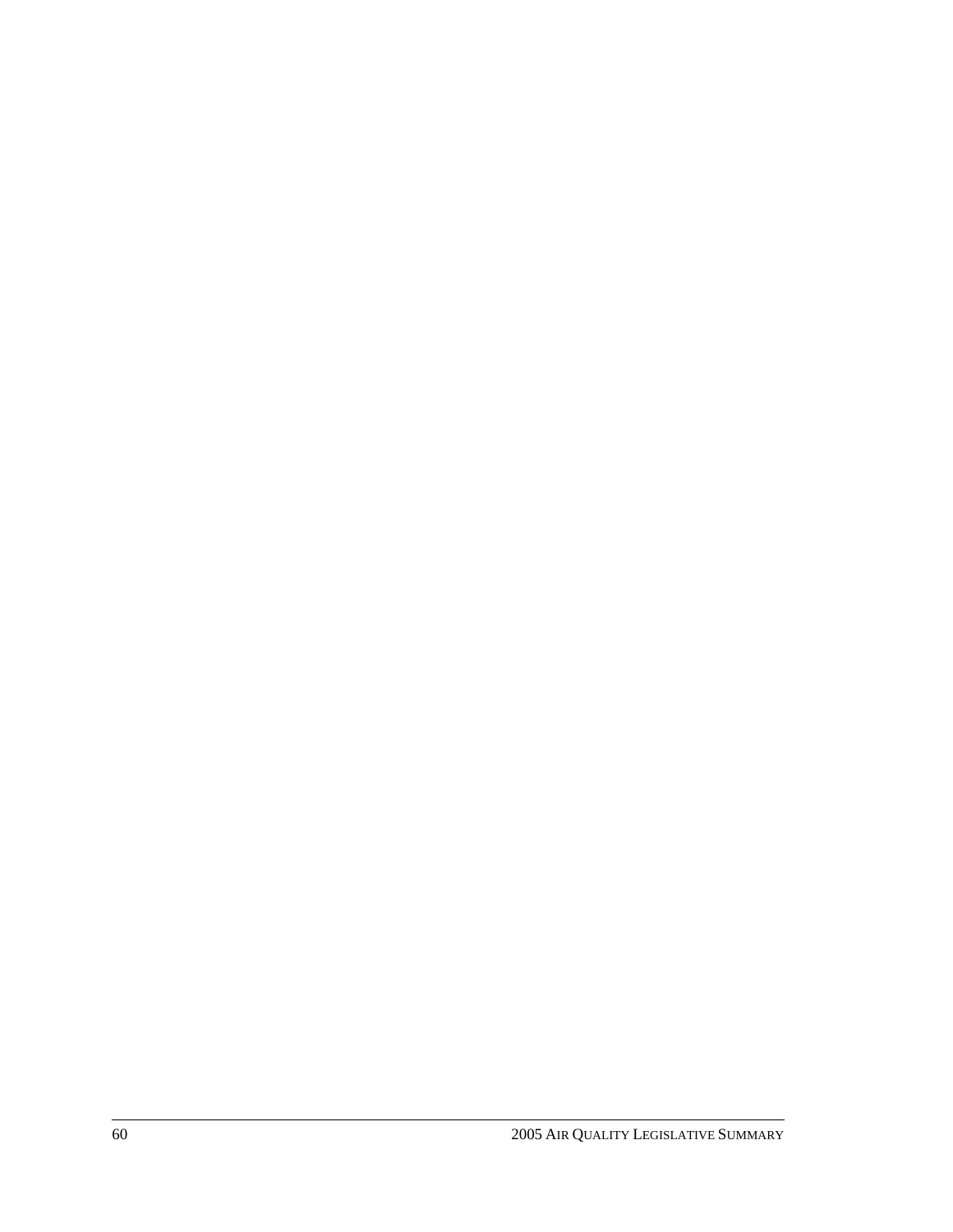# **GOVERNOR'S VETO MESSAGES**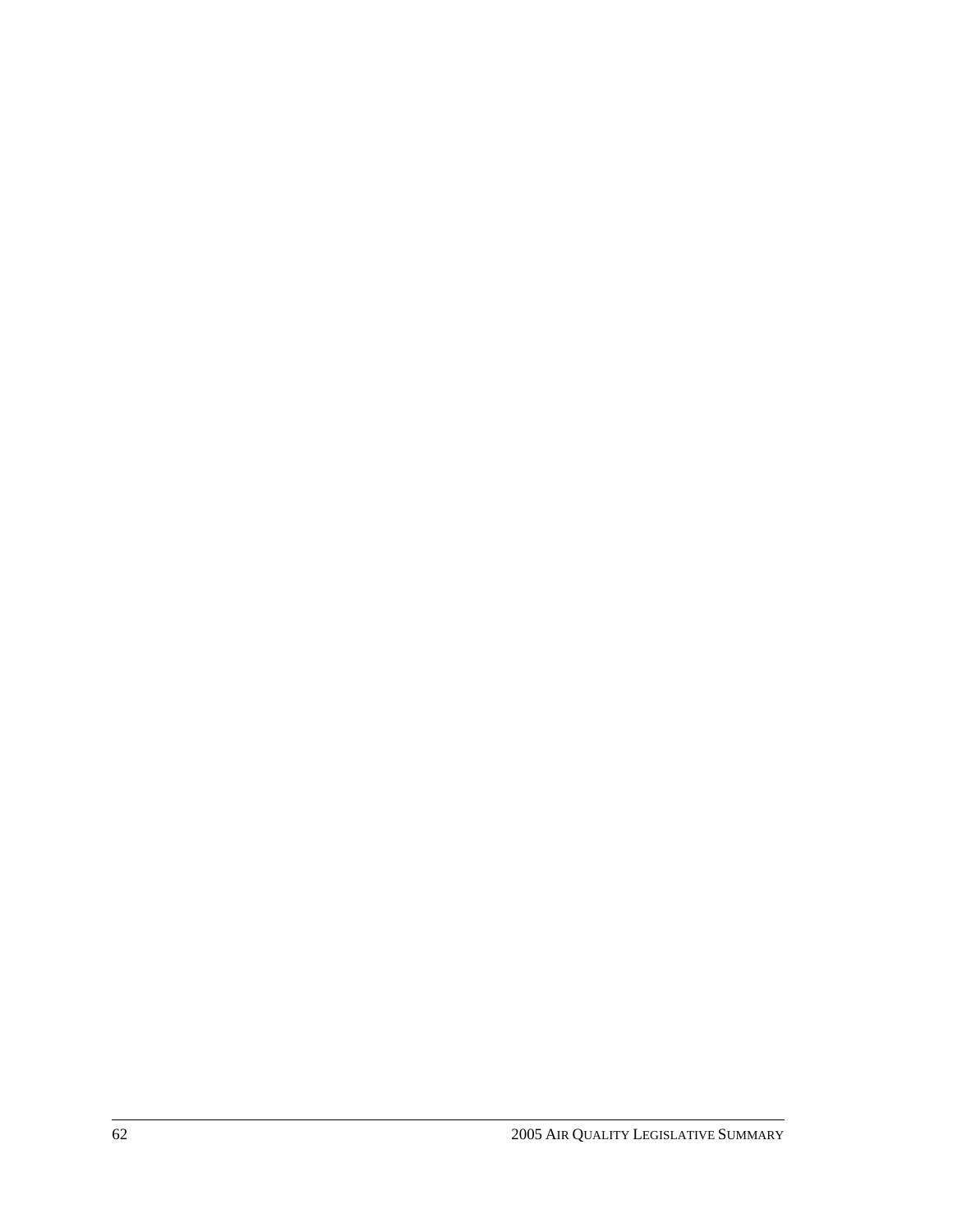I am returning Assembly Bill 1221 without my signature.

This bill increases the membership of the California Air Resources Board by two from eleven to thirteen members. The purpose is to include representation from Sacramento and an expert on greenhouse gasses. The current composition allows for such representation.

Sincerely,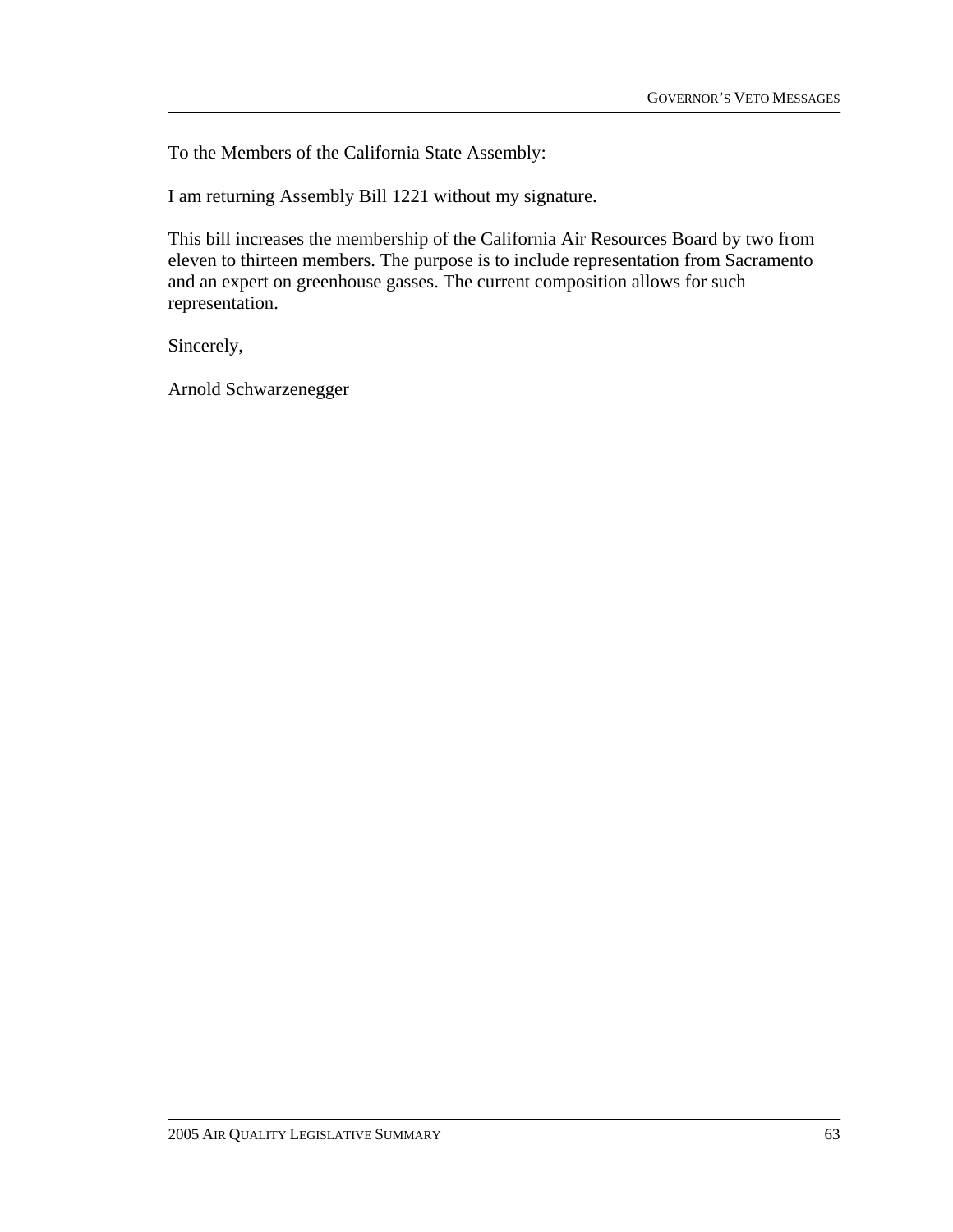I am returning Assembly Bill 1297 without my signature.

This bill mandates unnecessary restrictions on school districts ability to maintain their heating, ventilation and air conditioning (HVAC) systems. By restricting the pool of employees eligible to work on school HVAC systems, this bill will lead to reduced competition and higher costs for school districts. Mandating districts only use certain contractors or similar school district employees would simply create a reimbursable state mandate with costs in the millions of dollars annually.

For these reasons, I am unable to sign this bill.

Sincerely,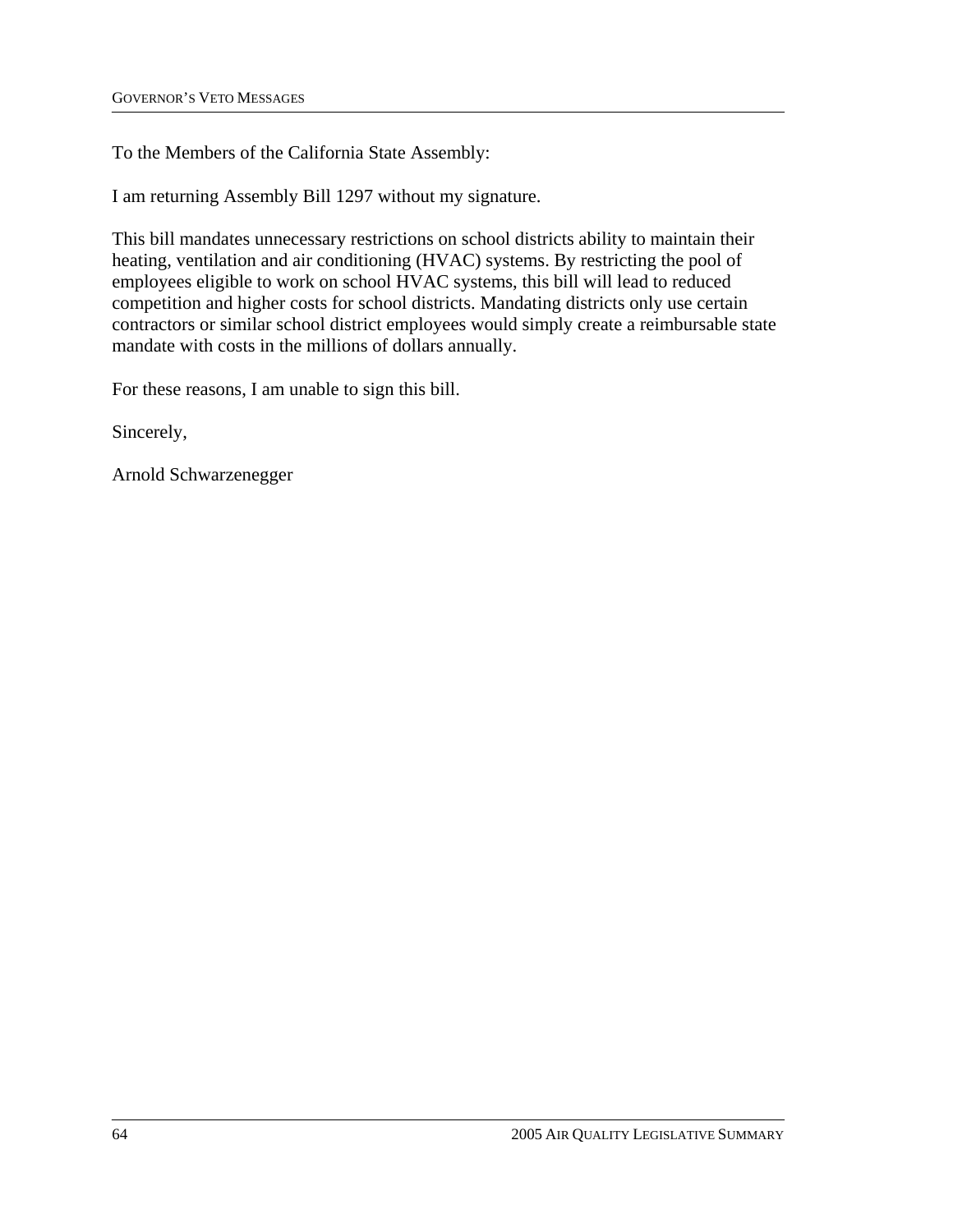I am returning Assembly Bill 1357 without my signature.

While I am supportive of the author's goal to encourage the State to adopt alternatives to petroleum-based fuels, this bill is unnecessary since it essentially duplicates existing State policy. Current law already requires the Department of General Services' Office of Fleet Administration to collect fuel use data, and thus, the provisions of this bill have been incorporated into my Administration's fleet vehicle data collection practices. While this bill provides additional rationale for data collection activities, it is not necessary. For this reason, I am unable to sign this bill.

Sincerely,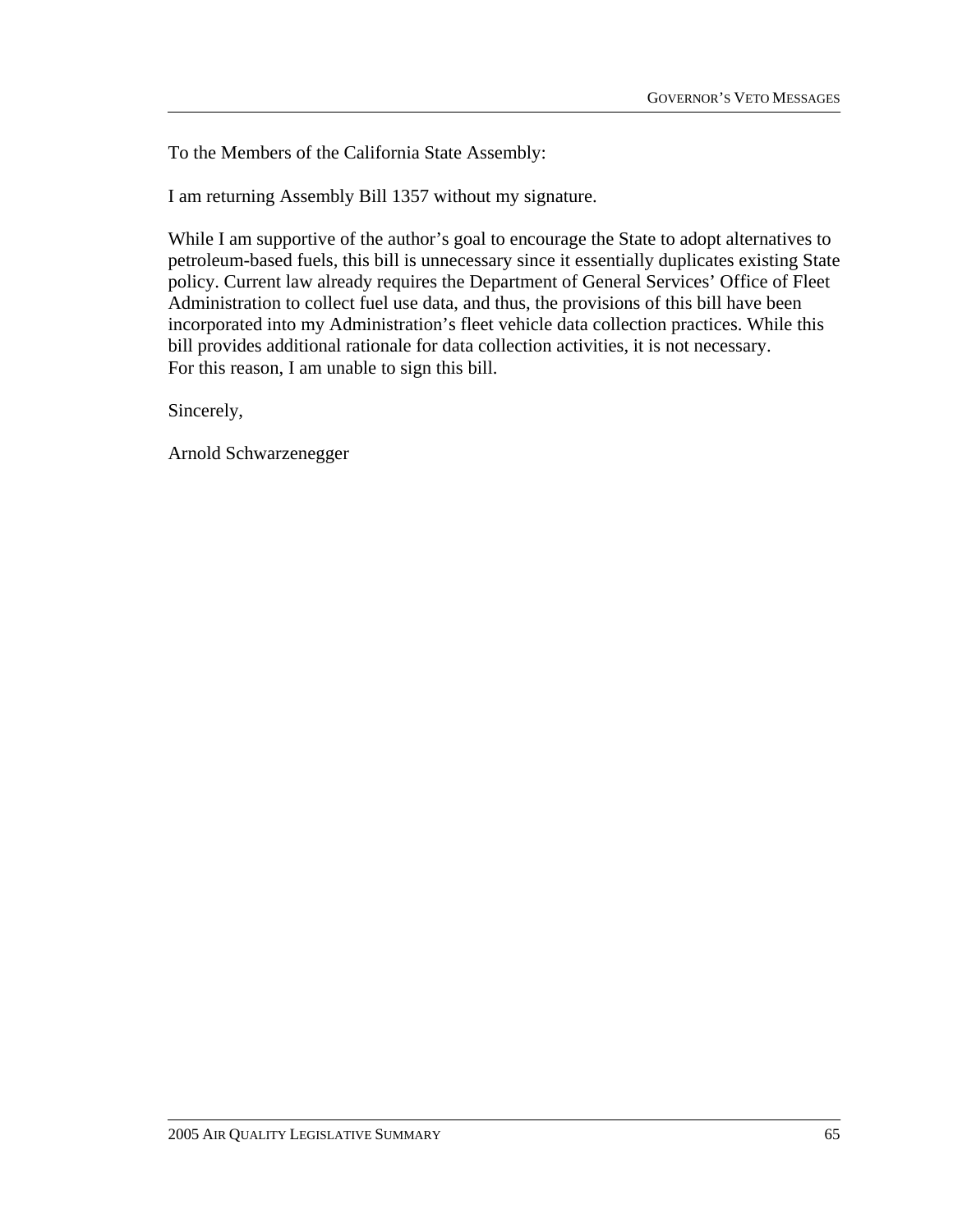I am returning Assembly Bill 1623 without my signature.

This bill seeks to impose a new \$5 tax on all cars in the counties of Alameda, Contra Costa, Marin, Napa, and Sacramento does so without a two-thirds vote of the people. While the goal of the program to increase funds to relieve traffic congestion is a worthy proposal to consider, I do not believe these fees should continue to be added without the approval from the people upon whom the fee is imposed.

In this year's budget, I proposed the full funding of Proposition 42 for the first time since its passage in 2002. The additional \$1.3 billion from Proposition 42 is just a fraction of the funds needed to relieve California's congested freeways and improve our roadways. Finding new funds for California's fractured infrastructure is a top priority; however, this piecemeal approach that does not allow for a vote of the people is not the right way to accomplish the goal.

For these reasons, I cannot support this measure.

Sincerely,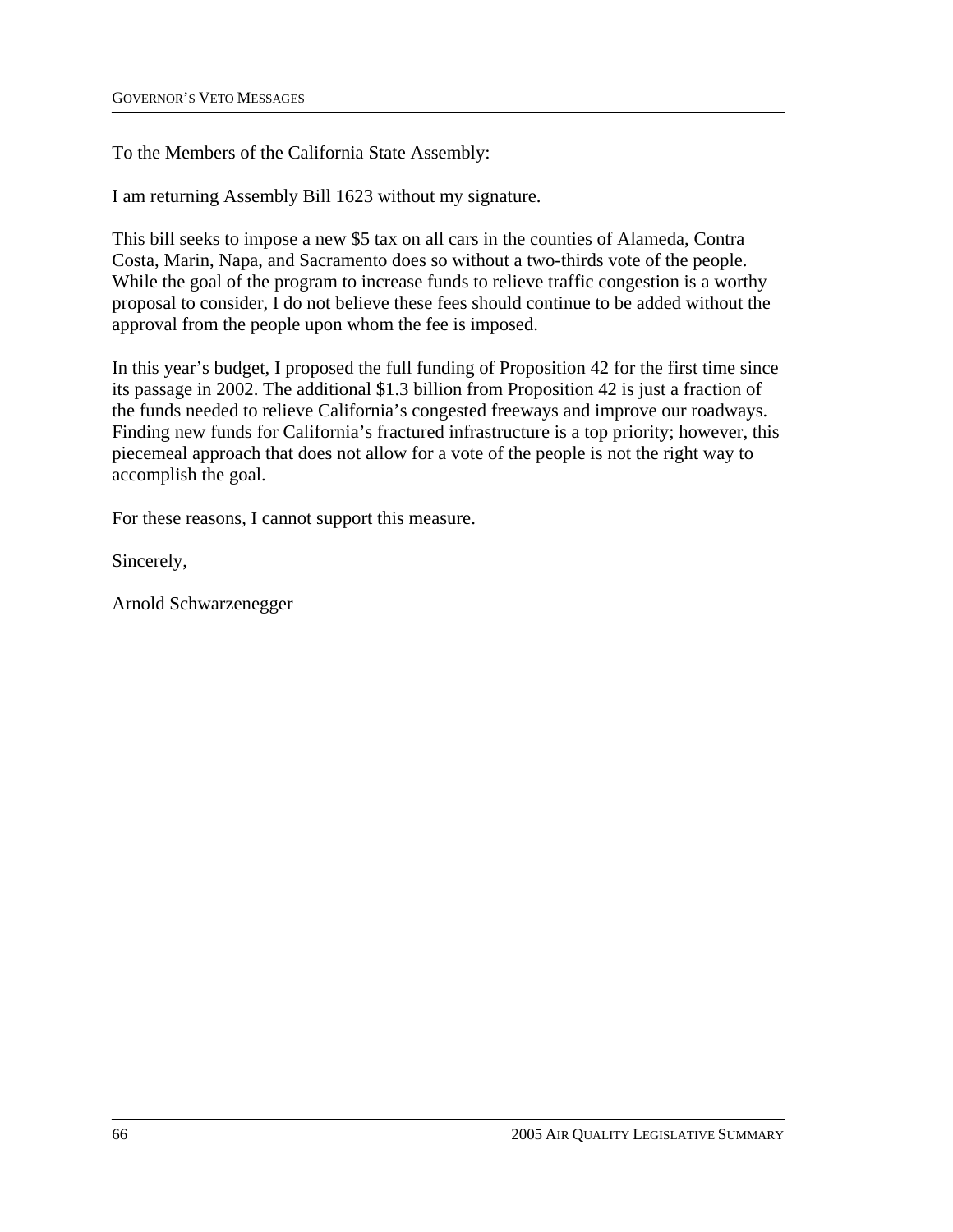To the Members of the California State Assembly:

I am returning Assembly Bill 1625 without my signature.

I absolutely believe that the Legislature, indeed all elected officials, must base their decisions on information that is true, accurate, and complete. This bill, requiring legislative reports be submitted under penalty of perjury, only applies to individuals appointed by the Governor and confirmed by the Senate, and to the executive officer of the Franchise Tax Board and the executive director of the Board of Equalization. The law already protects against falsified reports to the Legislature. Department heads must take oaths of office, and various Government and Penal Code provisions set forth duties, obligations, and penalties for the accurate and truthful execution of the operation of state government. Further, the Legislature may already require individuals appearing before it to testify under oath, and false testimony is a felony.

I will consider similar legislation that applies to all written materials used in the course of legislative deliberations that applies to any official of the State, elected or appointed by the Governor, the Legislature or any other constitutional officer.

Sincerely,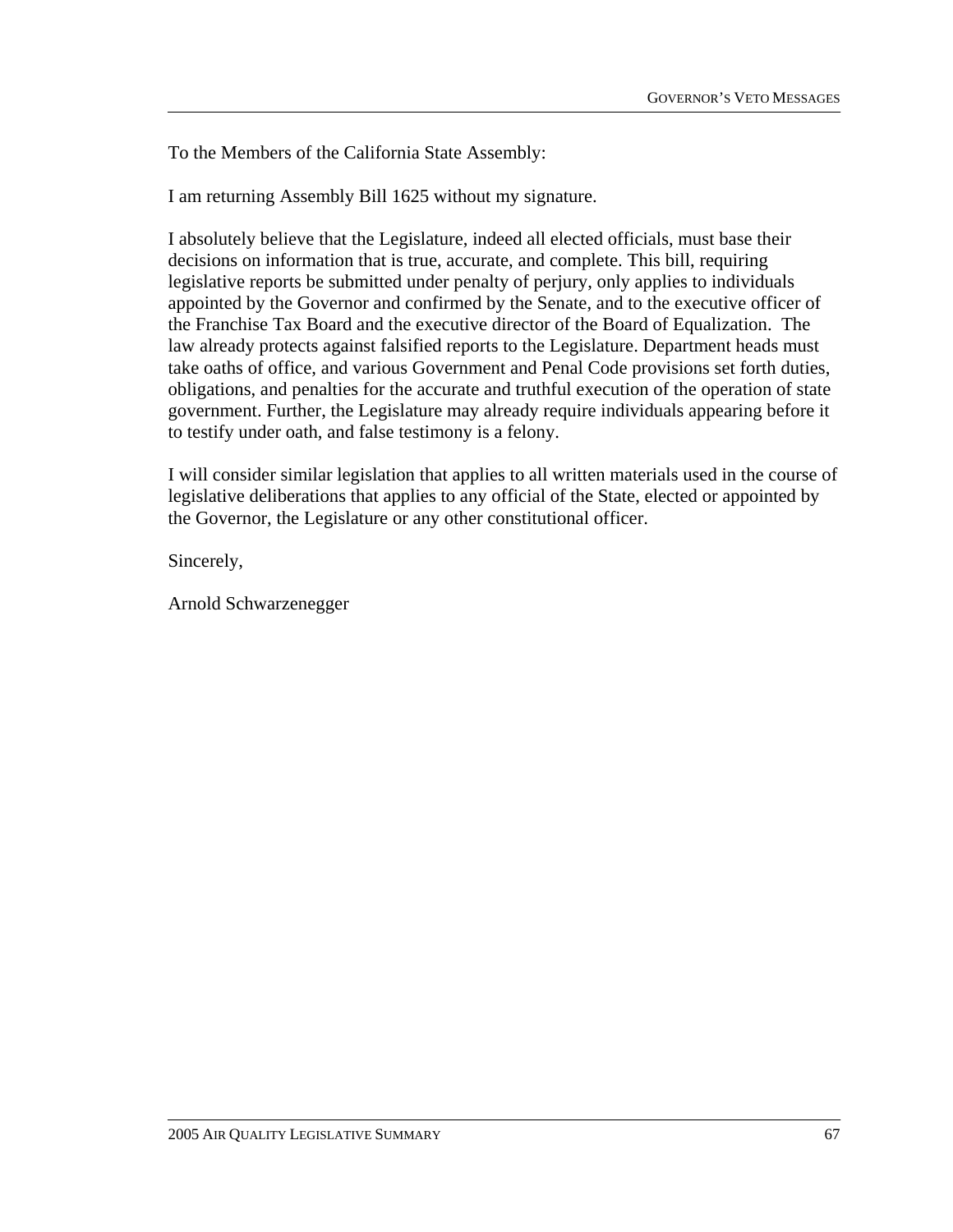To the Members of the California State Senate:

I am returning Senate Bill 600 without my signature.

I care deeply about the health and welfare of all Californians. Science based research is essential to better understand how the three main factors: behavior, environment, and genetics, interact to influence our health.

While the intent of this measure is worthy, this bill does nothing more than require a study, and a flawed one at that. The bill will only provide a partial snapshot of chemicals present in tested participants without proper context of what the presence of specific chemical means or how it interacts with other health factors. In response, Californians may take an action that is adverse to their health and the health of their family based on incomplete information. For example, despite the facts that health experts extol the virtue and benefits of breast feeding, a new mom may choose not to breastfeed her infant for fear that a small amount of chemicals in her body may transfer to the child, depriving the infant of nutrients, disease preventing antibodies, and a reduced risk of obesity. Any biomonitoring program must be built on a sound scientific foundation in order to provide information that can be further evaluated to direct additional research. If the program is flawed in any manner, the resources we direct towards it would essentially be wasted.

Because a properly constructed biomontoring program could yield useful data for researchers, I am directing my Secretaries of Health and Human Services and California Environmental Protection Agencies, working with our University and academic institutions, to develop a comprehensive approach to the laudable goals of this bill.

Sincerely,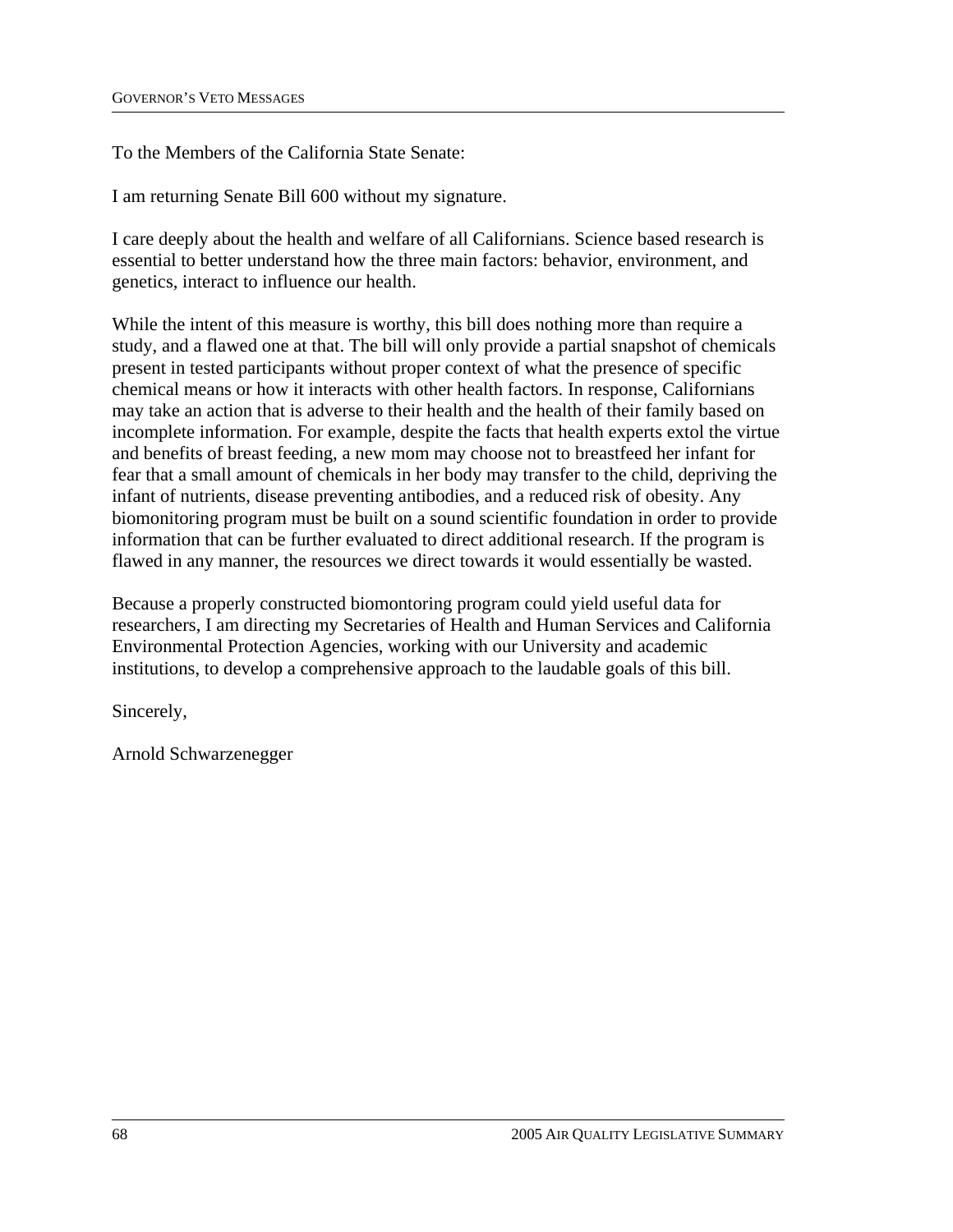To the Members of the California State Senate:

I am returning Senate Bill 658 without my signature.

This bill seeks to impose a new \$6 tax on all cars in the counties of Alameda, Contra Costa, Del Norte, Humboldt, Los Angeles, Marin, Mendocino, Monterey, Napa, Orange, San Diego, San Francisco, San Luis Obispo, San Mateo, Santa Barbara, Santa Clara, Santa Cruz, Solano, Sonoma, and Ventura and does so without a two-thirds vote of the people. While the goal of the program to increase funds to mitigate the effects of traffic congestion is a worthy proposal to consider, I do not believe these fees should continue to be added without the approval from the people upon whom the fee is imposed.

Sincerely,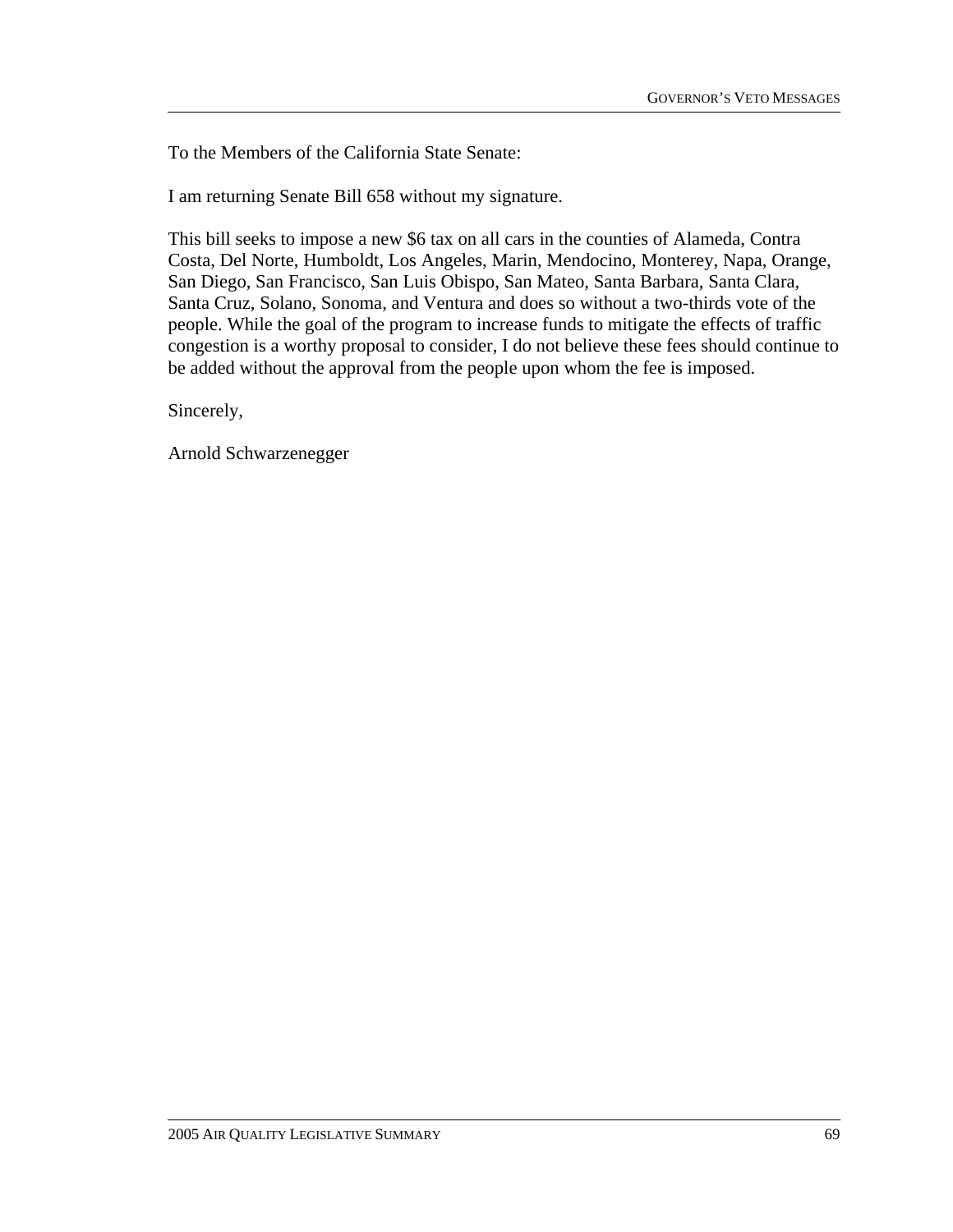To the Members of the California State Senate:

I am returning Senate Bill 680 without my signature.

This bill seeks to impose a new \$5 tax on all cars in Santa Clara County and does so without a two-thirds vote of the people. While the goal of the program to increase funds for transportation infrastructure is laudable and vitally needed, I do not believe these fees should continue to be added without the approval from the people upon whom the fee is imposed.

In this year's budget, I proposed the full funding of Proposition 42 for the first time since its passage in 2002. The additional \$1.3 billion from Proposition 42 is just a fraction of the funds needed to relieve California's congested freeways and improve our roadways. Finding new funds for California's fractured infrastructure is a top priority; however, this piecemeal approach that does not allow for a vote of the people is not the right way to accomplish the goal.

For these reasons, I cannot support this measure.

Sincerely,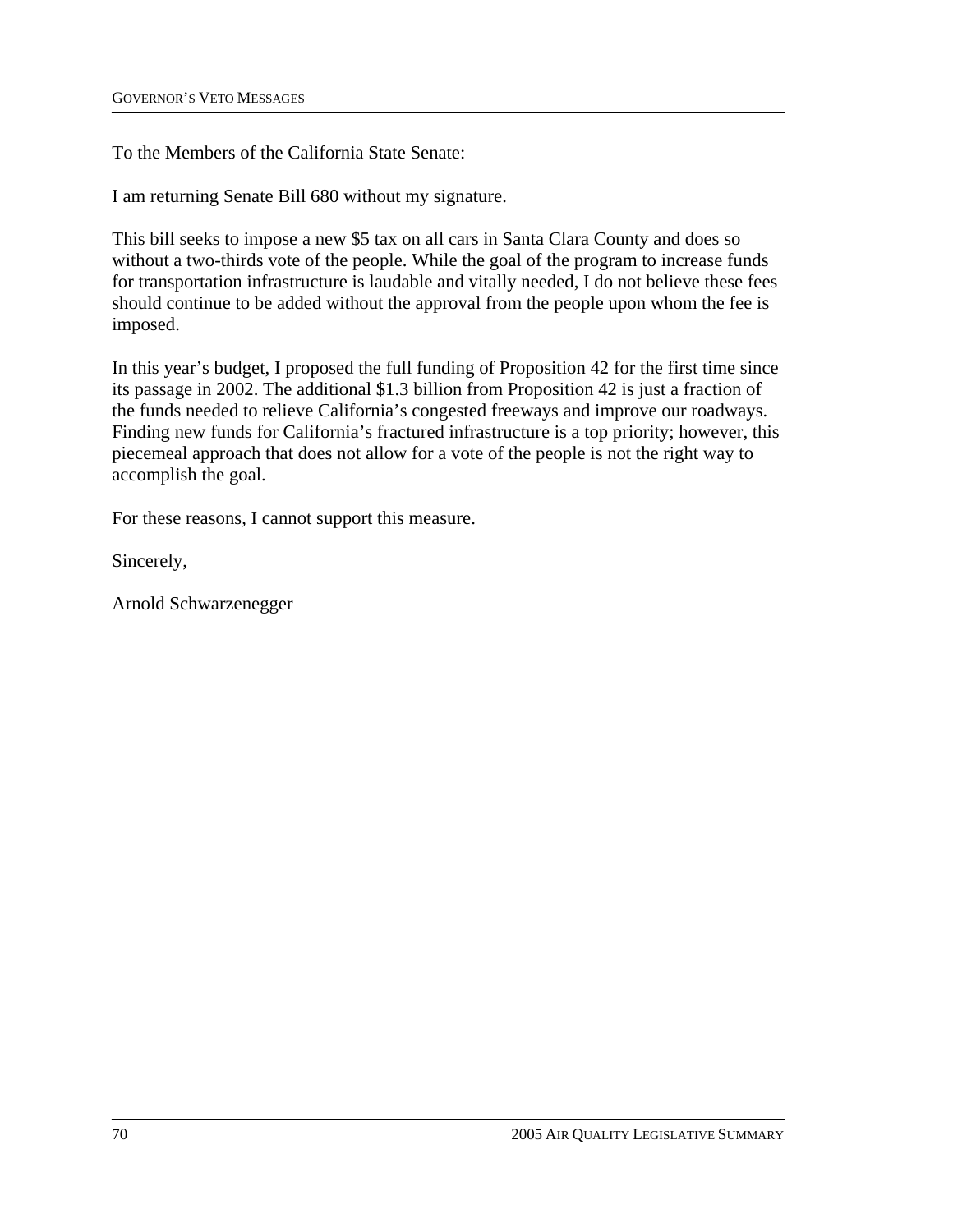# **LEGISLATIVE HEARINGS**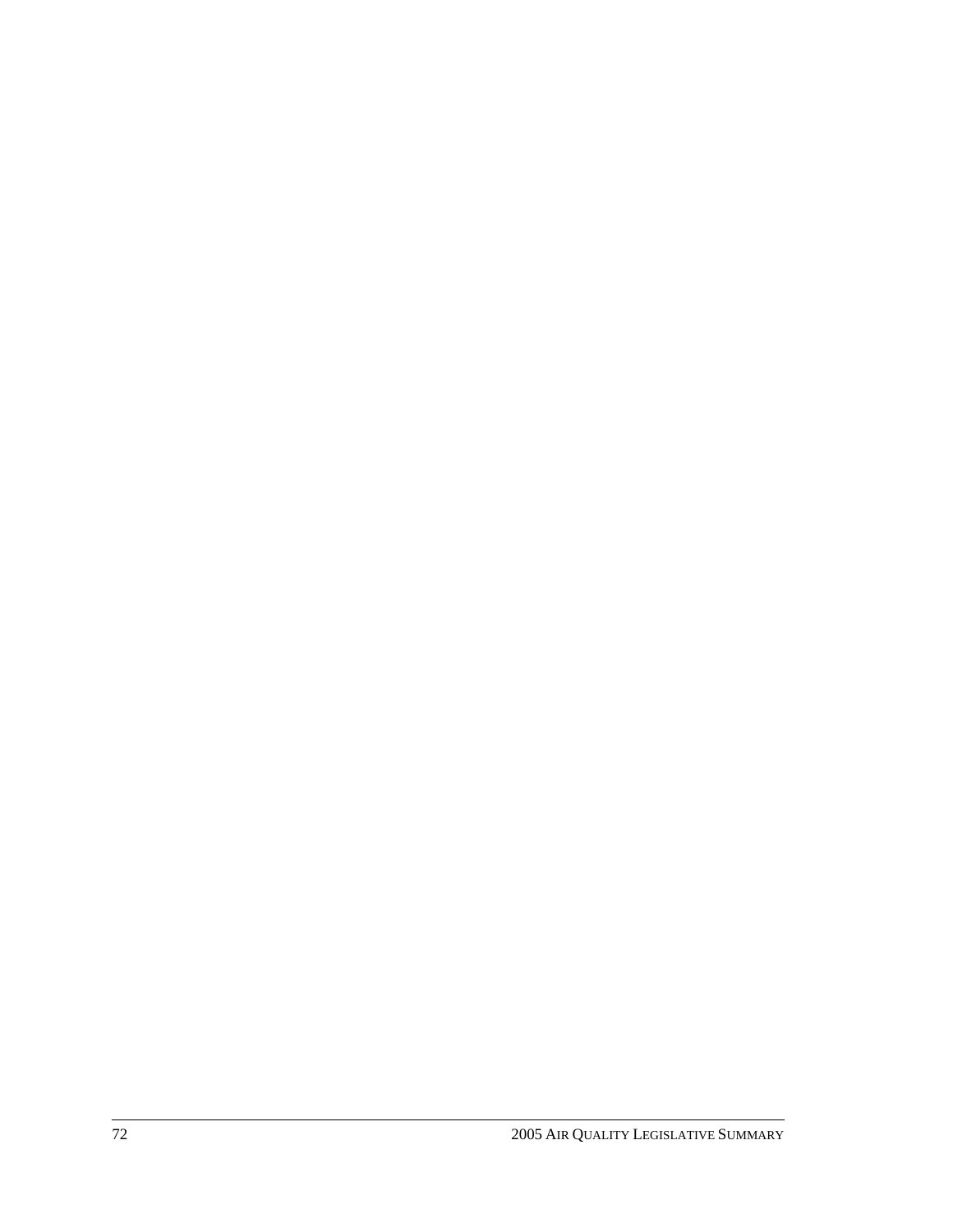#### January 7 – **Senate Committee on Labor and Industrial Relations and Assembly Committee on Labor and Employment**

"The Intermodal Transportation System at California's Ports: Are Inefficiency, Congestion, and Economic Exploitation Brewing a Perfect Storm?"

### February 7 – **Assembly Transportation Committee**

"Legislative Review of Regulations Adopted Pursuant to AB 1493 (Pavley), 2002 – Vehicular Emissions: Greenhouse Gases"

### February 28 – **Assembly Transportation Committee**

"Departmental Informational Hearing"

### February 23 – **Senate Select Committee on Air Quality**

"The Carl Moyer Program and Efficiency of its Delivery"

### March 15 – **Senate Agriculture Committee**

"Clearing the Air: Advances with Agriculture Irrigation Pumps to Comply with New Standards"

#### May 4 – **Assembly Select Committee on Ports, Senate Transportation and Housing Committee, Senate Transportation Subcommittee on California Ports and Goods Movement**

"Goods Movement Meltdown—What Should Be the State's Strategy?"

# May 11 – **Senate Health Committee**

"Naturally Occurring Asbestos: Who is Responsible for Protecting the Public Health?"

# June 9 – **Assembly Select Committee on Air & Water Quality**

"Indoor Air Pollution in California: A Report to the California Legislature by the California Air Resources Board"

# August 1 – **Senate Select Committee on Air Quality**

"Air Quality Mitigation Agreements"

#### August 29 – **Congressmen Costa and Nunes**

"Dairy Air Quality Town Hall"

#### October 12 – **Senate Select Committee on Air Quality**

"Regional Traffic Synchronization: Where are we? How will it impact Valley air?"

#### October 12 – **Assembly Transportation Committee**

"The Human Side of Goods Movement: Responding to the Health Effects"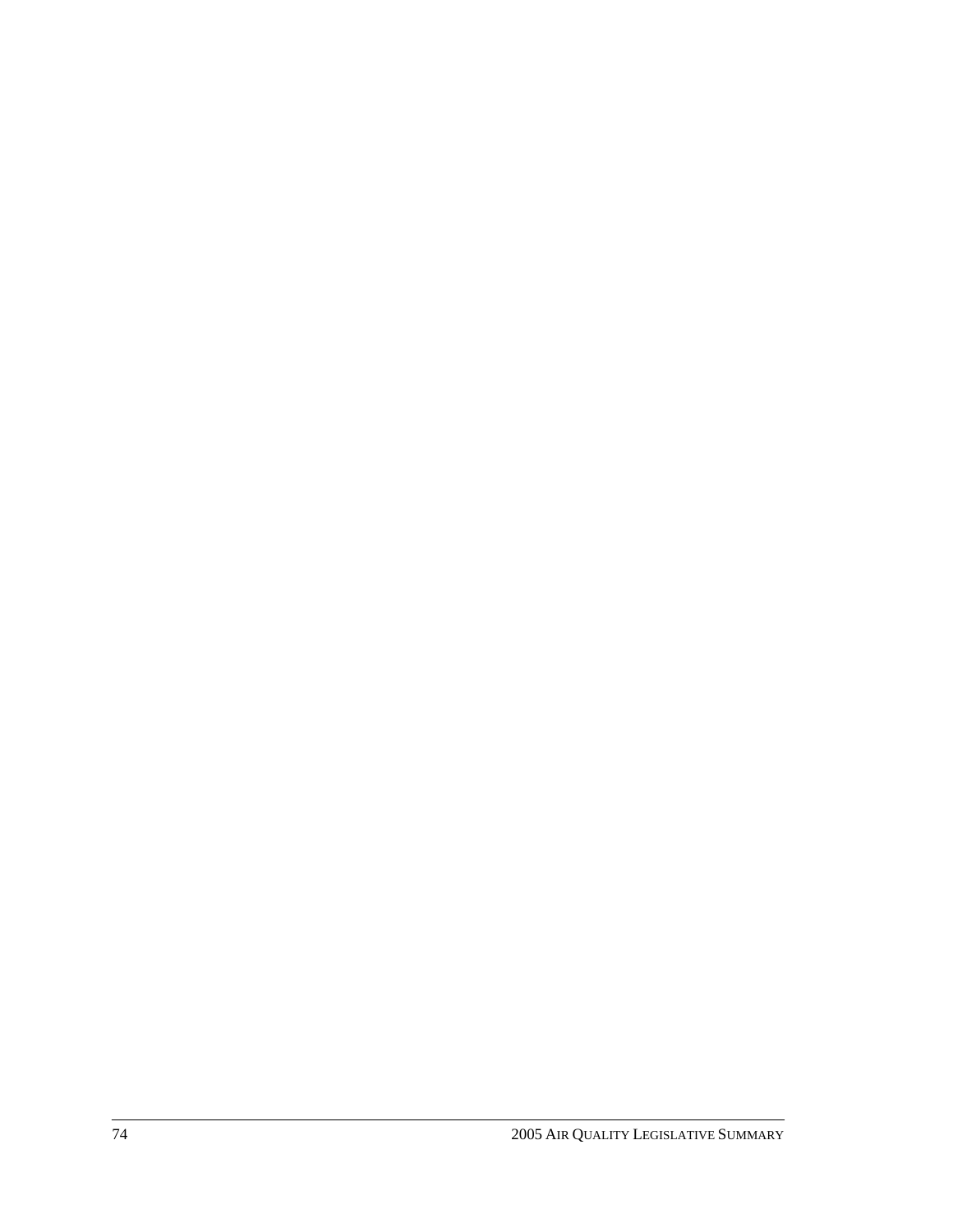# **ROSTER OF LEGISLATORS**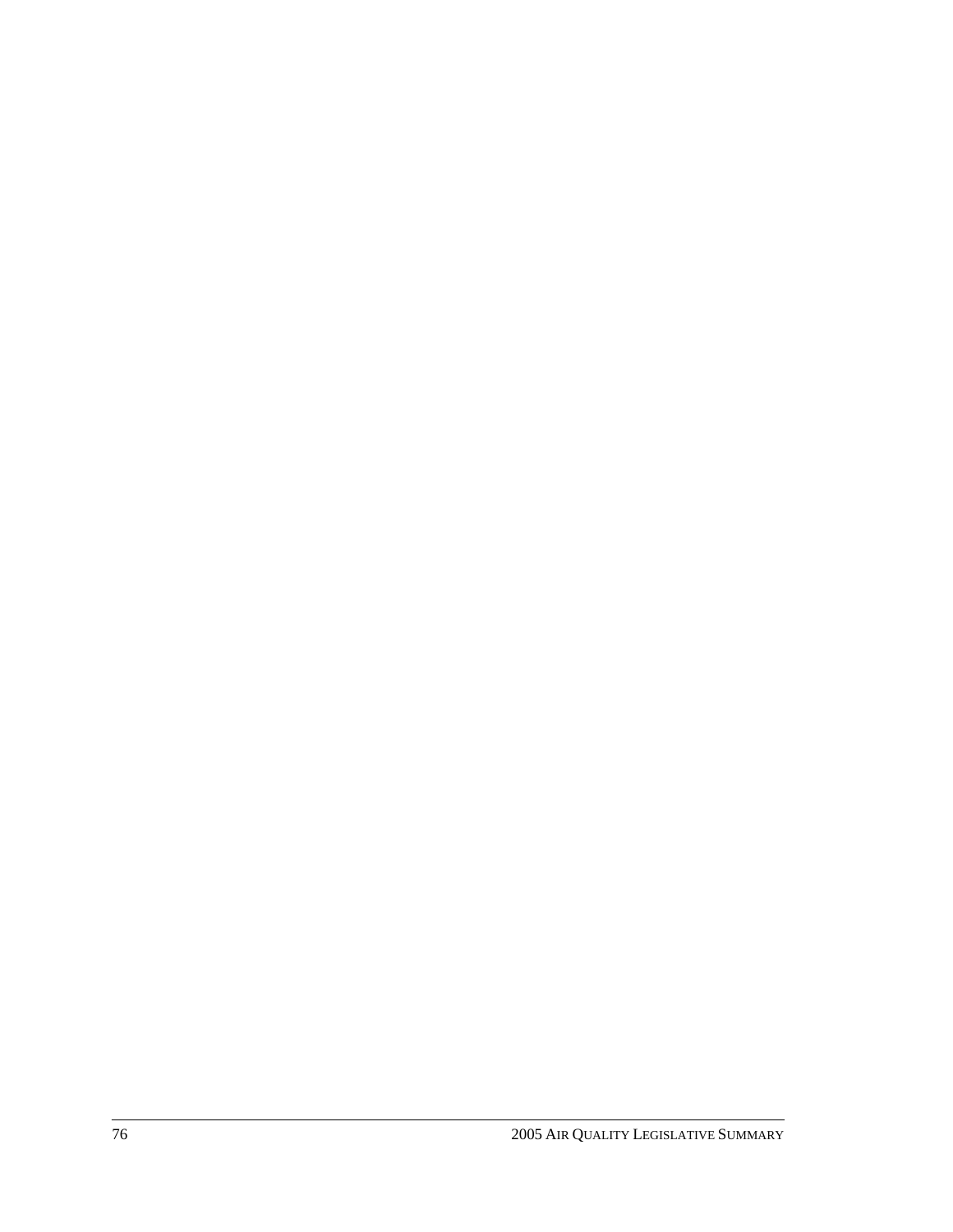# **2005 ASSEMBLY MEMBERS**

| <b>Name</b>         | <b>Party</b> | City                 |
|---------------------|--------------|----------------------|
| Aghazarian, Greg    | $\mathbf R$  | Stockton             |
| Arambula, Juan      | D            | Fresno               |
| Baca, Joe Jr.       | D            | Rialto               |
| Bass, Karen         | D            | Los Angeles          |
| Benoit, John J.     | $\mathbf R$  | Riverside            |
| Berg, Patty         | D            | Eureka               |
| Bermúdez, Rudy      | D            | Norwalk              |
| Blakeslee, Sam      | $\mathbf R$  | San Luis Obispo      |
| Bogh, Russ          | $\mathbf R$  | <b>Beaumont</b>      |
| Calderon, Ronald S. | D            | Montebello           |
| Canciamilla, Joe    | D            | Pittsburg            |
| Chan, Wilma         | D            | Oakland              |
| Chavez, Ed          | D            | La Puente            |
| Chu, Judy           | D            | <b>Monterey Park</b> |
| Cogdill, David      | $\mathbf R$  | Modesto              |
| Cohn, Rebecca       | D            | Saratoga             |
| Coto, Joe           | D            | San Jose             |
| Daucher, Lynn       | $\mathbf R$  | <b>Brea</b>          |
| De La Torre, Hector | D            | South Gate           |
| DeVore, Check       | $\mathbf{R}$ | Irvine               |
| Dymally, Mervyn M.  | D            | Compton              |
| Emmerson, Bill      | R            | Redlands             |
| Evans, Noreen       | D            | Santa Rosa           |
| Frommer, Dario      | D            | Los Angeles          |
| Garcia, Bonnie      | $\mathbf R$  | Cathedral City       |
| Goldberg, Jackie    | D            | Los Angeles          |
| Gordon, Mike*       | D            | El Segundo           |
| Hancock, Loni       | D            | Berkeley             |
| Harman, Tom         | $\mathbf R$  | Huntington Beach     |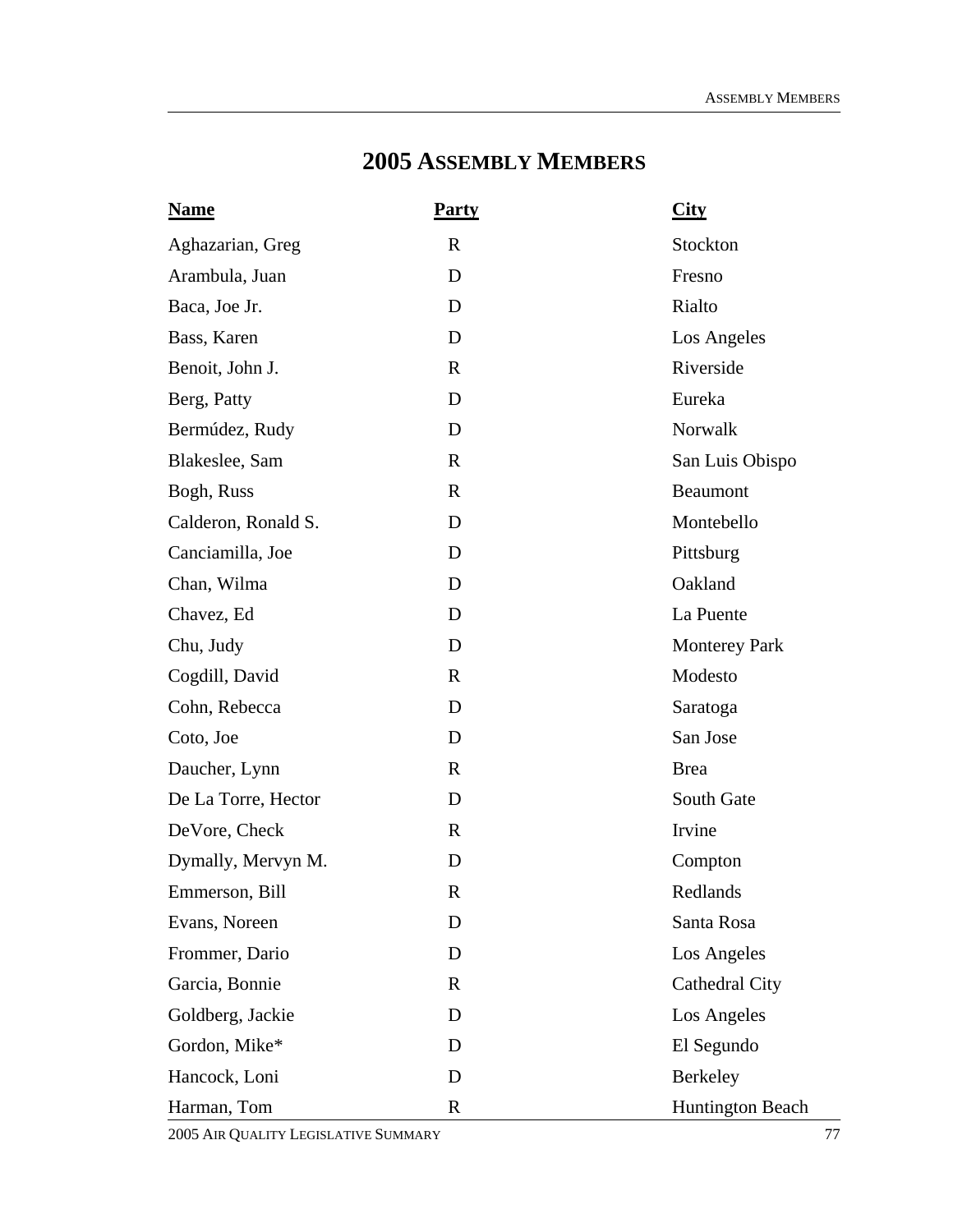| Haynes, Ray            | $\mathbf R$  | Murrieta             |
|------------------------|--------------|----------------------|
| Horton, Jerome         | D            | Inglewood            |
| Horton, Shirley        | $\mathbf{R}$ | Chula Vista          |
| Houston, Guy           | $\mathbf R$  | Livermore            |
| Huff, Bob              | $\mathbf R$  | Diamond Bar          |
| Jones, Dave            | D            | Sacramento           |
| Karnette, Betty        | D            | Long Beach           |
| Keene, Rick            | $\mathbf{R}$ | Chico                |
| Klehs, Johan           | D            | San Leandro          |
| Koretz, Paul           | D            | W. Hollywood         |
| La Malfa, Doug         | $\mathbf R$  | Richvale             |
| La Suer, Jay           | $\mathbf R$  | La Mesa              |
| Laird, John            | D            | Santa Cruz           |
| Leno, Mark             | D            | San Francisco        |
| Leslie, Tim            | $\mathbb{R}$ | <b>Tahoe City</b>    |
| Levine, Lloyd          | D            | Van Nuys             |
| Lieber, Sally          | D            | <b>Mountain View</b> |
| Liu, Carol             | D            | La Canada Flintridge |
| Matthews, Barbara      | D            | Tracy                |
| Maze, Bill             | $\mathbf R$  | Visalia              |
| McCarthy, Kevin        | $\mathbb{R}$ | <b>Bakersfield</b>   |
| Montañez, Cindy        | D            | San Fernando         |
| Mountjoy, Dennis       | $\mathbf R$  | Monrovia             |
| Mullin, Gene           | D            | S. San Francisco     |
| Nakanishi, Alan        | $\mathbf R$  | Lodi                 |
| Nation, Joe            | D            | San Rafael           |
| Nava, Pedro            | D            | Santa Barbara        |
| Negrete McLeod, Gloria | D            | Chino                |
| Niello, Roger          | $\mathbf{R}$ | Fair Oaks            |
| Núñez, Fabian          | D            | Los Angeles          |
| Oropeza, Jenny         | D            | Long Beach           |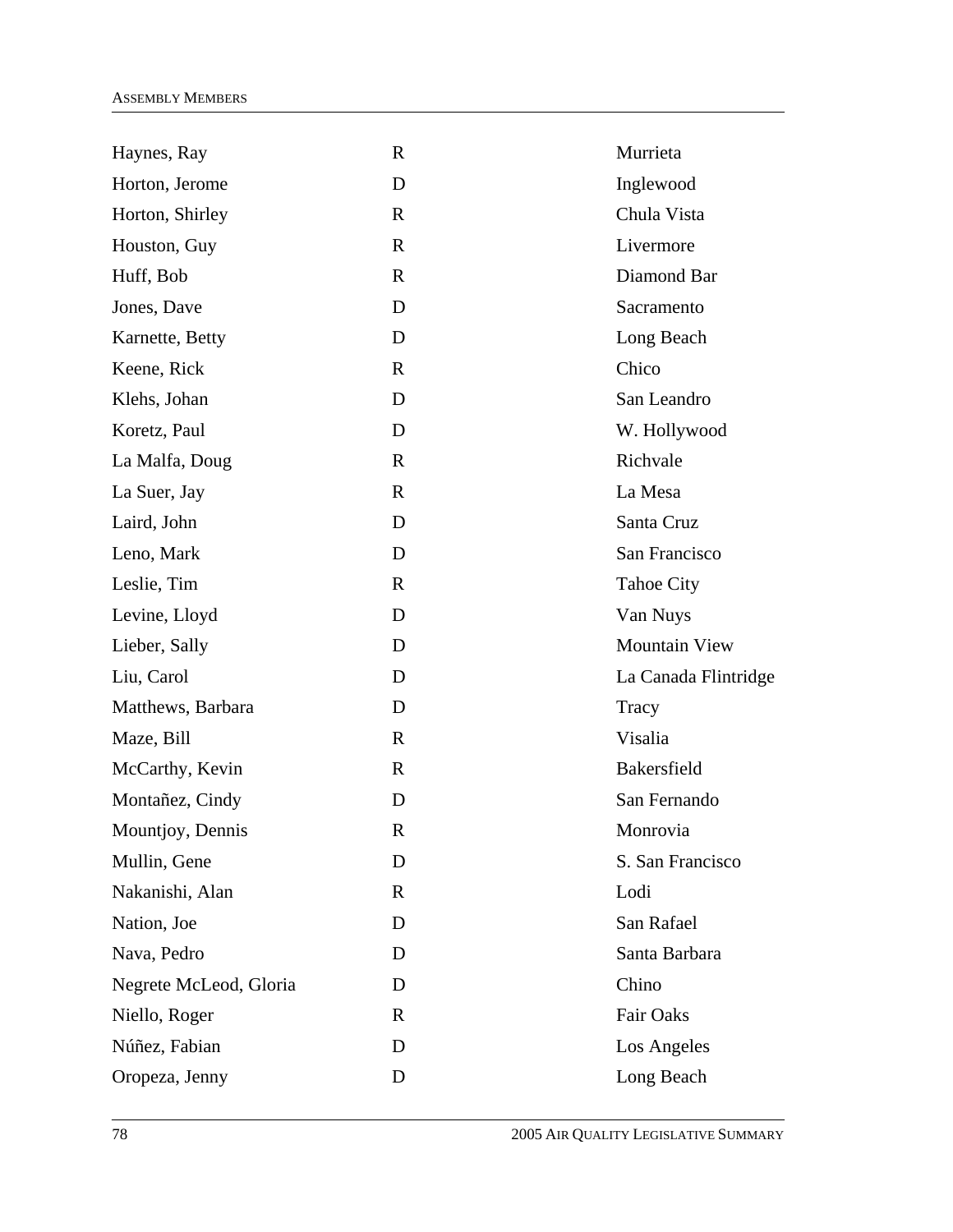| D            | Hanford             |
|--------------|---------------------|
| D            | <b>Agoura Hills</b> |
| $\mathbf{R}$ | San Diego           |
| $\mathbf{R}$ | Northridge          |
| D            | Los Angeles         |
| $\mathbf{R}$ | Lancaster           |
| D            | Redwood City        |
| D            | San Diego           |
| D            | <b>Salinas</b>      |
| $\mathbf R$  | Orange              |
| $\mathbf R$  | Moorpark            |
| D            | Newark              |
| $\mathbf{R}$ | Costa Mesa          |
| D            | Santa Ana           |
| D            | San Diego           |
| $\mathbf R$  | Clovis              |
| $\mathbf R$  | Laguna Niguel       |
| D            | Davis               |
| $\mathbf R$  | Del Mar             |
| D            | San Francisco       |
|              |                     |

D-Democrat

R-Republican

\*Assemblymember Mike Gordon passed away on June 25, 2005. A special election was held on September 13, 2005, and Assemblymember Ted Lieu (Democrat) was elected as his successor.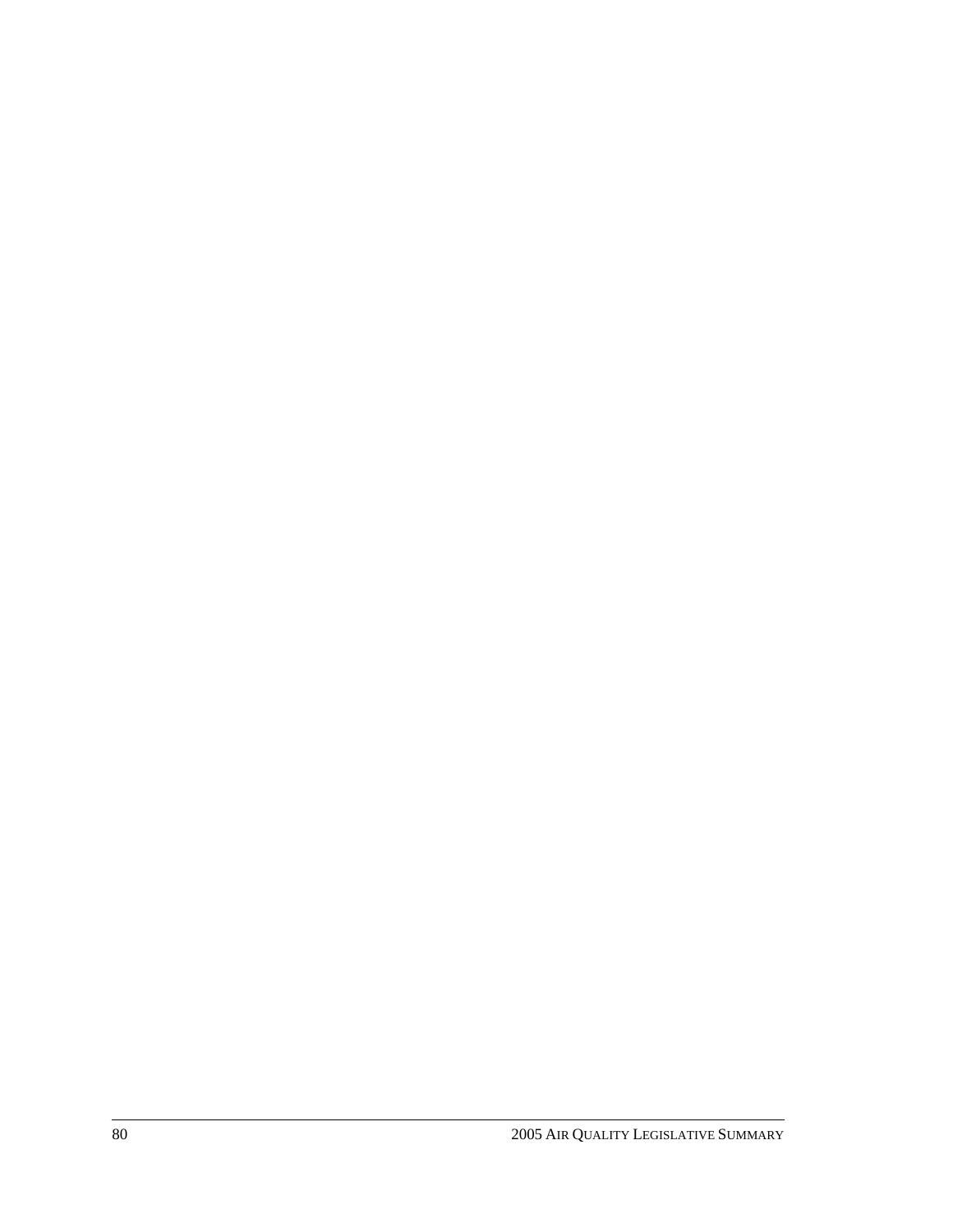# **2005 SENATE MEMBERS**

| <b>Name</b>            | <b>Party</b> | $\overline{\text{City}}$ |
|------------------------|--------------|--------------------------|
| Aanestad, Sam          | $\mathbf{R}$ | <b>Grass Valley</b>      |
| Ackerman, Dick         | $\mathbf R$  | Irvine                   |
| Alarcón, Richard       | D            | Sun Valley               |
| Alquist, Elaine        | D            | San Jose                 |
| Ashburn, Roy           | $\mathbf{R}$ | <b>Bakersfield</b>       |
| Battin, Jim            | $\mathbf R$  | La Quinta                |
| Bowen, Debra           | D            | Marina del Rey           |
| Campbell, John         | $\mathbf{R}$ | Irvine                   |
| Cedillo, Gil           | D            | Los Angeles              |
| Chesbro, Wesley        | D            | Arcata                   |
| Cox, Dave              | $\mathbf{R}$ | <b>Fair Oaks</b>         |
| Denham, Jeffrey        | $\mathbf{R}$ | Merced                   |
| Ducheny, Denise Moreno | D            | San Diego                |
| Dunn, Joseph           | D            | Santa Ana                |
| Dutton, Bob            | $\mathbf{R}$ | Rancho Cucamonga         |
| Escutia, Martha M.     | D            | Whittier                 |
| Figueroa, Liz          | D            | Sunol                    |
| Florez, Dean           | D            | Shafter                  |
| Hollingsworth, Dennis  | $\mathbf{R}$ | Murrieta                 |
| Kehoe, Christine       | D            | San Diego                |
| Kuehl, Sheila James    | D            | Santa Monica             |
| Lowenthal, Alan        | D            | Long Beach               |
| Machado, Mike          | D            | Linden                   |
| Maldonado, Abel        | $\mathbf R$  | Santa Maria              |
| Margett, Bob           | $\mathbf R$  | Arcadia                  |
| McClintock, Tom        | $\mathbf R$  | <b>Thousand Oaks</b>     |
| Migden, Carole         | D            | San Francisco            |
| Morrow, Bill           | $\mathbf R$  | Oceanside                |
| Murray, Kevin          | D            | Los Angeles              |

2005 AIR QUALITY LEGISLATIVE SUMMARY 81